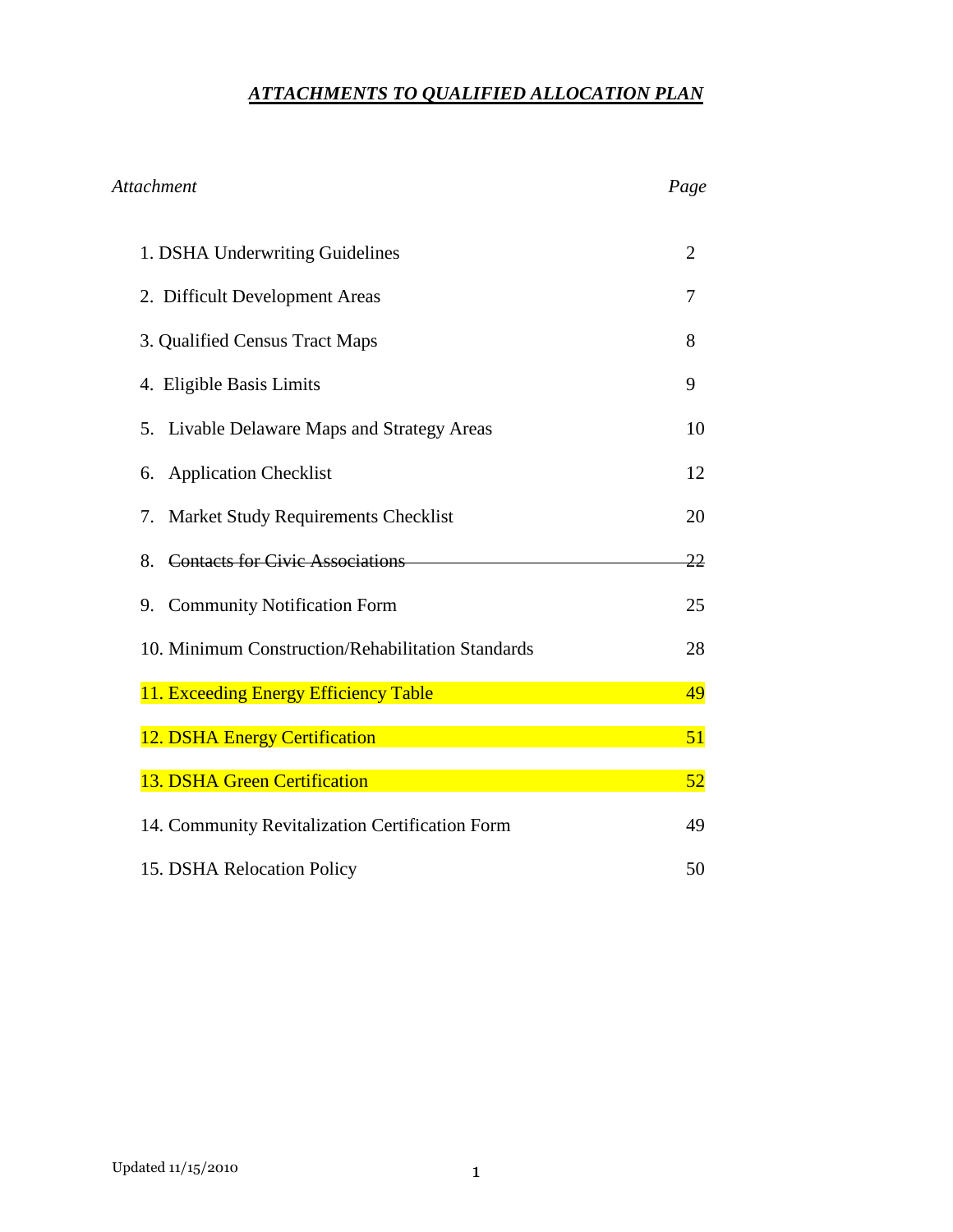## **ATTACHMENT 1**

## **DSHA UNDERWRITING GUIDELINES**

| <b>Construction Guidelines:</b><br>General Contractor's Overhead and Profit | 10% of construction costs including: site<br>work, buildings and general<br>requirements.                                                                                                                                                                                                                                                                     |
|-----------------------------------------------------------------------------|---------------------------------------------------------------------------------------------------------------------------------------------------------------------------------------------------------------------------------------------------------------------------------------------------------------------------------------------------------------|
| <b>General Requirements:</b>                                                | 8% of construction hard costs for new<br>construction and for acquisition/<br>rehabilitation, 10% of rehabilitation<br>costs.<br>Additional general requirements may be<br>allowed for contractors recycling building<br>materials. See DSHA Cost Cert Guide for<br>further information.                                                                      |
| Contingency:                                                                | 5% for new construction and 10% for<br>rehabilitation based on the cost of<br>buildings, site work, general<br>requirements and contractor's overhead<br>and profit.<br>Only one<br>contingency is allowed.<br>Contingency may be used to fund<br>additional Developer fee under certain<br>See Cost Cert Guide and<br>conditions.<br>Developer Fee footnote. |
| Land & Acquisition Value:                                                   | Price must be supported by approved<br>appraisal. Appraisers must contact<br>DSHA for comparable land cost<br>analysis. DSHA reserves the right to<br>request a second appraisal. See DSHA<br>for guidance and Exhibit 53 for<br>additional details.                                                                                                          |
| <b>Development Cost Guidelines:</b>                                         |                                                                                                                                                                                                                                                                                                                                                               |
| *Developer Fee:                                                             | 10%<br>Total<br>Development Cost<br>of<br>developer fee, transferred<br>excluding<br>reserves, bond prepayment penalty and<br>For identity of interest<br>land cost.<br>acquisitions of existing rental properties,<br>the fee is 8½% of the Total Development                                                                                                |

Cost excluding developer fee, transferred reserves, bond prepayment penalty and land cost**. In all cases, developer fee may not exceed \$1,000,000.**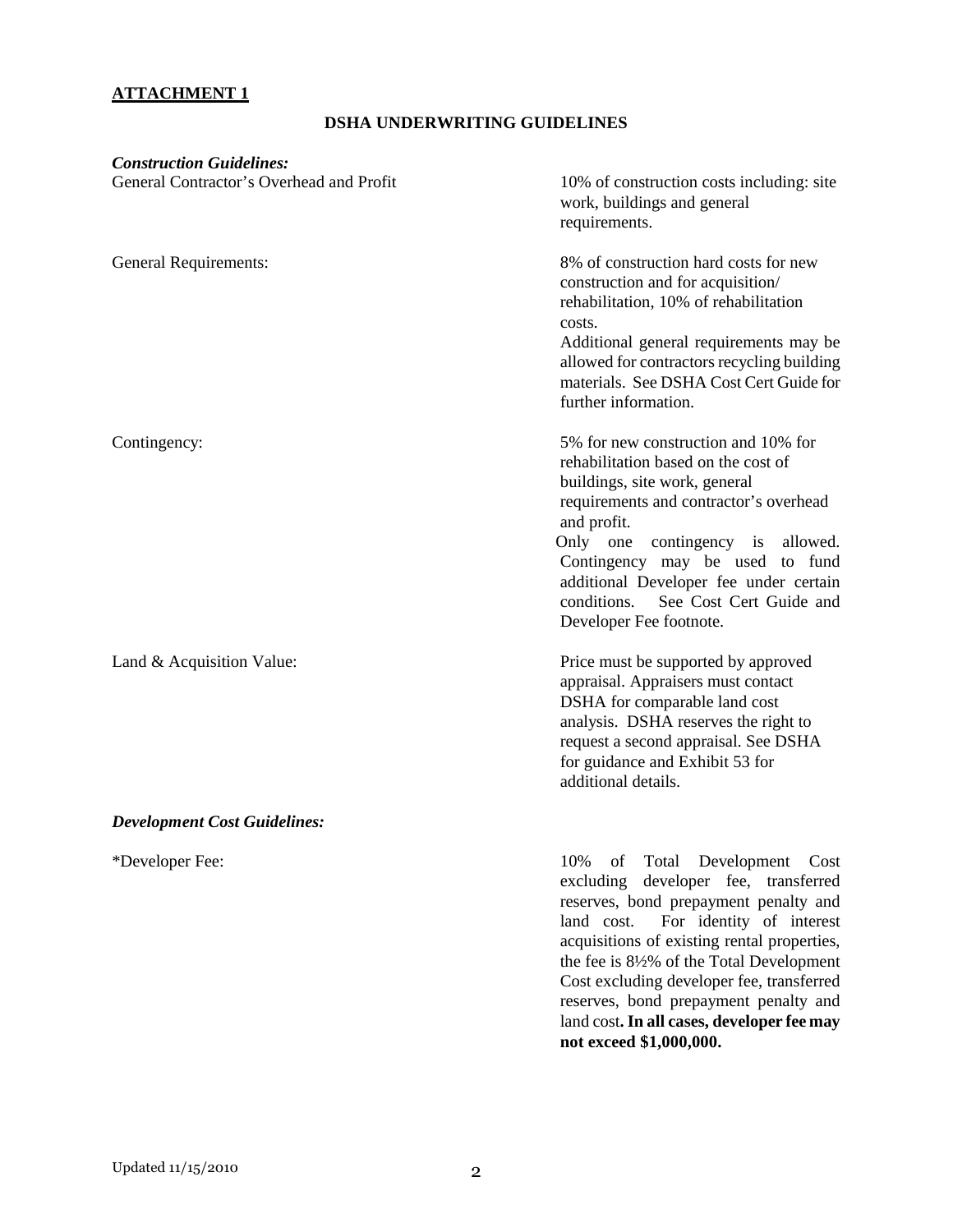Working Capital Escrow: 2.5% of the combined construction mortgages. **Amount will be released at** permanent closing assuming there are no outstanding constructions or financial issues.

Operating Reserve Escrow: Four months of operating expenses, including debt service and replacement reserves. Must be funded at construction closing for acquisition/rehabilitation developments.

\*NOTE: If applying for HDF funding, please review the HDF Supplement for further definition.

DSHA may consider an increase in the Developer's Fee at permanent loan closing in an amount up to 12.5% of the original Contingency line item as recorded in the DSHA Building Loan Agreement executed at construction closing (or in the absence of such document, as indicated in the DSHA approved proforma) provided that the following conditions are met:

- 1. There are sufficient unexpended funds in the contingency to reduce the DSHA permanent loan(s) by the same amount as being paid in additional developer's fee or if there are no DSHA permanent loan(s), to reduce the total development costs by the same amount as being paid in additional developer's fee; and
- 2. The original construction contract amount and increases in the construction contract amount required by approved change orders have been fully paid as indicated by the contractor's and mortgagor's cost certifications; and
- 3. The contingency funds are not otherwise required to fund approved development costs including but not limited to, required reserves or escrows; and
- 4. No funds have been transferred from other approved line items to the contingency and
- 5. Payment of any additional developer fee and subsequent reduction in DSHA permanent loans or the total development costs will not result in a decrease in the annual amount of Tax Credits or decrease in the amount of LIHTC equity contributed to the development.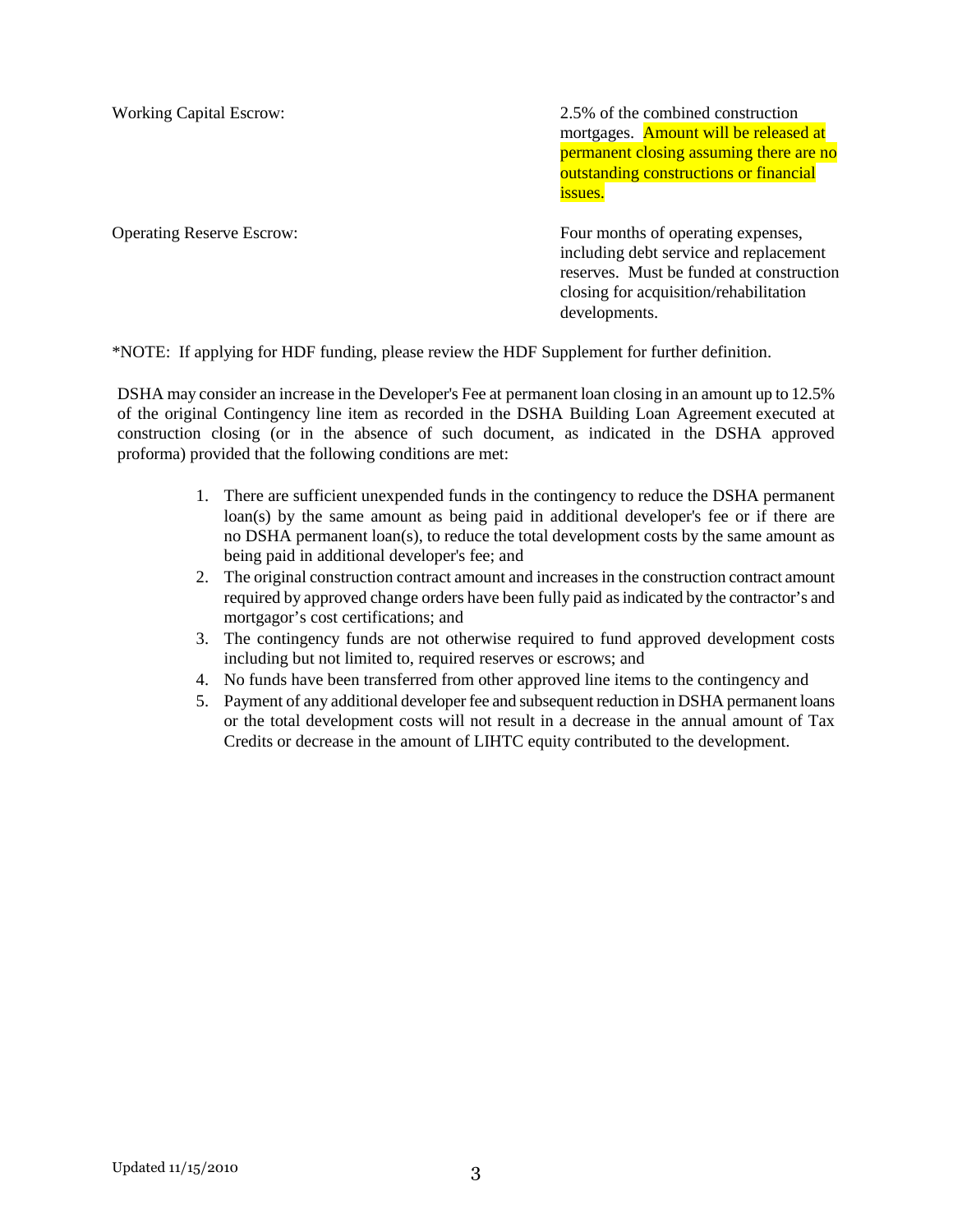#### **ATTACHMENT 1 (CONTINUED)**

Equity Factor: DSHA requires that a minimum of .72 cents on the dollar of net equity be raised and contributed to the development. However, DSHA reserves the right to amend this amount due to changing market conditions. Net equity is defined as all equity raised for the development less syndication fees imposed by syndicator and allowances by DSHA (i.e., legal/accounting fees, 1% allocation/carryover fees and monitoring fee amounts. Excess may be used to fund investor/DSHA-required operating reserves and transition/subsidy reserves upon consent of DSHA). DSHA will underwrite and allocate acquisition credits based on the applicable rate issued by the Treasury Department one (1) month prior to application submission.

Relocation: All state and federally financed, federally and state subsidized, or conversion properties must follow all Federal Uniform Relocation Act regulations as applicable and DSHA's Relocation Policy. Relocation assistance must be included as part of construction costs. DSHA must approve all relocation plans and correspondence to residents. At the time of application, the applicant may assume the risk for overincome residents and apply for the full amount of credits needed. However, at the carry-over allocation, verifications/certifications of current residents' income must be analyzed for eligibility. If the applicable fraction from application to construction closing/carryover allocation changes due to over-income residents that results in a loss of credits, the difference in any equity reduction will be the responsibility of the owner not DSHA. Relocation expenses include resident moving expenses, utility deposits, offsite rents, management administration and other relocation expenses allowed under the URA. DSHA will allow up to \$3,000 per unit.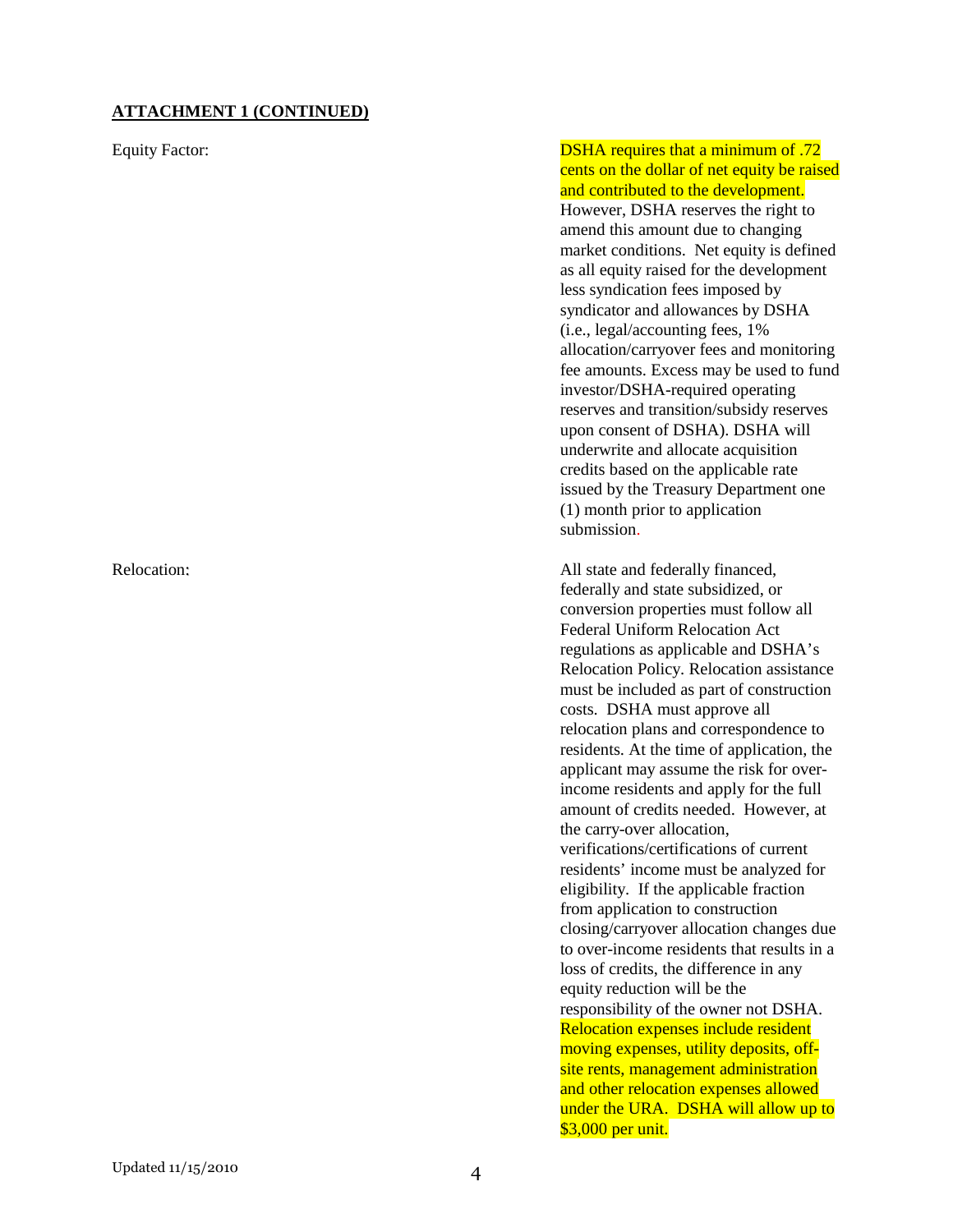| <b>Relocation Operating Deficit Reserve:</b> | DSHA allows up to $$1,500$ per unit for a<br>relocation operating deficit reserve for<br>operating deficits caused by off-site<br>relocation. This line item cannot be<br>included in eligible basis. Any funds<br>remaining will be applied to DSHA's<br>loans, if applicable. |
|----------------------------------------------|---------------------------------------------------------------------------------------------------------------------------------------------------------------------------------------------------------------------------------------------------------------------------------|
| <b>Bond Prepayment Fees:</b>                 | Bond prepayment fees shall be included<br>as part of the seller's costs and included<br>in the acquisition price provided such<br>payment is supported by an appraisal.                                                                                                         |

*Operating Proforma Underwriting Guidelines:*  Operating Income: Must include rents and laundry income.

Other income must be supported with written documentation.

Rents should be affordable for the market area. Please contact DSHA for comparable tax credit rents in the area of the proposed development.

For federally financed or subsidized properties, the contract rents approved by HUD/Contract Administrator must be used for the contract period. Tax Credit rents must be used after any subsidy period expires.

Interim income can only be used for HUD/DSHA approved operation expenses of the property and not for construction expenses except by written consent by HUD and DSHA as the case may be. For Subsidized Developments, existing escrows and interim income may be used to fund required reserves (contact DSHA for Guidance**).** 

Operating Expenses: Between \$4,200-\$4,600 per unit (for non-subsidized properties).

> Between \$5,200 and \$5,800 per unit (for federally subsidized properties).

(See DSHA for guidance).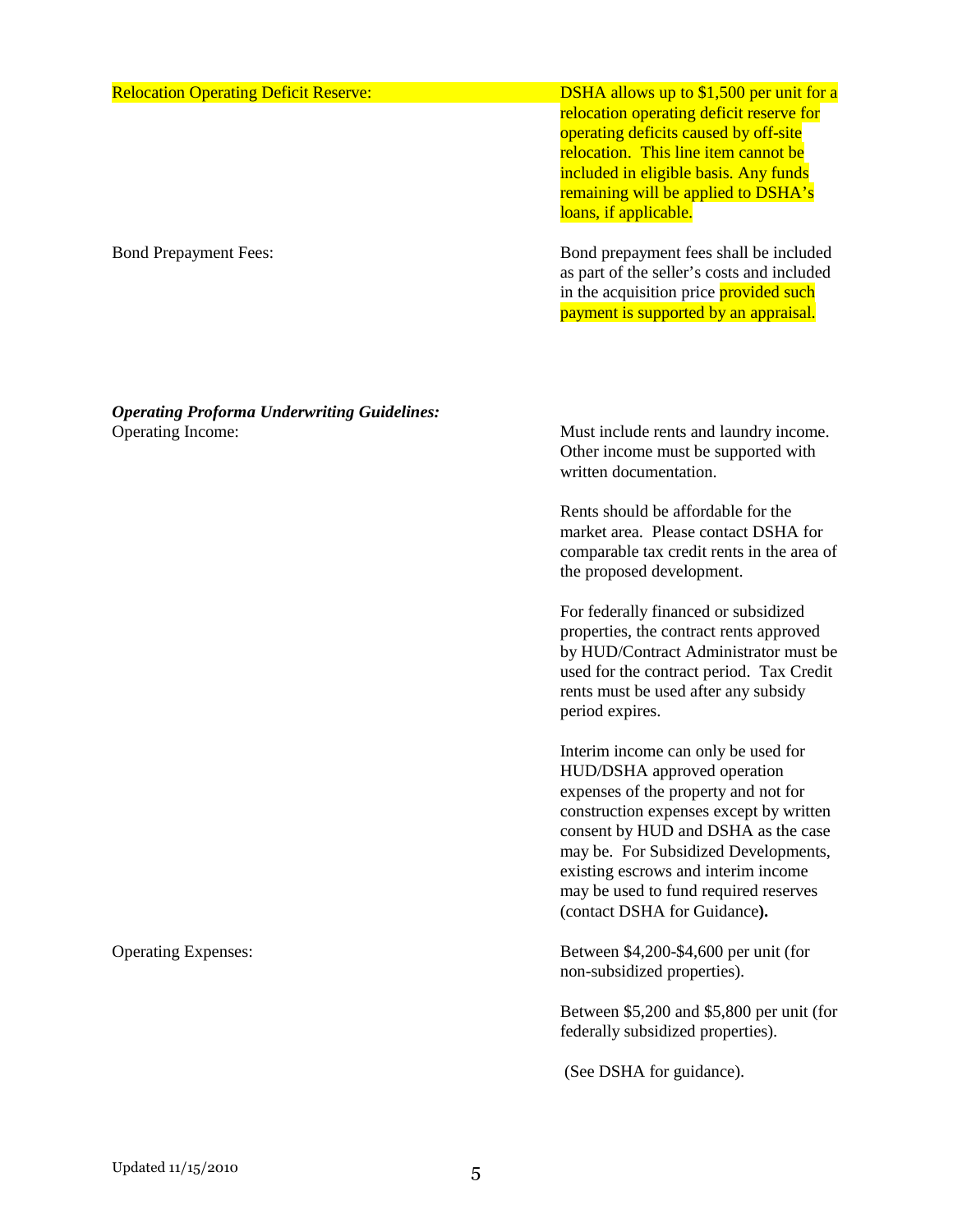| Debt Coverage Ratio:                | 1.15:1 Loan to Value ratio of 50% or<br>less.<br>1.20:1 Loan to Value ratio of 51%-80%.                                                                                                                                                                                                                            |
|-------------------------------------|--------------------------------------------------------------------------------------------------------------------------------------------------------------------------------------------------------------------------------------------------------------------------------------------------------------------|
|                                     | No Negative cash flow within first 20<br>years of loan will be accepted. All first<br>mortgages must have a term of 20 years<br>or more unless otherwise approved by<br>DSHA.                                                                                                                                      |
| <b>Annual Replacement Reserves:</b> | New Construction: .006 of cost of<br>Buildings or \$500/unit for properties<br>with 32 units or less.<br>Rehabilitation: \$500 - \$1500 per unit.*                                                                                                                                                                 |
| <b>Replacement Reserves:</b>        | Existing federally financed or<br>subsidized properties that have<br>replacement reserve funds in escrow.<br>These existing funds may be used for<br>capital improvements (rehabilitation<br>expenses) or to re-establish new reserve<br>escrows. Note: Reserve funds cannot<br>be counted towards eligible basis. |
|                                     | *\$1,500 per unit replacement reserve can<br>be established during construction.<br>Interim Income can be used to establish<br>the reserve. If at permanent closing the<br>\$1,500 per unit balance has been met,<br>the annual replacement reserve per unit<br>cost will reduce to \$500 per unit.                |
| Trending (20-year proforma):        | Income:<br>3%<br>Expenses: 4%                                                                                                                                                                                                                                                                                      |
|                                     | Section 8 Properties: Trending must be<br>approved by Contract Administrator<br>prior to application submission.                                                                                                                                                                                                   |
| Vacancy Rate:                       | 5-7% (contact DSHA for guidance)                                                                                                                                                                                                                                                                                   |
| Management Fee:                     | 8% of gross income (exceptions made<br>for subsidized developments)                                                                                                                                                                                                                                                |
| <b>Operating Proforma:</b>          | Must be approved by Development's<br>management entity and for federally<br>subsidized properties, the contract<br>administrator must also approve the<br>proforma.                                                                                                                                                |

Note: Deviations from the above guidelines must be submitted in writing and approved by DSHA.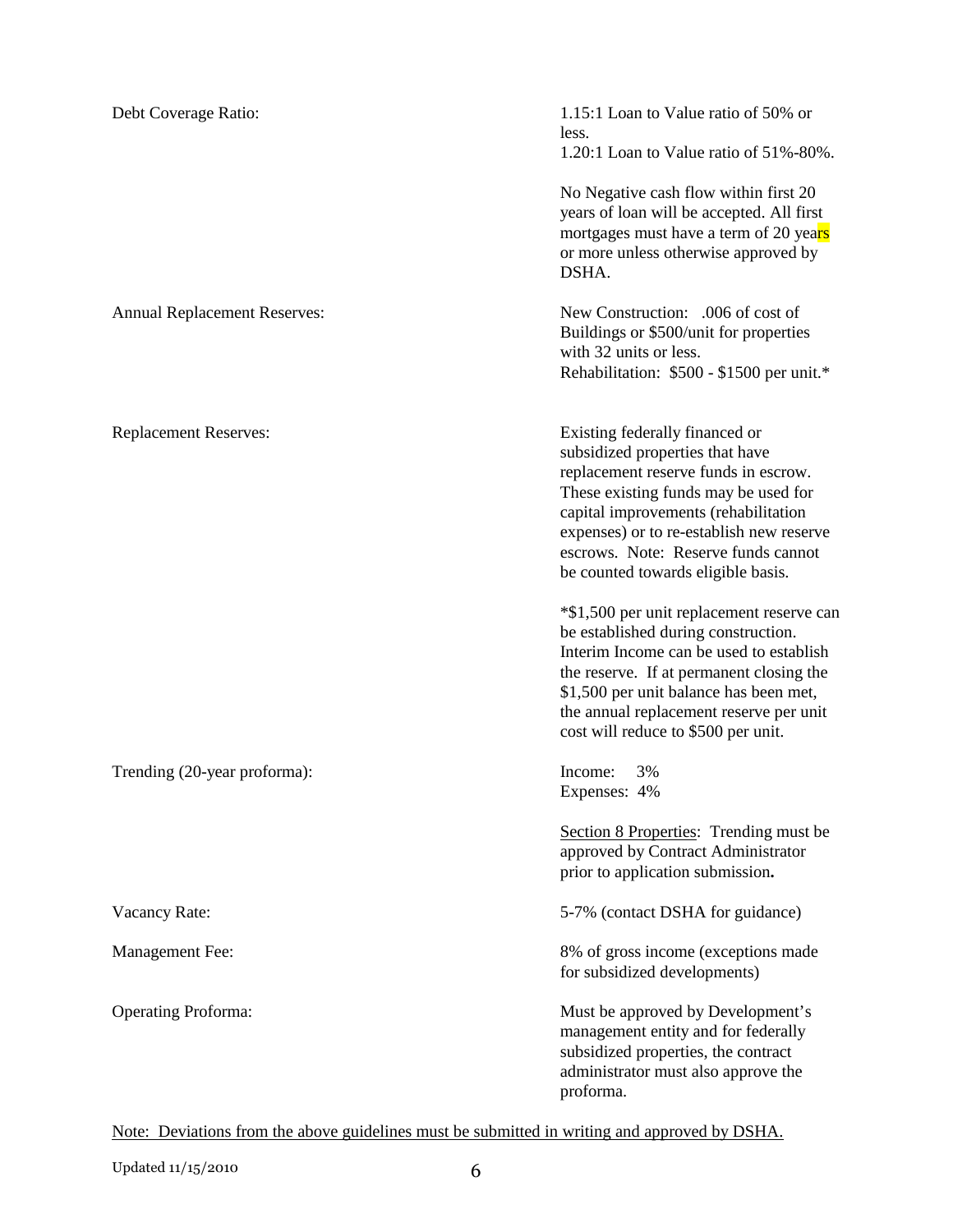#### **ATTACHMENT 2**

#### **2010 DIFFICULT DEVELOPMENT AREAS FOR DELAWARE**

Statutorily Mandated Designation of Difficult Development Areas and Qualified Census Tracts for Section 42 of the Internal Revenue Code of 1986:

The United States Department of Housing and Urban Development makes new Difficult Development Area designations annually and makes Qualified Census Tract designations due to changes in Section 42 of the Code.

In determining a Difficult Development Area, HUD compared incomes with housing costs based on 2000 Census Data.

The following County has been identified as a Difficult Development Area for the State of Delaware:

#### SUSSEX COUNTY

.

Under Section 42 of the Code, developments located in Difficult Development Areas are allowed to increase their eligible basis by 130% with DSHA approval only.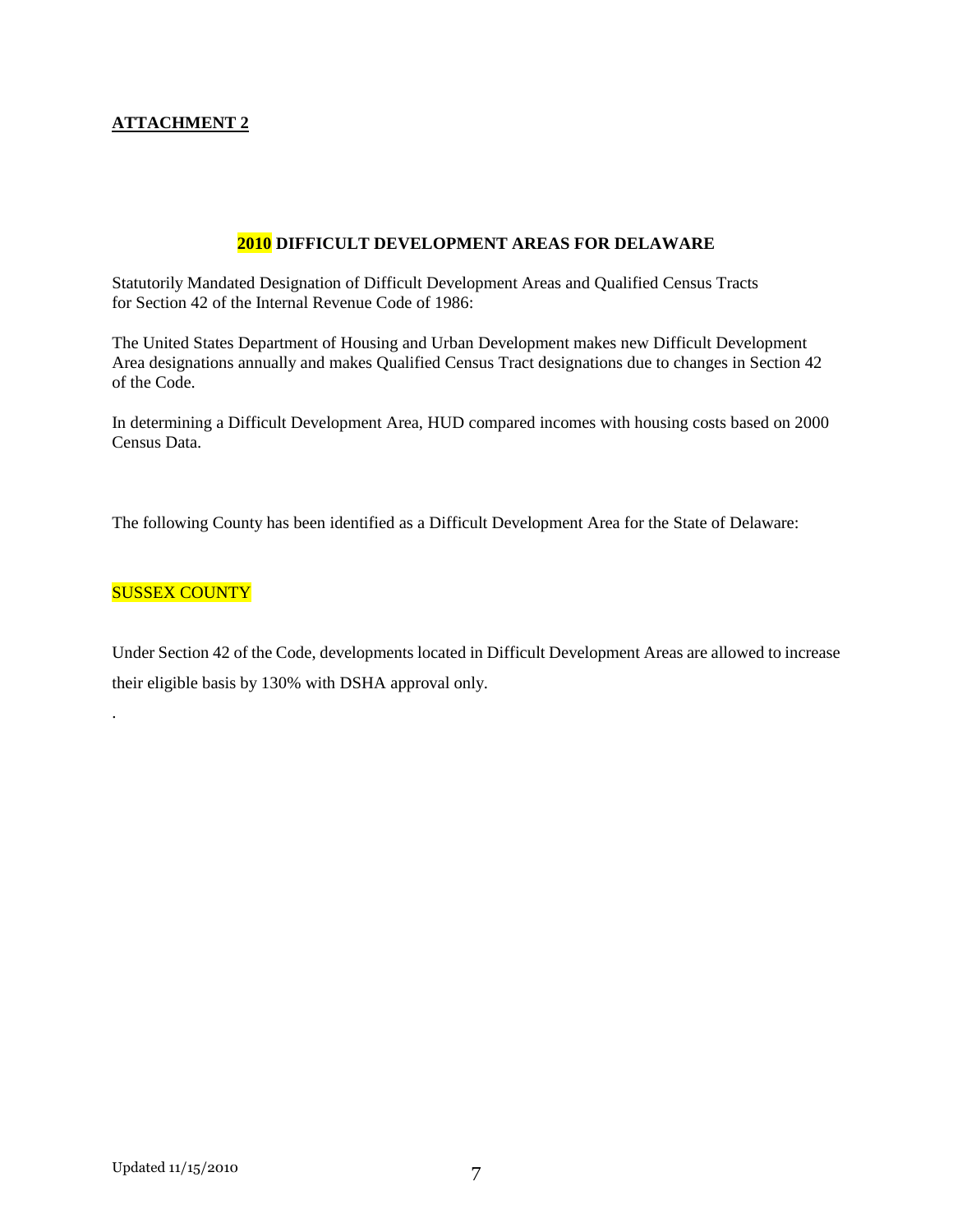## **QUALIFIED CENSUS TRACTS**

New legislation signed into law in December 2000 expanded the definition of Qualified Census Tracts to include those census tracts in which there exists a poverty rate of 25% or greater.

The following are Qualified Census Tracts:

| Wilmington | Tracts        | 6.01             |
|------------|---------------|------------------|
|            |               | 6.02             |
|            |               | $\boldsymbol{7}$ |
|            |               | 8                |
|            |               | 9                |
|            |               | 16               |
|            |               | $17\,$           |
|            |               | 19               |
|            |               | 20               |
|            |               | 21               |
|            |               | 22               |
|            |               | 23               |
|            |               |                  |
| Newark     | <b>Tracts</b> | 144.03           |
|            |               | 145.01           |
|            |               | 145.02           |

Attached are maps demonstrating the expanded Qualified Census Tracts for the State of Delaware.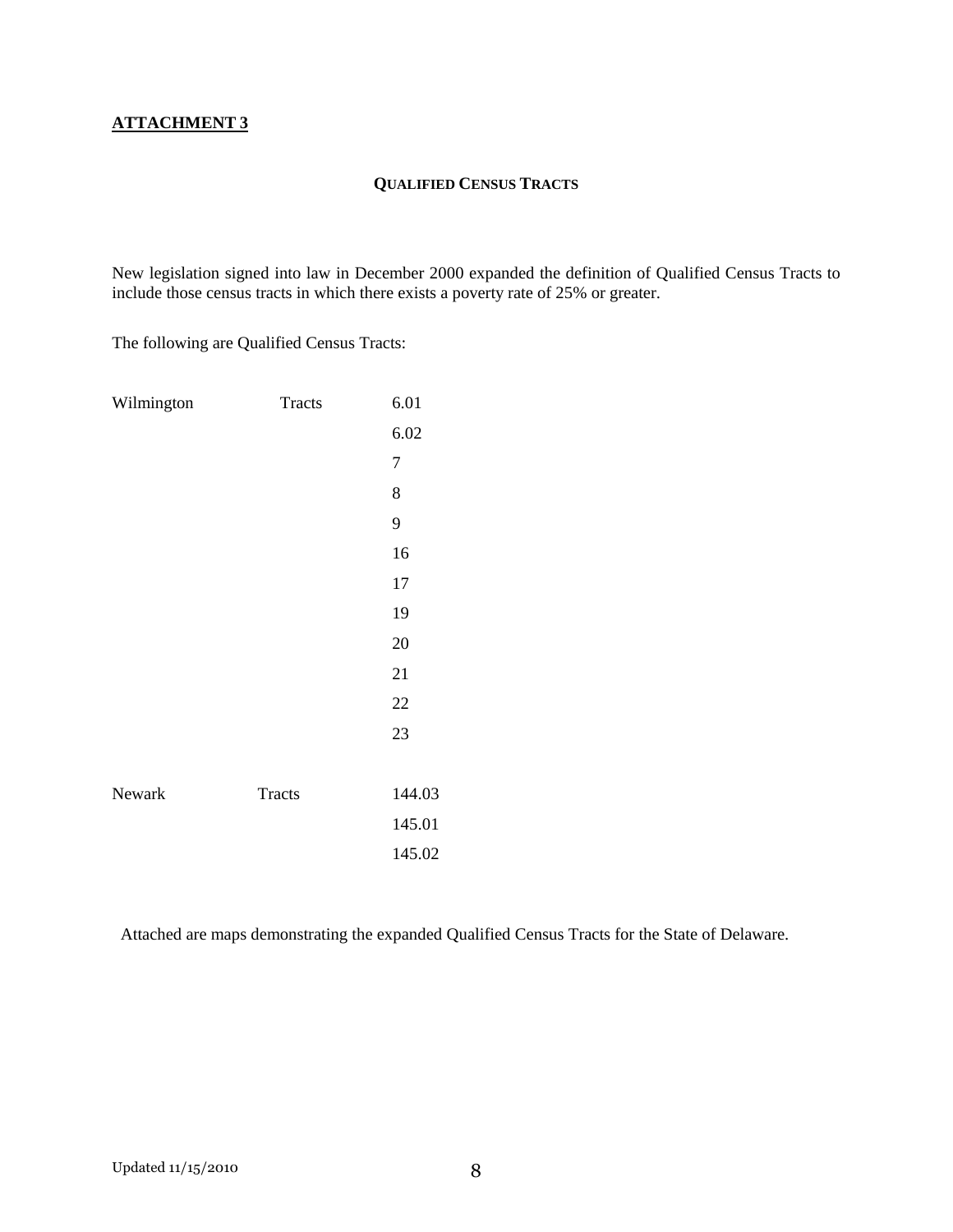## **ATTACHMENT 4**

## **ELIGIBLE BASIS LIMITS\***

|                           | $\boldsymbol{0}$ |              | ↑            | 3            | 4             |
|---------------------------|------------------|--------------|--------------|--------------|---------------|
|                           | <b>B</b> drm     | <b>B</b> drm | <b>B</b> drm | <b>B</b> drm | <b>B</b> drms |
|                           |                  |              |              |              |               |
|                           |                  |              |              |              |               |
| <b>Sussex County</b>      |                  |              |              |              |               |
|                           | \$125,928        | \$144,355    | \$175,536    | \$227,085    | \$249,271     |
| <b>Kent County</b>        |                  |              |              |              |               |
| <b>Dover</b>              |                  |              |              |              |               |
|                           | \$125,928        | \$144,355    | \$175,536    | \$227,085    | \$249,271     |
| <b>New Castle County</b>  |                  |              |              |              |               |
| <b>City of Wilmington</b> |                  |              |              |              |               |
|                           | \$125,928        | \$144,355    | \$175,536    | \$227,085    | \$249,271     |

\*Replication of HUD 221(d) 3 limits effective as of 01/01/10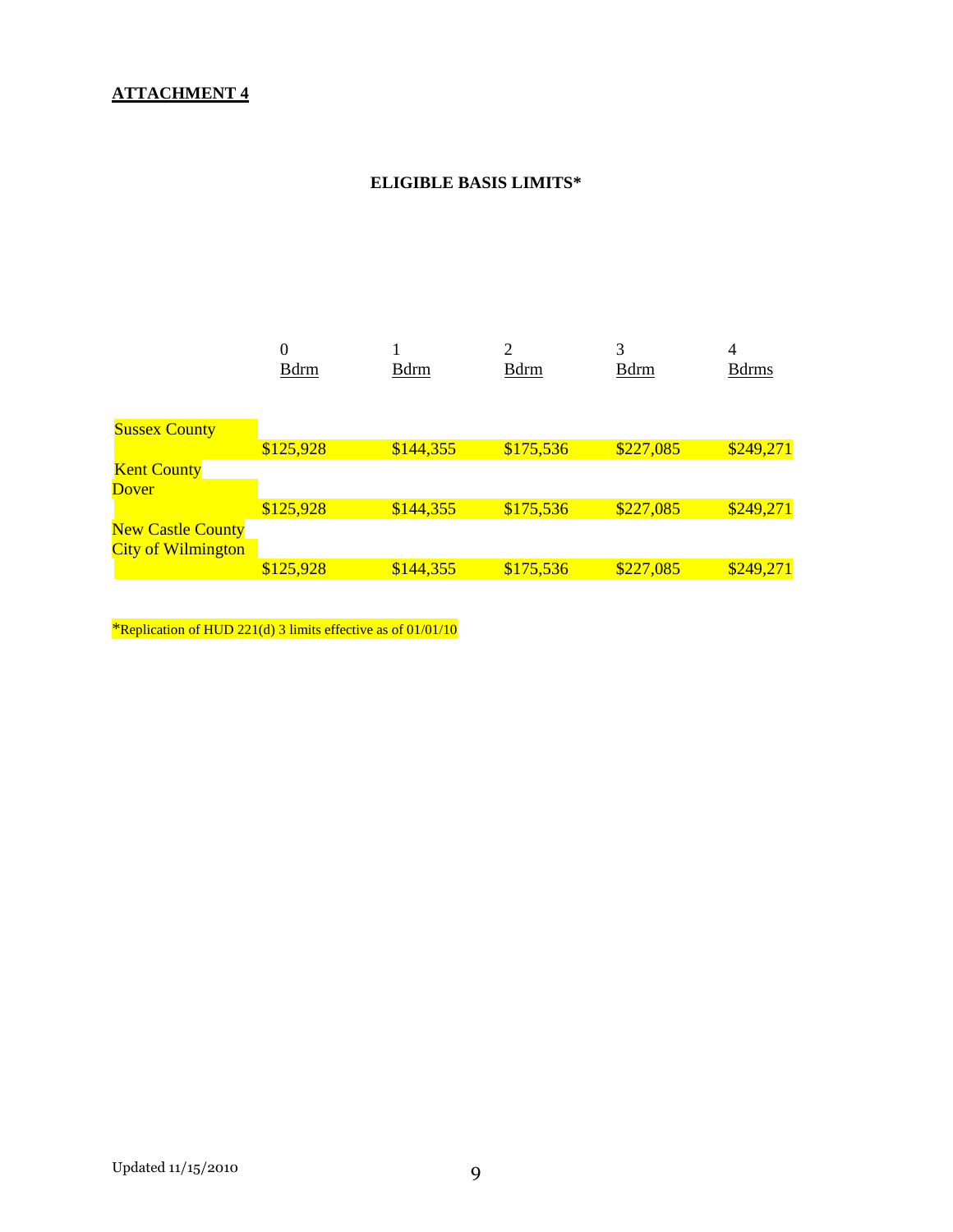## **ATTACHMENT 5**

## **State Strategies for Policies and Spending**

Delaware State Strategies for Policies and Maps can be accessed on the web at http://stateplanning.delaware.gov/strategies/strategies.shtml

NOTE: The Delaware Strategy Maps are not property specific for properties that appear to border more than one type of growth area. If property location is not clear, DSHA will make the final determination.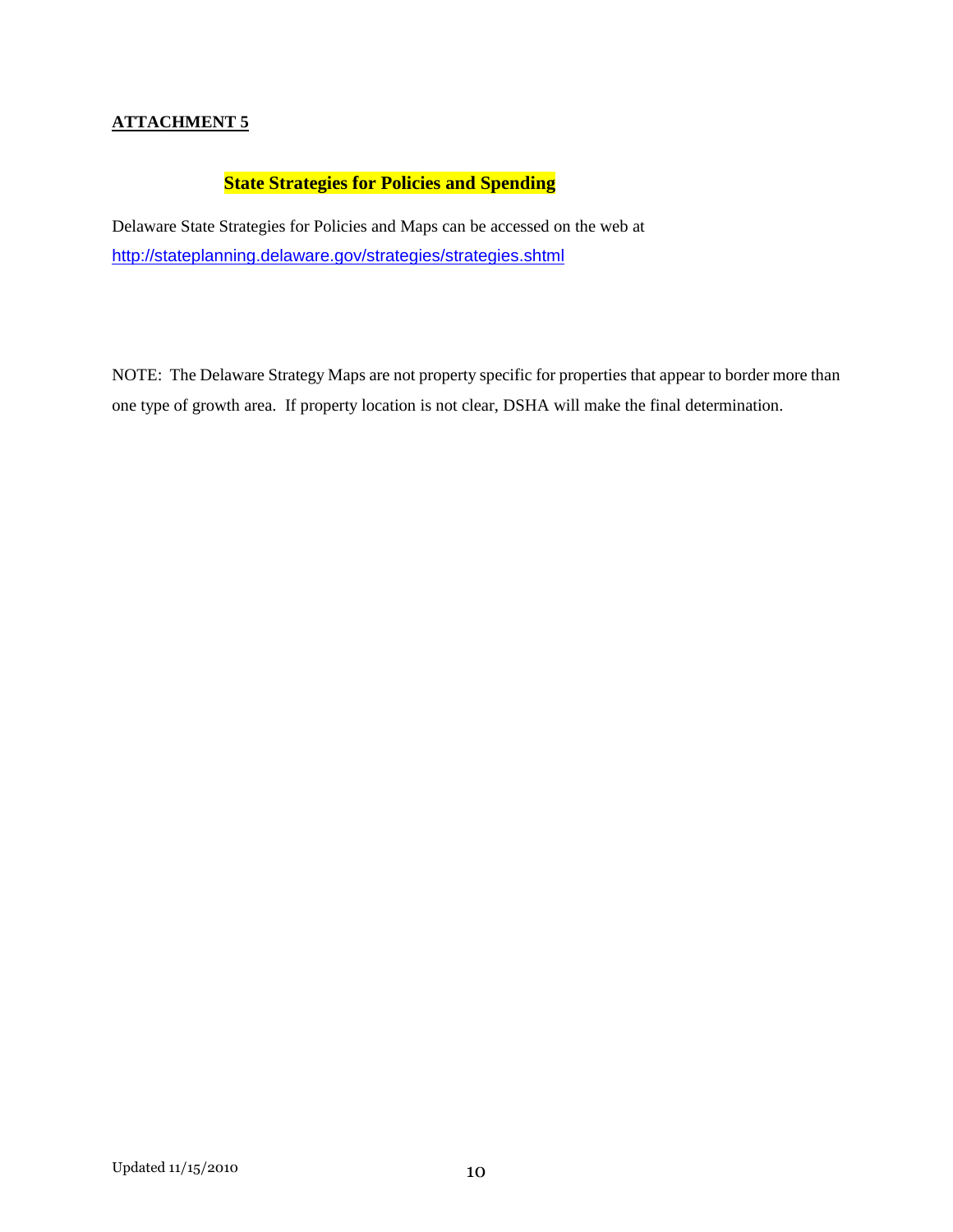LEAVE BLANK (Map will be inserted here)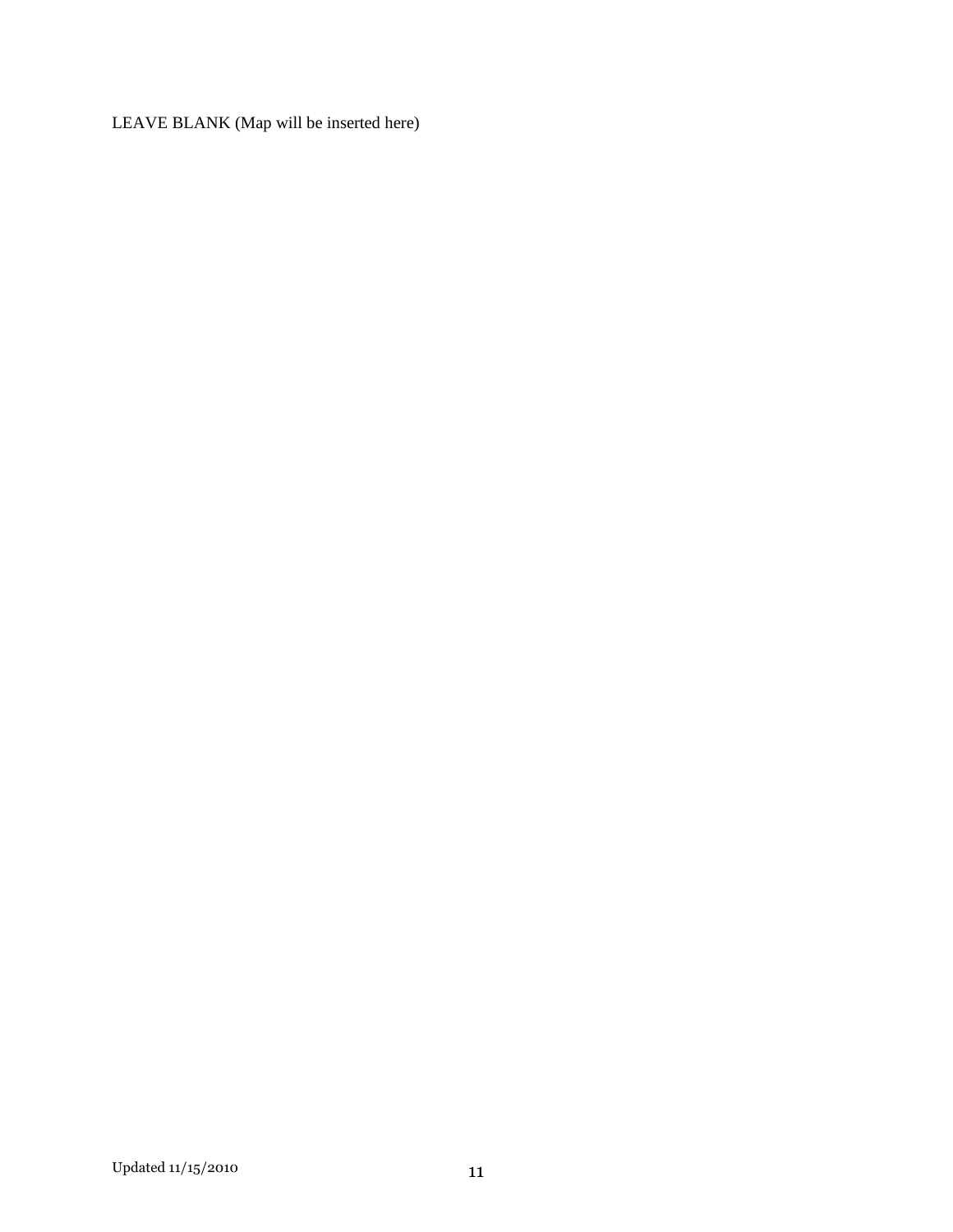#### **ATTACHMENT 6**

#### DELAWARE STATE HOUSING AUTHORITY LOW INCOME HOUSING TAX CREDIT PROGRAM

#### **Application Checklist**

The following exhibits must accompany the Low Income Housing Tax Credit Application. Those exhibits marked with an asterisk (\*) may be omitted at the time of application and the application will still be considered a complete package for competitive purposes only. Please note, however, that DSHA requires submission of applicable exhibits listed below before making a Tax Credit allocation. Please be sure each exhibit is labeled with the appropriate number.

#### **DEVELOPMENT TEAM**

| *Exhibit 1 | Articles of Incorporation, Limited Liability Company Agreement, By-laws,<br>Partnership Agreements, and Tax Status.                                                                                                                                                                                                                                                                                                                               |
|------------|---------------------------------------------------------------------------------------------------------------------------------------------------------------------------------------------------------------------------------------------------------------------------------------------------------------------------------------------------------------------------------------------------------------------------------------------------|
| Exhibit 2  | Non-Profit Status - Documentation of Section 501 (c)(3) or (4) status, which states<br>exempt purposes including the fostering of low-income housing, charitable<br>purpose.                                                                                                                                                                                                                                                                      |
| Exhibit 3  | Verification of General Partner Ownership, through a written agreement. (For<br>non-profits only.)                                                                                                                                                                                                                                                                                                                                                |
| Exhibit 4  | Joint Venture Agreement, if applicable. Applicant must submit an agreement to<br>DSHA, outlining the current and long-term roles of the partners. An <b>unqualified</b> legal<br>opinion must be submitted with the application that states the joint venture meets the<br>requirements of Section 42 and DSHA as it relates to being considered eligible to<br>compete in the Non-Profit Pool.                                                   |
| Exhibit 5  | Background and Experience of Board Officers and Staff. Resumes and/or lists of<br>officers are required.                                                                                                                                                                                                                                                                                                                                          |
| Exhibit 6  | <b>Resolution</b> - Documentation of Applicant's governing body approving tax credit<br>application and/or loan request must be submitted. (For non-profits only.)                                                                                                                                                                                                                                                                                |
| Exhibit 7  | <b>Developer Experience - Complete the Real Estate owned/developed schedule by listing</b><br>all previous multi-family housing development experience and that of any principals of<br>the organization. For each development, include the name, number of units, type of<br>financing and whether subsidized (type of subsidy) or unsubsidized. Please use the<br>attached DSHA Real Estate Development Schedule attachment in the Application. |
| Exhibit 8  | <b>Current Financial Statement for each Principal Owner, Developer and/or General</b><br><b>Partner.</b> If the ownership entity is an existing organization, the most recent and prior<br>year's audited financial statements must be included.                                                                                                                                                                                                  |
| Exhibit 9  | Resumes of Surveyor, Architect, and Marketing Agents and Other Members of the<br><b>Development Team.</b>                                                                                                                                                                                                                                                                                                                                         |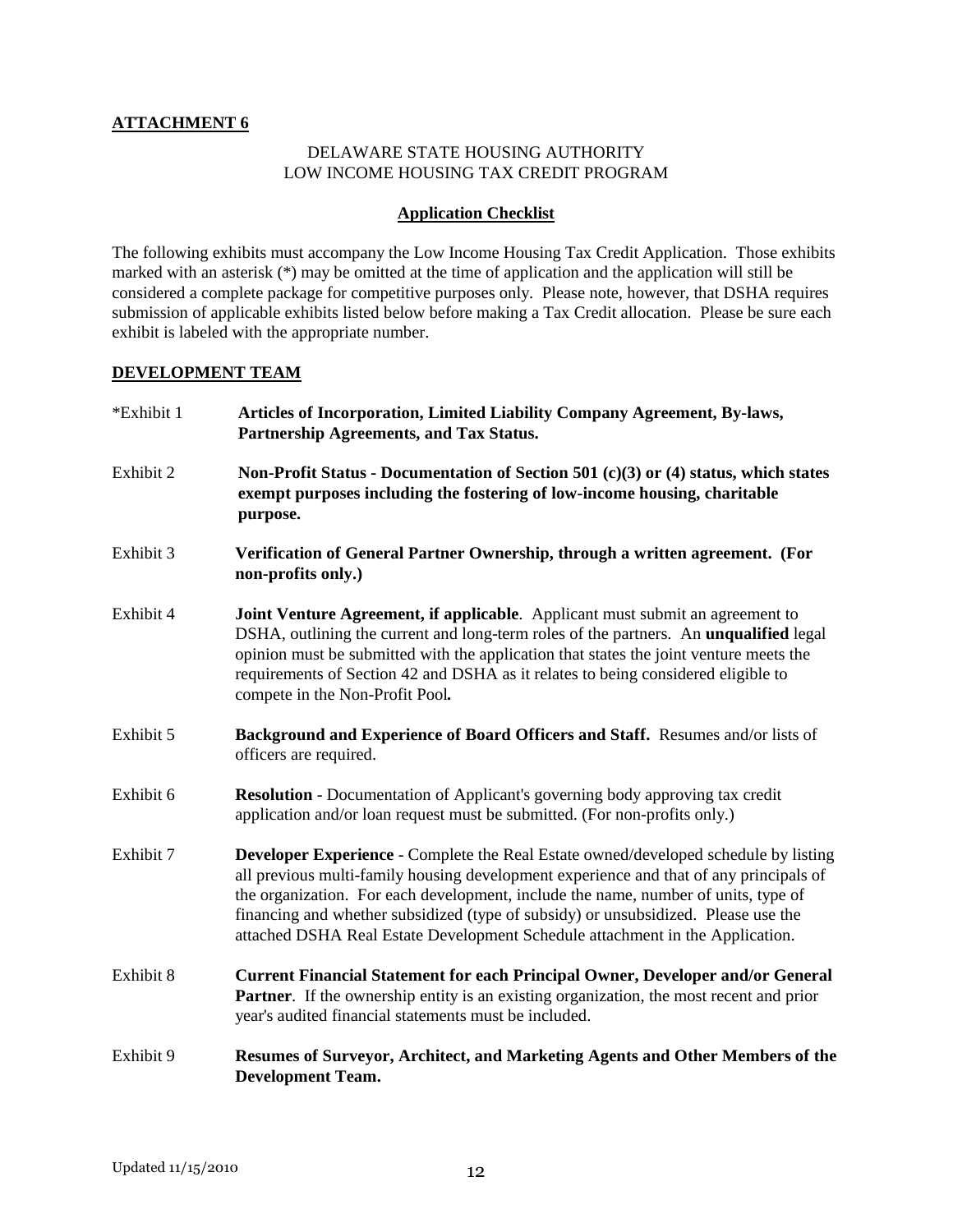Exhibit 10 **Management Agent Qualification Application** - include all required attachments (i.e., management plan, audited financial statements, copy of marketing plan explaining in detail the procedures to be utilized in renting up the units). (NOTE: All management agents must meet DSHA's management agent's requirements).

#### Exhibit 11 **Affirmative Fair Housing Marketing Plan**

Exhibit 12 **IRS Form 8821, Tax Information Authorization.**

#### **OTHER MINIMUM THRESHOLD INFORMATION**

Exhibit 13 **Local and Community Notice for Acquisition/Rehabilitation** - Applicants must notify, via certified mail, the county executive, the local state senator, and the local state representative or if in a municipality, the local mayor/council president and the local state senator and the local state representative that an application has been submitted. Applicant must also notify, via certified mail, all neighborhood associations, civic groups and community organizations within 1/4 mile of the proposed development, after submitting the application. In New Castle County or Wilmington, the New Castle County Office of Community Governing or the Community Organization Guide, City of Wilmington, Office of Planning are possible sources for a listing of neighborhood associations. A Copy of the Civic Association Directory for New Castle County is available through the New Castle County Office of Community Governing (302 395- 5532) . Or in the case of sites located in Wilmington , a copy of the Community Organization Guide is available from the City of Wilmington, Office of Planning. DSHA claims no responsibility regarding the inclusion or exclusion of civic groups, neighborhood associations and or community organizations listed in the above referenced guides. For all Kent and Sussex counties, if said lists do not exist, developer must exercise due diligence and make specific contact with their local legislators to obtain information on specific and legitimate groups in notifying the appropriate surrounding communities. Legitimate (organized with by-laws) neighborhood associations, civic groups and community organizations must be in existence at the time of notification. All letters providing notice pursuant to this section shall be substantially in the same form as provided in the LIHTC application. Applicants/sponsors must certify to compliance with this section, as well as document proof of compliance in the form of U. S. Postal certified mailing receipts, stamped green cards and certification letter submitted to DSHA by 4:00 pm **April 8, 2011.** Failure to submit the above-referenced certification, stamped receipts and green cards to DSHA by the deadline will result in disqualification of the sponsor's application. DSHA reserves the right to reject any application where the notice does not conform to the form notice as provided by DSHA and/or otherwise failing to comply with the provisions of the local government and community notice requirements. New construction applications are exempt from this notice requirement.

#### *NOTE: Applicants that successfully earn full points within the Community Outreach Notice scoring category shall be considered as meeting the Local and Community Notice for Acquisition/Rehabilitation Developments minimum threshold requirement.*

Exhibit 14 **Letter of Support from Local Public Housing Authority** - A letter of support that indicates that local public housing waiting lists and/or Section 8 existing waiting lists will be used when marketing the property.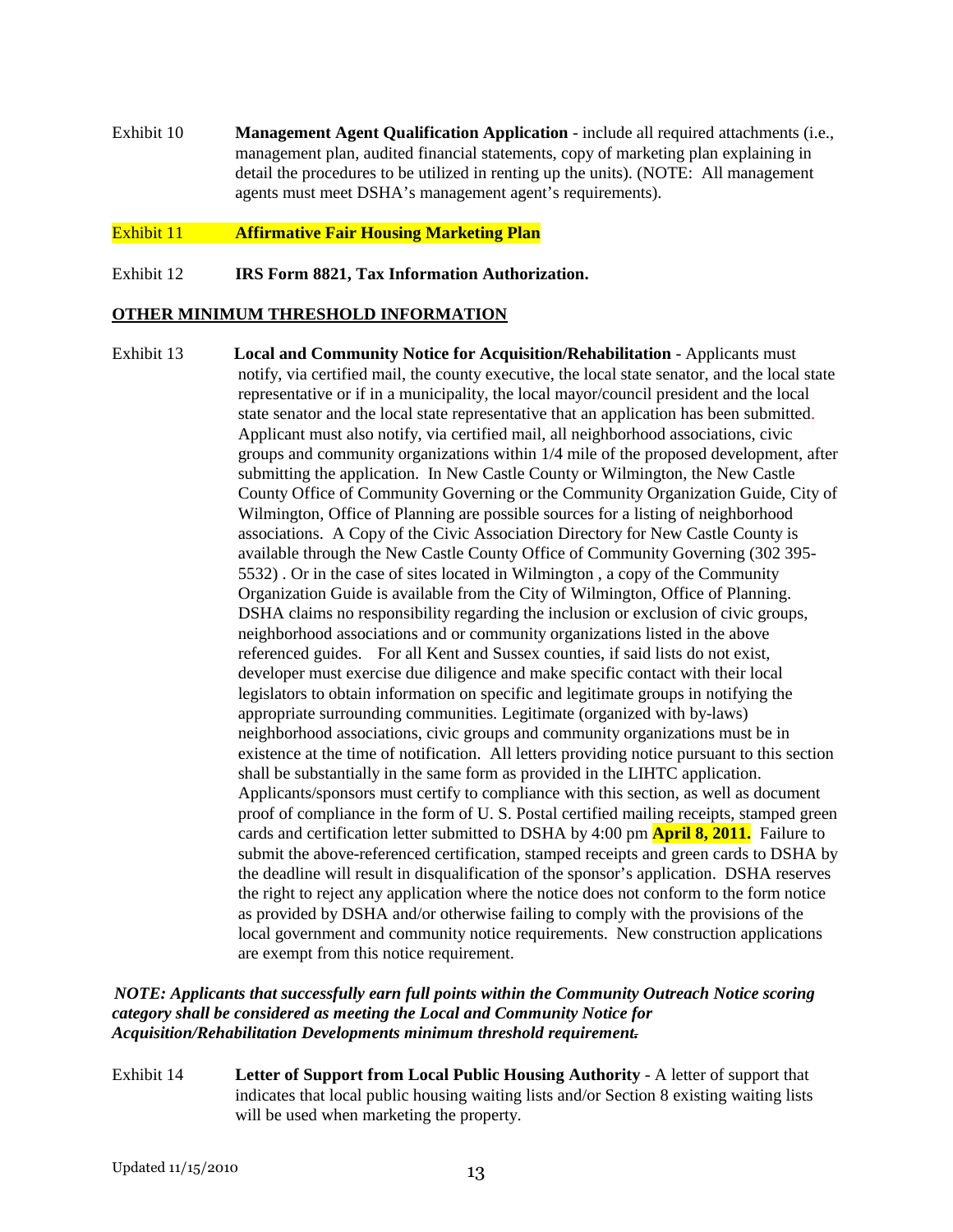- Exhibit 15 **Independent Market Study** Document of sufficient scope to determine if Low Income Housing is in demand and is feasible for the proposed location. Market Study must include, but not necessarily be limited to, the information noted in the attached Market Study Requirements Outline. Additionally, the market study shall clearly indicate distances to services, which include but are not limited to, retail/commercial facilities, employment, daycare and public transportation. List and describe separately how each of these services that the development has access to improves the quality of life for the residents. **DSHA must pre-approve the preparer of every market study.** Minimum requirements for the preparer are also noted on this outline. (Please supply three copies).
- Exhibit 16 **Letter of Government Support** Documentation from the local government indicating its support of the development and endorsing the development in the current round of competition. This letter must be from The Chief Executive Officer of the municipality in which the development is located and must precisely reflect the development as submitted without modification or qualification.

#### *Additional Information*

- Exhibit 17 **Conversion to Homeownership**A detailed marketing plan must be submitted which includes a statement from the applicant that the Declaration of Restrictive Covenants shall reflect a right of first refusal is granted by the owner to the residents. Units must be offered at their fair market value at the time of the original residents initial occupancy of the unit, that the applicant will agree to total costs per unit subject to the limits of Section 221 (d)(3)(ii). A detailed marketing plan, projections on maintenance, tenant reserve funds, homeownership training, continued affordability, sales price calculation, lease/purchase agreements including rules and regulations, etc must also be included with the application. The plan will be evaluated for feasibility and compliance with all regulations (Section 42, Fair Housing, and all other funding sources requirements). All syndication documents must reflect the conversion**.**
- Exhibit 18 **Special Needs Verification** Developers that will rent units in the development to one or more of the targeted special needs populations must make available a minimum of three services specifically addressing the needs of the identified group. One hundred percent (100%) of the property must be made available for the special needs population. A minimum of three (3) appropriate services must be provided free of charge to the residents. Documentation of what these services are and how these services will be paid for must be provided. Contracts and or letters of agreements must be attached.
- Exhibit 19 **Social Services Verification** The provision of social and support services is an integral part of any attempt to improve the quality of life of the residents of the development. Services must be affordable, appropriate, available, and accessible at least four (4) times a year to the development's residents. Services should be actively linked to the residents and not simply provided to the community at large and must be provided onsite. Please include the following with this exhibit: qualifications of the social service organizations that will be utilized at the property, including their history, capacity and experience; program description including the details and goals of the programs for the residents; contracts or commitment letters detailing costs of services from each social service provider. Details concerning the source of funds used for social services must be included. NOTE: Fees may be charged to residents for social services (and not be included in the gross rent) as long as the services are OPTIONAL.
- Exhibit 20 **Certification for Community Revitalization-** See Attachment 11.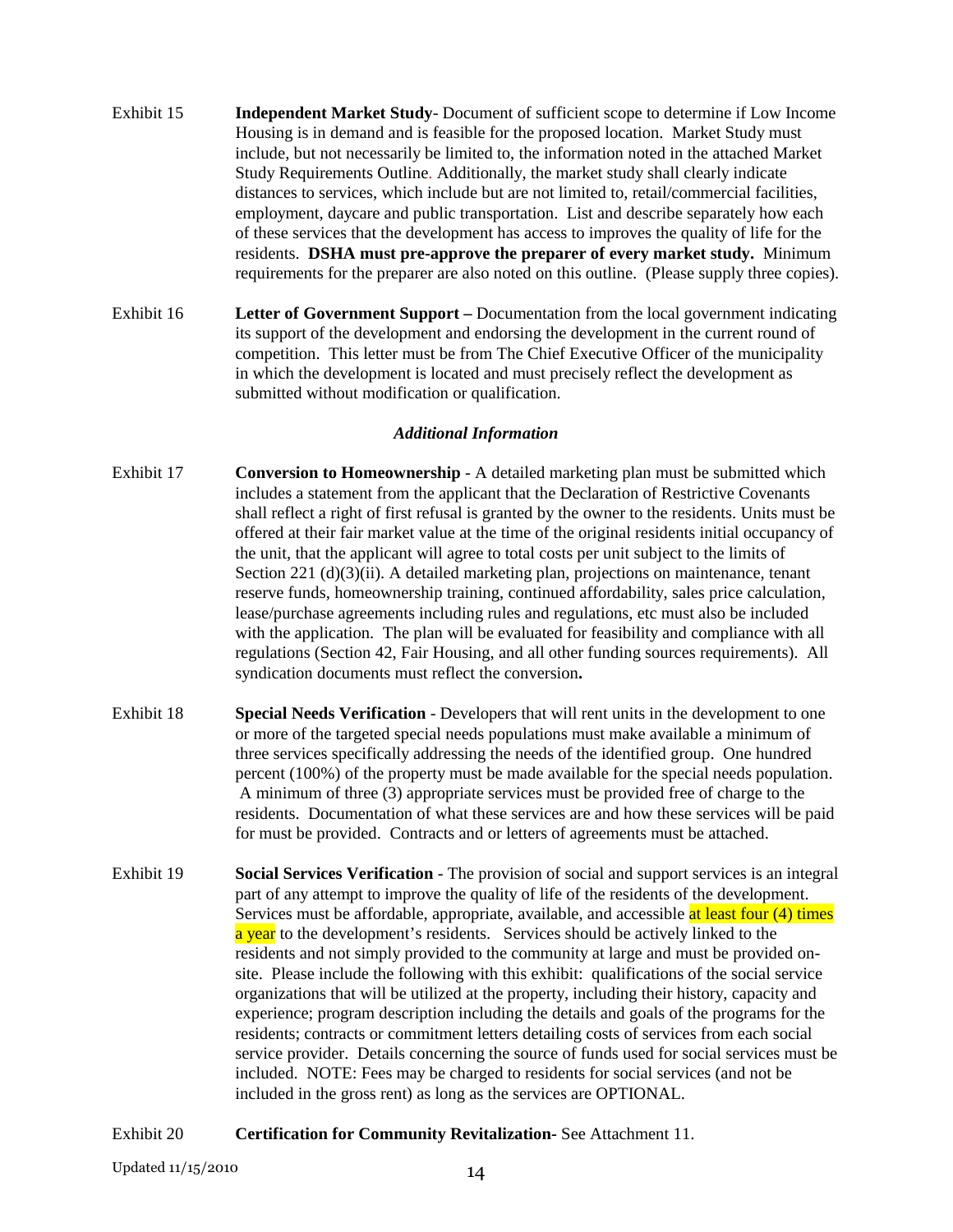#### Exhibit 21 **Amenities/ Energy Efficiency and Fair Housing and ADA units**

**Amenities/Fair Housing and ADA units-** Documentation by the architect through preliminary plans and/or specification of new amenities and ADA units claimed for points. Details covering costs of upgrades must be included also.

**Energy Efficiency**-Documentation by the architect of all new design features that exceed the minimum construction/rehabilitation standards for energy efficiency. See the table on page 47 of the Minimum Construction/Rehabilitation Standards for a list of minimum energy standards. Details covering costs of upgrades must be included also. Items that are standard building practices (i.e. caulking) or are required by building or rehabilitation codes will not receive points.

DSHA Certification for Base Level Energy Standards and DSHA Certification for Green Energy Standards must be signed and attached as part of Exhibit 21.

#### Exhibit 22 **Community Outreach –** Documentation that the following occurred by **March 8, 2011.**

- 1) Notification to community organizations within one-quarter mile of the development, the county executive, the local state senator and the local state representative or if in a municipality, the local mayor/council president, the local state senator and the local state representative by certified mail. Post office stamped green cards and receipts must be attached.
- 2) Documentation of meetings/presentations with the local community. Copy of sign-in sheets, newspaper notices and details of notification methods (i.e. flyers, emails, other correspondence) to existing tenants and surrounding community must be submitted with application in order to receive points. Town, City, County, or municipality meetings are eligible as community meetings/presentations only if the proposed development is the only item on the agenda and appropriate notification to all parties has been made.

#### **SITE INFORMATION**

- Exhibit 23 **Site Control** Site control can be demonstrated by recorded deed, recorded long term lease, municipal or county disposition and development agreement, an option to purchase or lease, or a purchase contract. The sales agreement or lease agreement and all pertinent terms therein must be submitted at the time of application. DSHA reserves the right to determine a development is ineligible to compete for tax credits if site control documentation is amended after application submission.
- Exhibit 24 **Utility Availability** Please include the following with this exhibit:
	- 1) Verification of adequate sewer and water capacity, gas, electric, and storm water.
	- 2) Proof from utility company that the building has not been occupied for at least three years, if applicable.
	- 3) Written verification of utility allowances for all tenant paid utility costs from Public Housing Authority, RD, or local utility company estimates.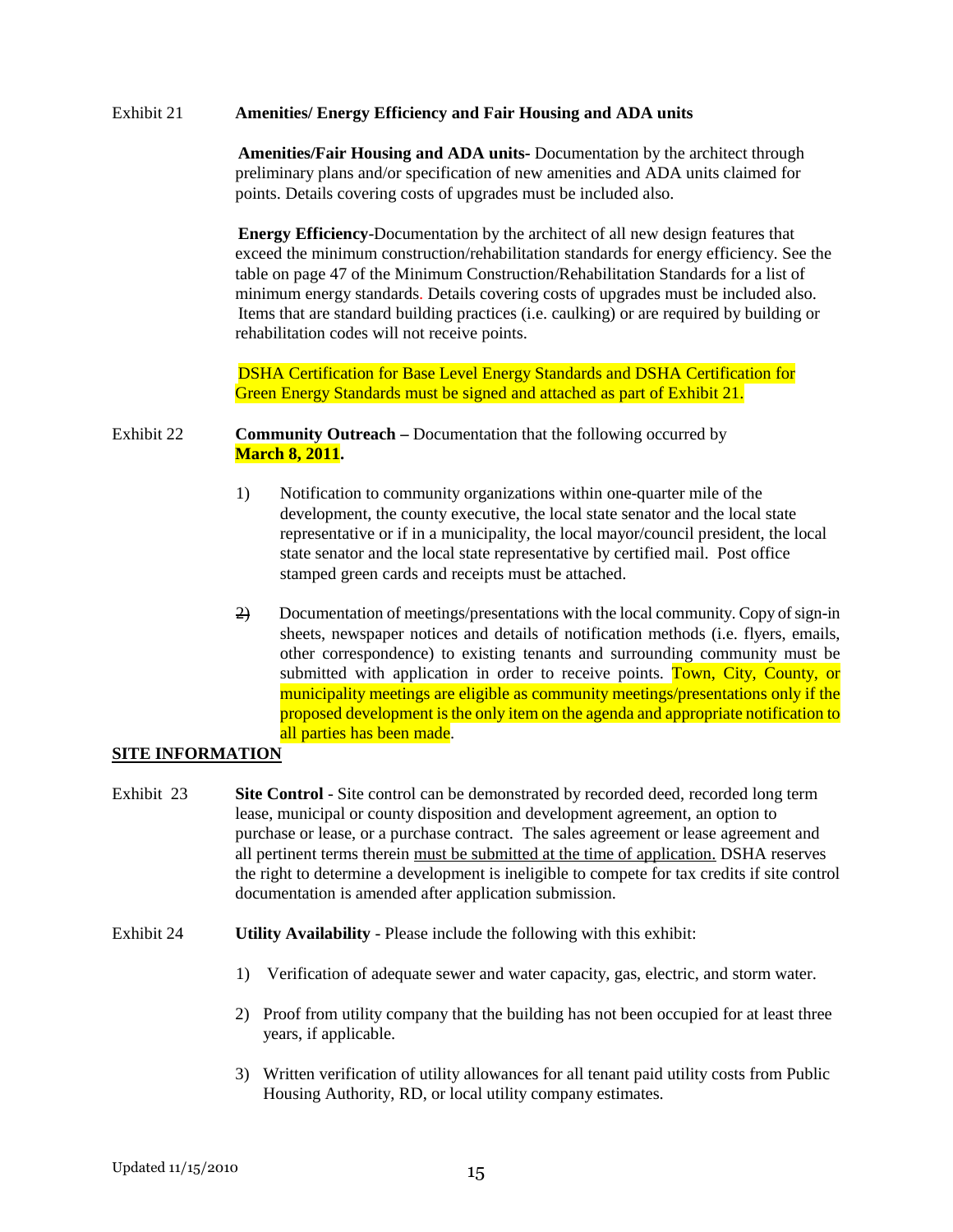## Exhibit 25 **Zoning** - Please include the following with this exhibit:

- 1) Verification of zoning classification, re-zoning, or variance application request.
- 2) Census Tract Verification.
- 3) State Strategies for State Policies and Spending verification.

#### Exhibit 26 **Location Map.**

Exhibit 27 **Photograph of Property.** 

Exhibit 28 **Phase I Environmental Audit and Phase I Environmental Site Assessment.** 

 All developments require a Phase I Environmental Site Assessment (ASTM E1527-05). Developments with existing structures on the property require both a Phase I Environmental Site Assessment *and* a Phase I Environmental Audit that addresses all structures on site and the existing materials/conditions of the structures (i.e. lead, asbestos, PCBs etc.). Applicant must also complete the 'Environmental Review Checklist" provided in the LIHTC Application - Part II, Attachment F.

Exhibit 29 **Verification of Flood Plain and Wetlands Status and Other Unusual Site Features or Notice of Non-Applicability.** 

#### **ACQUISITION/REHABILITATION PROPERTY INFORMATION**

- Exhibit 30 **Current Operating Budget, if applicable.**
- Exhibit 31 **Improvements** Documentation of all rehabilitation/improvements done to the property in the previous ten (l0) years, if applicable. Please include with this Exhibit, the Rehabilitation Checklist that is an attachment in the Qualified Allocation Plan.
- Exhibit 32 **Relocation** Description of relocation plans and cost, if applicable. In addition, documentation of preliminary income certifications for residents residing in occupied units demonstrating that they are tax credit income eligible or a certified letter from said residents indicating their willingness to be relocated is required for units that will be counted as tax credit eligible. Verifications/certifications of current residents income must be included with the application.
- Exhibit 33 **Preservation/Rehabilitation**  (A.) Tax Credits: Any tax credit housing development, which has completed its compliance period, that is in (1) need of substantial rehabilitation or (2) at risk of losing its affordability; or, (B). Subsidized: Any currently occupied *subsidized* housing development (see Subsidized Housing definition in the QAP) in (1) need of substantial rehabilitation or (2) at risk of losing its affordability. To receive points in the preservation category, for the definitions (A) or (B), the applicant must submit written confirmation from the contract administrator and/or other documentation of imminent expiration of affordability controls. To compete in the preservation/rehabilitation pool, the applicant must provide documentation that the development meets one of the above definitions. To further prioritize preservation developments, Points will be awarded for each of the following factors up to a maximum of ten (10) points. Each factor listed below must be supported and documented as an attachment in the application.

.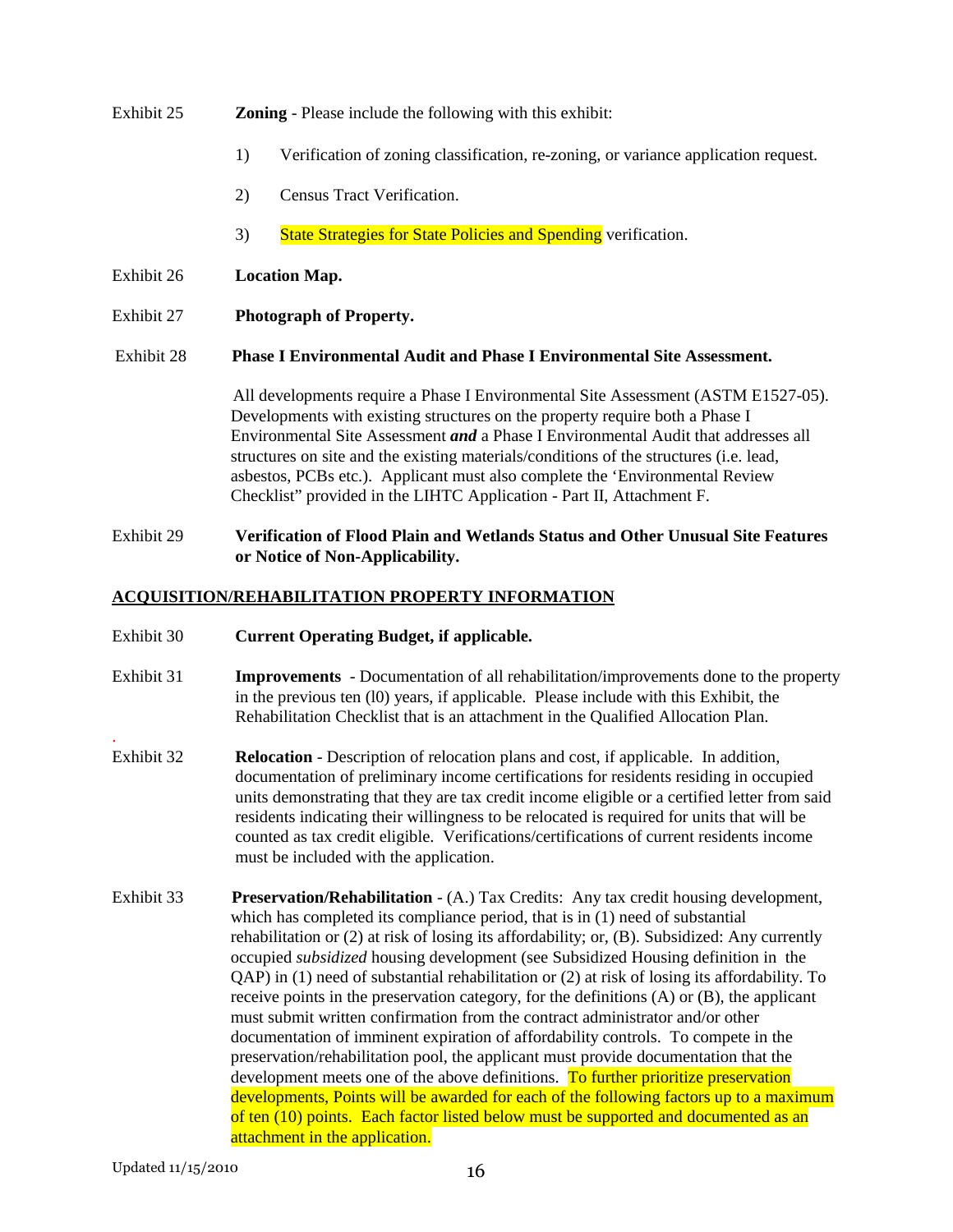- 1. Require hard cost/rehabilitation expenses that exceed \$50,000/unit\* 4 points.
- 2. Have committed federal rental assistance contracts 3 points.
- 3. Property was placed in service on or before December 31, 1994 2 points
- 4. Property is non-elderly/disabled 1 point.

\*All hard/rehabilitation costs will be for the building housing the units and units only. (Must be documented by the Capital Needs Assessment and proposed rehabilitation work must be past its 50% life cycle per DSHA's Construction Standards. Attachment A – Cost Summary (LIHTC Part II Application – Page 22) must also be completed). Costs not to be included in the \$50,000/unit, include but are not limited to, all offices, community rooms/buildings, storage areas, maintenance areas, and laundry facilities, all exterior work not an integral part of the building or units, all site costs, bonds, and all work not of a standard nature such as installation of awnings or solar panels. The Applicant will not be eligible for points in the Preservation/Rehabilitation Pool if Attachment A – Cost Summary of the LIHTC Part II Application is not completed.

- Exhibit 34 **Historic Preservation**  Documentation that individual property is listed on National Historic Register.
- Exhibit 35 **Federally-Assisted Distressed Property** Summary of how the property qualifies as a distressed federally assisted property, if applicable.
- Exhibit 36 **Ten-Year Rule.** A sworn statement that property has not transferred ownership within the last ten years.

#### **CONSTRUCTION INFORMATION**

- Exhibit 37 **Physical Needs Assessment** must be completed by a licensed architect and include an energy audit completed by a certified energy rater.
- Exhibit 38 **Minimum Square Footage and Bedroom Mix** Preliminary plans of adequate detail to verify that units satisfy minimum square footage requirements, bedroom size, and mix. *For City of Wilmington applications, per 2003 International Building Code, City of Wilmington definition of Single Room Occupancy (SRO) / Efficiency is as follows:*

 *1208.4 Efficiency dwelling units. An efficiency unit shall conform to the requirements of the code except as modified herein:* 

- *1. The unit shall have a living room of not less than 220 square feet (20.4 m) of floor area. An additional 100 square feet (9.3 m) of floor area shall be provided for each occupant of such unit in excess of two.*
- *2. The unit shall be provided with a separate closet.*
- *3. The unit shall be provided with a kitchen sink, cooking appliance and refrigeration facilities, each having a clear working space of not less than 30 inches (762 mm) in front. Light and ventilation conforming to this code shall be provided.*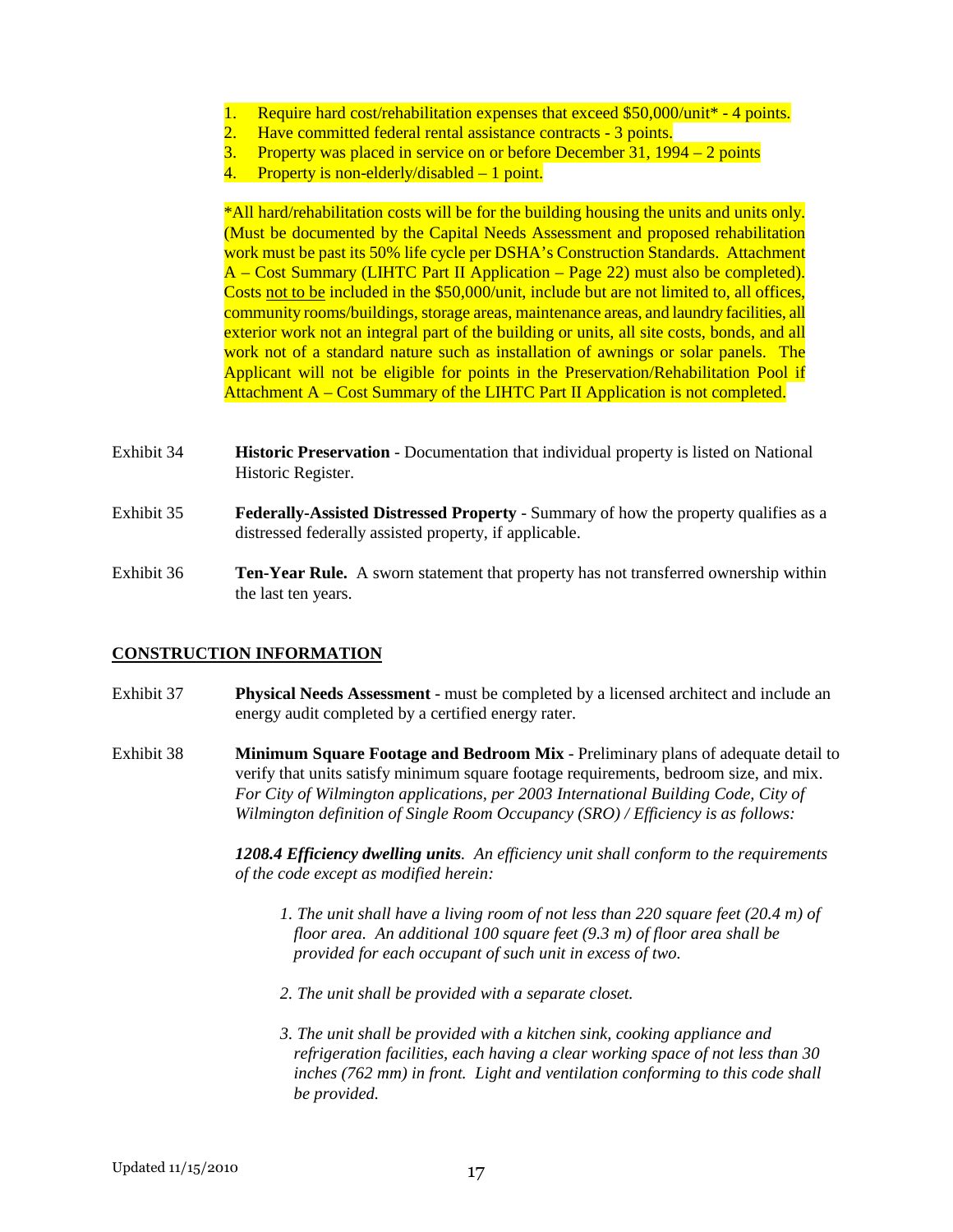*4. The unit shall be provided with a separate bathroom containing a water closet, lavatory and bathtub or shower.* 

| Exhibit 39  | <b>Detailed Preliminary Plot Plan.</b>                                                                                                                            |
|-------------|-------------------------------------------------------------------------------------------------------------------------------------------------------------------|
| *Exhibit 40 | Architect/Artist's Rendering of Site and Proposed Development.                                                                                                    |
| *Exhibit 41 | <b>Department of Natural Resources and Environmental Control - Documentation</b><br>regarding National Pollutant Discharge Elimination System - Notice of Intent. |
| *Exhibit 42 | <b>National Emission Standard for Hazardous Air Pollutant.</b>                                                                                                    |
| *Exhibit 43 | <b>Erosion and Sedimentation Control Plan.</b>                                                                                                                    |
| *Exhibit 44 | <b>DELDOT Entrance Permit, if applicable.</b>                                                                                                                     |
| *Exhibit 45 | <b>Model Energy Code - Building compliance.</b>                                                                                                                   |
| *Exhibit 46 | <b>Fire Marshal Conditional Approval.</b>                                                                                                                         |
| *Exhibit 47 | <b>Architectural Accessibility Board Approval.</b>                                                                                                                |
| *Exhibit 48 | Site Plan with Easements Notated (ALTA).                                                                                                                          |
| *Exhibit 49 | <b>Building Permit.</b>                                                                                                                                           |
| *Exhibit 50 | Plans and Specifications (include sprinkler system requirements).                                                                                                 |
| *Exhibit 51 | Realty Transfer Tax – Title 30 §5401 (8) c (See DSHA for form).                                                                                                   |

### **LEVERAGING AND FINANCING INFORMATION**

- Exhibit 52 **Developers Proposed Cash Flow Proforma.**
- Exhibit 53 **Details of Debt Financing.** At time of Tax Credit application, proof must be provided that construction and permanent financing requests have been made. Sponsors must provide letters from the lending/funding entities, which include items, such as: date of request, amount of financing, interest rate, term and a statement that the development is eligible for financing under the lender's requirements. Financing commitment letters from all funding entities are due by **10/07/11.** The sponsor must submit documentation with the commitments, which outlines the position of each funding source. Developments, which have funding commitments at the time of application, need only submit the commitment letters and documentation outlining the position of each funding source.
- Exhibit 54 **Appraised Land Value/Project Value** A Summary Appraisal Report, from a qualified professional appraiser, of the unimproved land value. For all projects, the acquisition price must meet the following standards: For an arms length transaction, the maximum acquisition price must be the lesser of the contract price or the 'as is" appraised value of the property. For transactions involving a change in use, appraisals must include an "as is" value and an "after rehabilitation" value under its projected use. In such cases, the acquisition cost may not exceed the lesser of the two values or any lower value, defined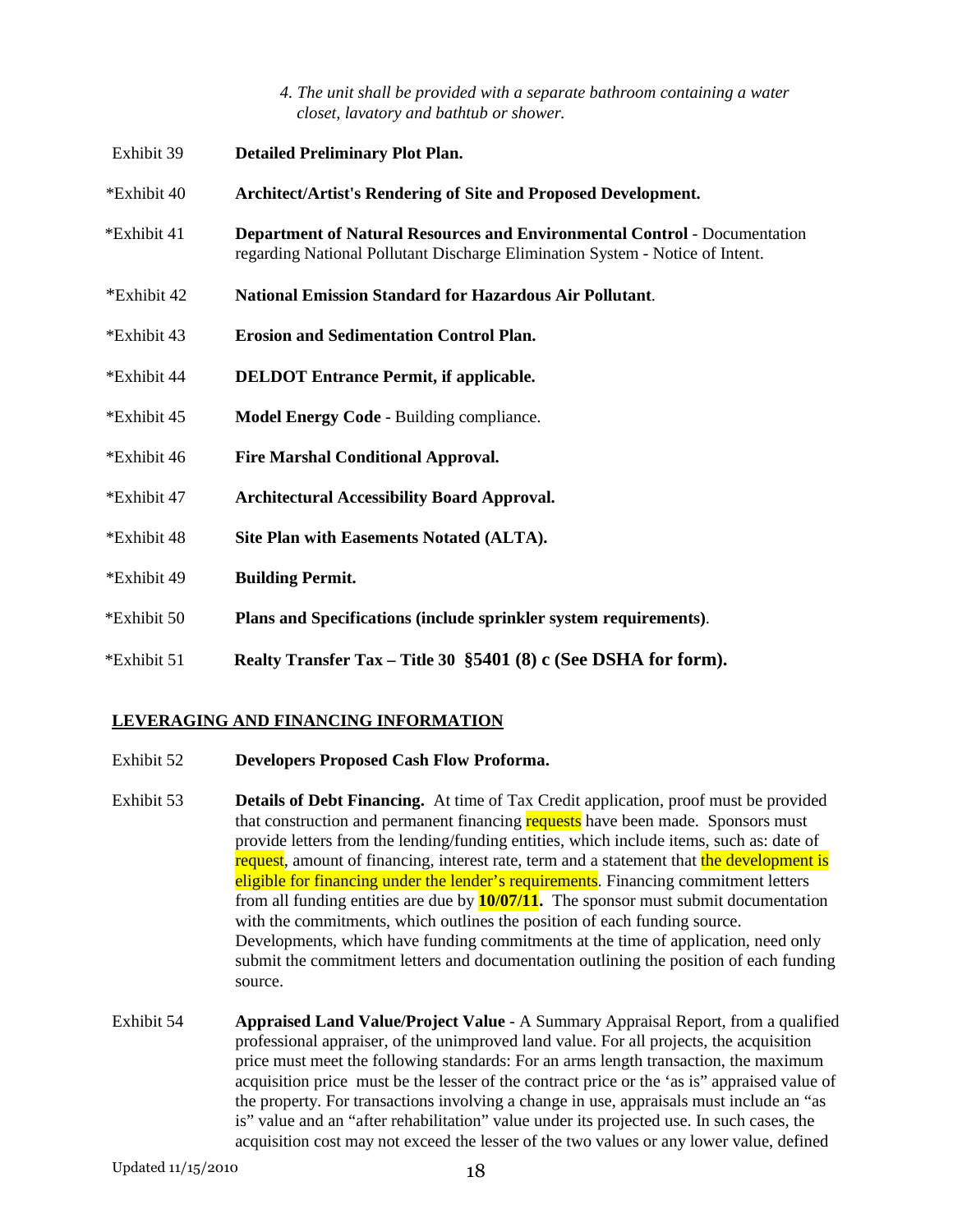in the QAP, page 22 and 24. For a related party transaction where the property was acquired less than two years before the application date, the maximum acquisition price may not exceed the lesser of the 'as is' appraised value of the property, or the original acquisition price plus carrying costs acceptable to DSHA. For a related party transaction where the property was acquired two or more years before the application date, the maximum acquisition price may not exceed the "as is" appraised value of the property. Prior to allocation, a property appraisal and, if applicable, a copy of the settlement sheet will be required. Appraisers are required to contact DSHA for a list of comparable LIHTC properties, which are to be included as comparables within property appraisal report. NOTE: The Summary Appraisal Report and the Property Appraisal should not be more than six months old.

- \*Exhibit 55 **Details of Equity Financing** including written description of syndication details and copy of agreement (if applicable), award letter of grant, etc. NOTE: If claiming points for leveraging additional net equity, a detailed letter of intent must be submitted.
- Exhibit 56 **Details of Leveraging** Please describe, in detail, the calculations on how DSHA controlled funds, including tax credits, HOME funds and Housing Development Funds, are used to leverage other funding sources. NOTE: If claiming points for leveraging additional net equity, a detailed letter of intent must be submitted.
- Exhibit 57 **Verification of Local Government Contribution, if applicable**. Documentation of approved written financial support by commitment letter or other documentation (i.e. executed grant agreement, award letter, etc) from the municipality or local government detailing the dollar amount of the waiver or contribution that financially reduces the development and/or operating cost of the developments over a five-year period (i.e., tax abatement, waiver of fees, donation of land, etc).
- Exhibit 58 **Preservation Developments, including Section 8, RD Section 515 Multi-Family Program and RD's 514-516 Farm Labor Housing** - Proof that an application for rental assistance as well as capital assistance has been made and received by Rural Development or HUD.
- Exhibit 59 **Verification of New Rental Assistance or Federal Subsidy** Proof of commitment or contract for new rental assistance or subsidy contract from Rural Development, HUD or local municipality.
- Exhibit 60 **Developer Blank Points Work Sheet** Developers should score themselves on the attached form. (Must also be completed by tax-exempt bond properties.)

#### **OTHER**

Exhibit 61 **Government Jurisdiction** - Names and addresses of the following individuals in whose district/jurisdiction the development is to be located: State Senator, State Representative and Chief Executive Officer. In addition, names and addresses of all neighborhood associations, civic groups and community organizations within one quarter mile of the proposed development.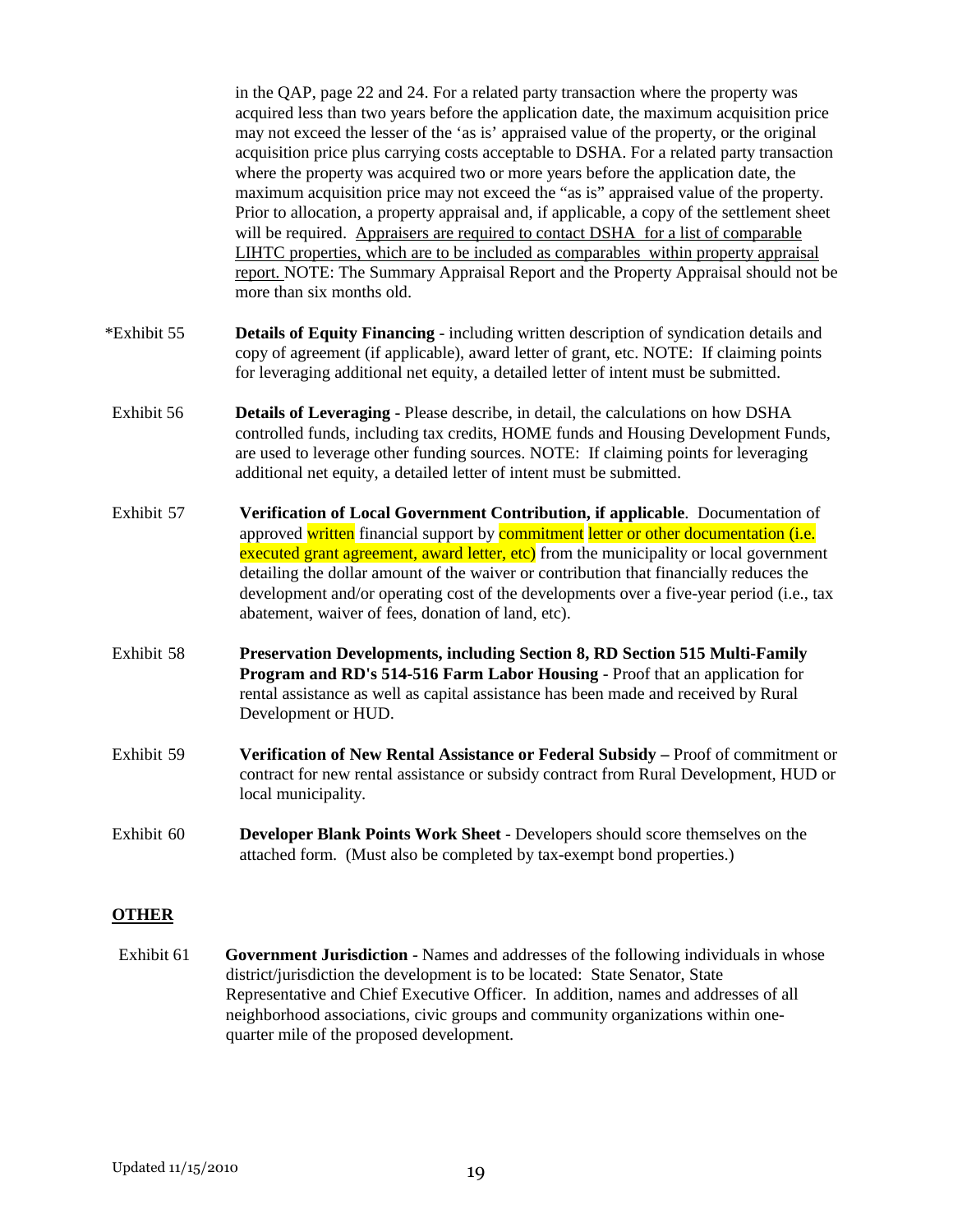\*Exhibit 62 **Cost Certification –** Note: The final cost certification will be due ninety (90) days after substantial completion or certificate of occupancy or **temporary certificates of occupancy**, whichever occurs earlier. The substantial completion date is defined as the date DSHA acknowledges through written documentation that 100% of the units are completed and ready for occupancy or the date of the certificate of occupancy for the last completed building, whichever is **earlier**. If the final cost certification is submitted after the deadline date, a \$5,000 penalty fee plus an additional \$500 penalty fee for each additional week that the cost certification remains outstanding will be assessed to the Applicant. The penalty fee cannot be paid from loan(s) or equity proceeds. The fee will be due prior, to the issuance of the IRS form 8609, Low Income Housing Credit Allocation Certification for any building. The cost certification must be completed by Borrower and Contractor. (See DSHA for forms).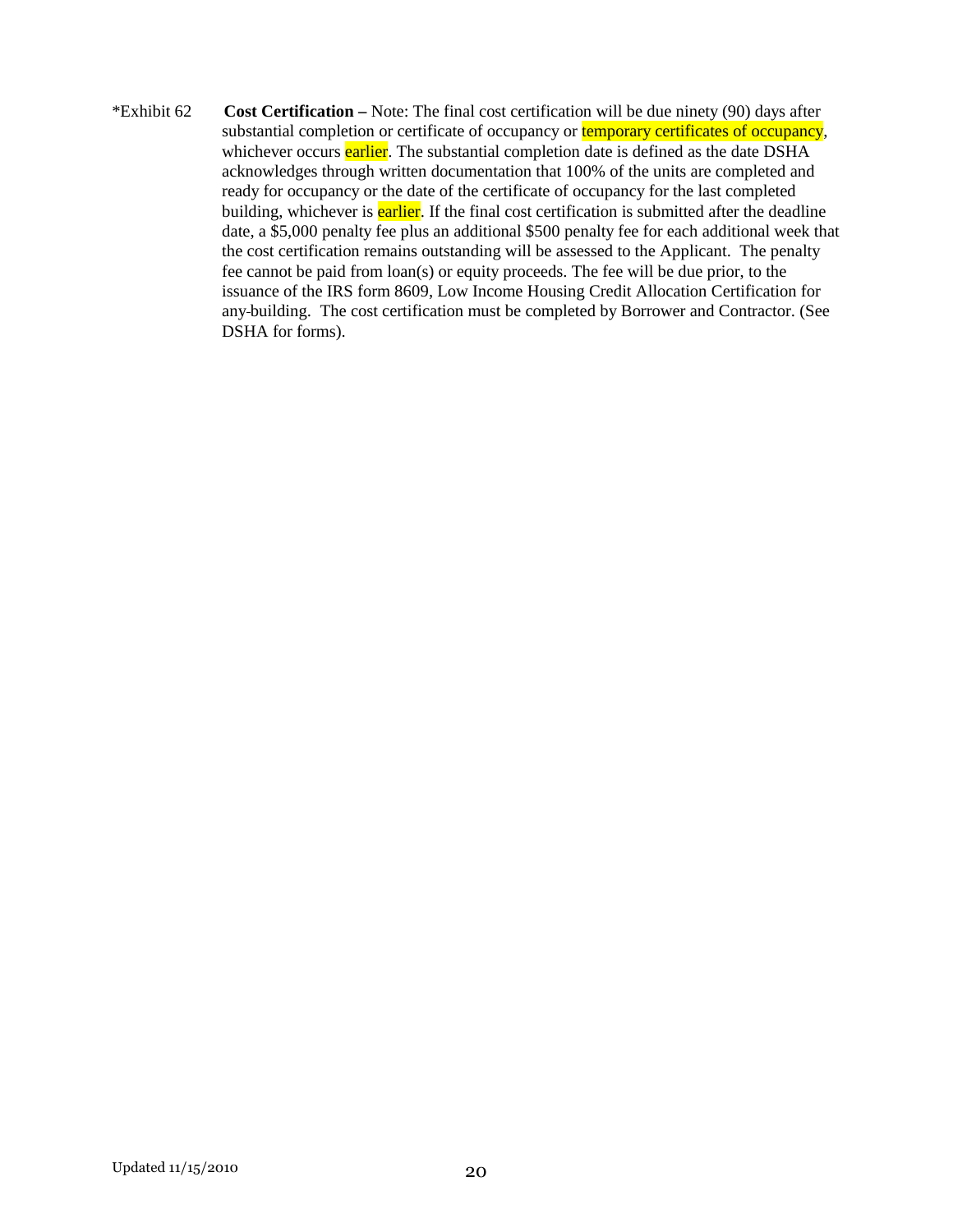#### **ATTACHMENT 7 MARKET STUDY REQUIREMENTS CHECKLIST**

Low Income Housing Tax Credit Program Market Study Requirements Checklist

A market study of the population to be served by a Tax Credit assisted complex must include recent data about employment, demographic and housing trends for the defined market area.

While the below checklist outlines the study's requirements, a market study is not complete unless it also includes an analysis of the data. The data and analysis must clearly document sufficient demand in the market to support the proposed property without negatively impacting the concentration of existing tax credit developments and other affordable housing developments within the same market area. The study must identify any data sources, assumptions, estimates, projections, and models used in the analysis. *The study must contain a signed statement by the preparer that they have read DSHA's market study requirements, agreed to perform the market study in accordance with DSHA market study requirements, and attests to the ability of the market to support the proposed housing units based upon market conditions.* **DSHA must pre-approve the preparer of every market study.**

\_\_\_\_ *Description of Proposed Property*

Describe the proposed property and the expected target population, which should be defined by presenting a demographic profile in terms of age, income, household composition, and current living situation. This description should also identify all proposed rent and amenities to be offered within the proposed property. Describe how the characteristics of the proposed property including unit mix, rent levels, proximity to services, and amenities will meet the needs of the target market.

#### \_\_\_\_ *Site Assessment*

Evaluate the proposed site with regard to: physical features of the site and adjacent parcels; accessibility to markets, services, employment, and educational institutions; and compatibility of surrounding neighborhoods and land uses.

#### **The market study shall provide under a separate exhibit, a map indicating the name(s) and distances of the features listed below:**

**Features Supermarket** -Public schools (family sites only) -Library -Licensed child care center (family sites only) -Usable park space -Bank -Walk-in medical facility or hospital -Post office -Laundry/dry cleaner -Pharmacy -Community or civic center that is accessible to residents.

**Retail facilities. Bus Line(s). Town Centers. Market rate rental housing. Other low-income housing.**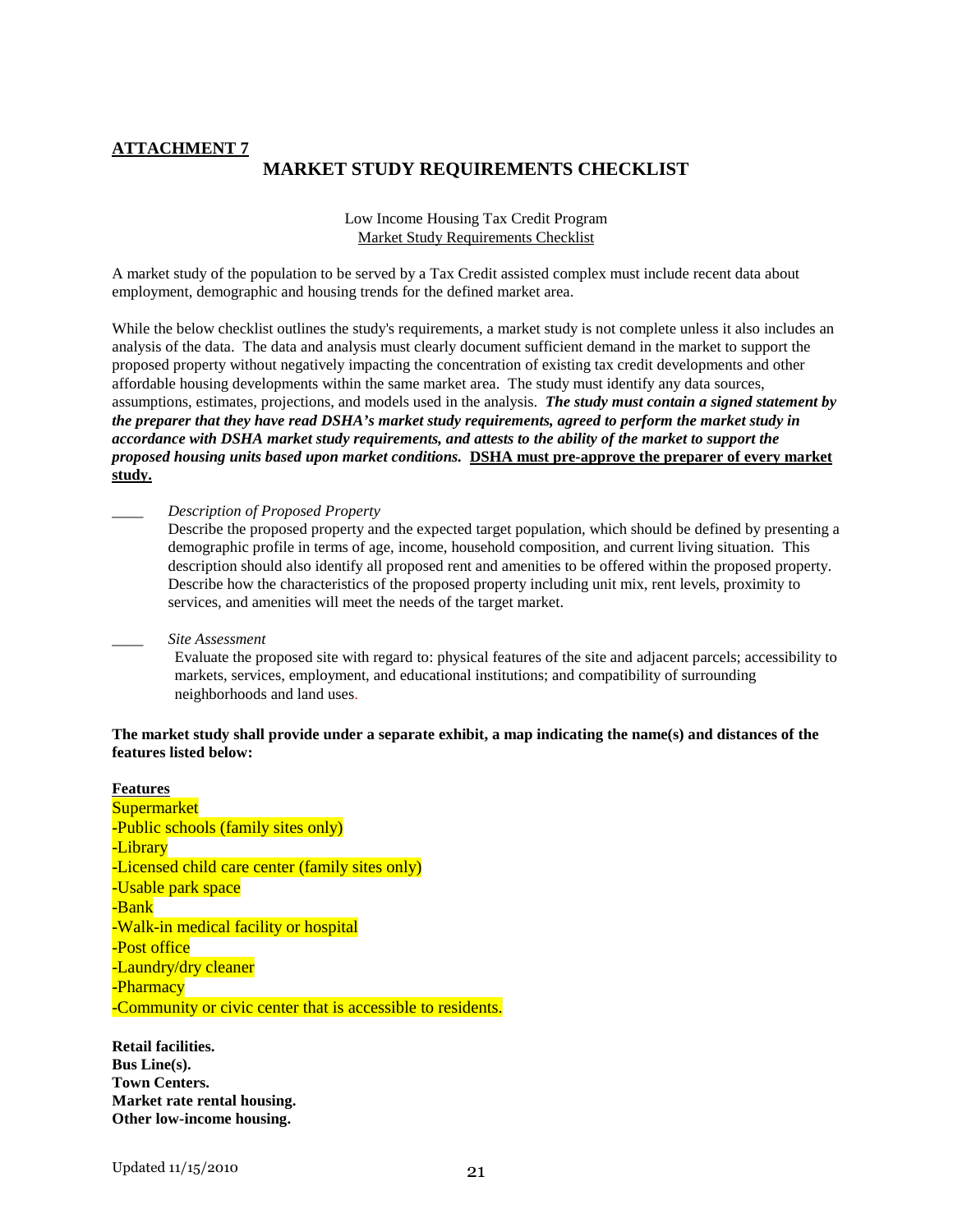**The exhibit shall also include detail describing the proposed site and its proximity to major roads, the economic mix of the area, as defined by census data, and employment opportunities.** 

#### \_\_\_\_ *Define Market Area*

Using geographic, demographic, and mobility factors, define the geographic area from which the majority (typically 60% to 90%) of potential residents of the proposed property are likely to move.

#### \_\_\_\_ *Market Area Characteristics*

- \_\_\_\_ *Demographic Trends* Information to include: population by age cohorts, household formation rates by age of head of household; household income distributions by age of household; owner/renter ratios by age of head of household, and the likelihood of presence of children by age of household. This information is to determine household composition (age, income, and presence of children) and housing demand for ownership and rental units.
- *Economic Trends* Information to include: number of jobs by various occupational categories; major employers, number of jobs, salary ranges and location, median household incomes; and economic development activities.
- \_\_\_\_ *Housing Supply* Information to include: number of owner and rental units by cost (value or rent) and quality; for sale housing and rental vacancy rates; estimate of owner and rental unit needs for current year and next three (3) years.
- \_\_\_\_ *Market Area's Competitive/Comparable Housing Analysis:*

The market study should identify and consider existing, as well as planned competition, that is within or proximate to the defined market area. Analysis should be based upon the specifics of the proposed property, such as target population, rent levels, bedroom mix, with any other type of housing the analyst deems competitive within the defined market area. This analysis should compare how existing sites meet the market demand and how these sites will be impacted by the proposed property. The analysis should include:

- Property name, address and age;
- Number of units by unit types (efficiency, one, two bedroom etc.);
- Monthly gross rent by unit type;
- Units size:
- Monthly rent per square foot;
- Vacancy rates;
- Five-year rent increase history;
- Services and amenities included in rent;
- Subsidized units or income-restricted units (federally or state-assisted).
- Occupancy levels, turnover and extent of waiting list;
- Development amenities.

#### \_\_\_\_ *Market Demand / Needs Analysis:*

Evaluate the need for the proposed property within the defined market area by determining the eligible population that would potentially be willing to move into the proposed site. Existing and proposed competition identified in the competitive analysis must also be deducted from the available net demand, to arrive at an unaccommodated demand pool, which the proposed site must penetrate.

The study should clearly describe the methodology and assumptions utilized to demonstrate that the market is deep enough to support the proposed property. It is important that the assumptions, particularly those regarding target population, income levels, be consistent with the proposed property and the specific market being targeted.

*\_\_\_\_ Absorption Analysis:*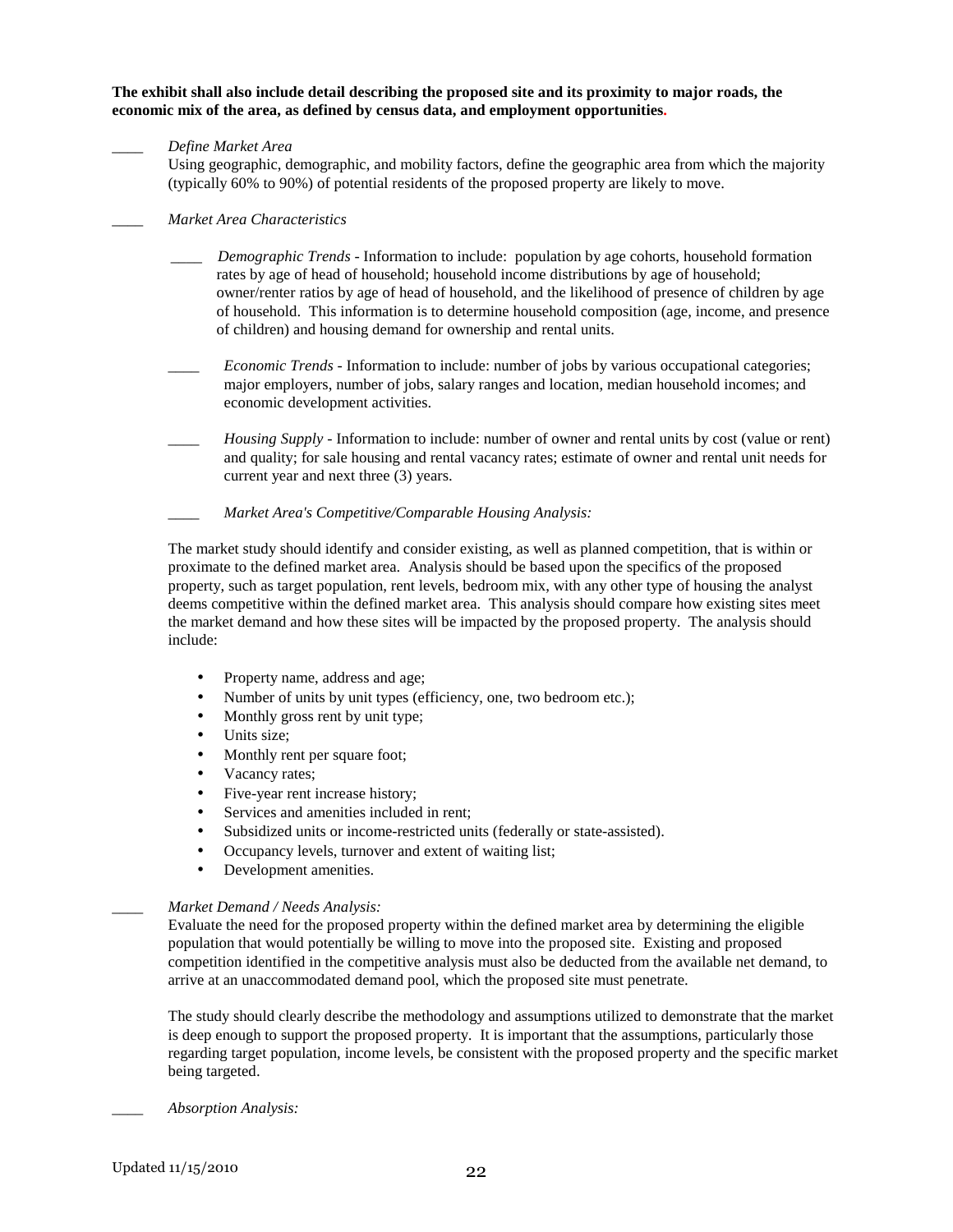The market study must provide a time schedule for absorption for the proposed property by analyzing and discussing the characteristics and depth of the target market which justify the estimated rate of absorption. Turnover potential of competitive existing sites must be included in this analysis.

NOTE: ANY RELATIONSHIP BETWEEN THE PREPARER AND THE PROPERTY SPONSOR MUST BE DISCLOSED.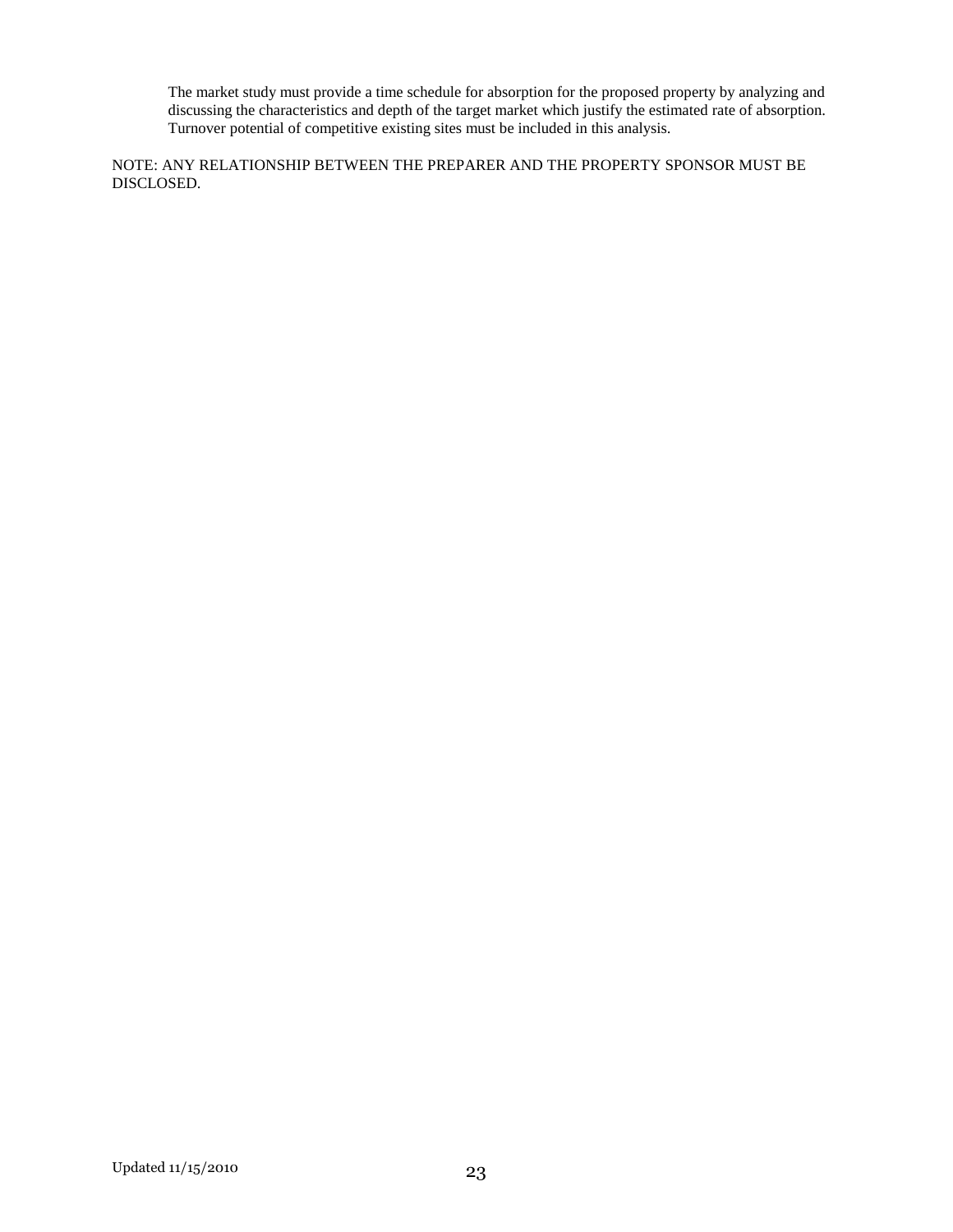#### **ATTACHMENT 8**

#### **CONTACTS FOR CIVIC ASSOCIATIONS**

| *New Castle County and Wilmington: | (1) Civic Association Directory                                                                                            |
|------------------------------------|----------------------------------------------------------------------------------------------------------------------------|
|                                    | (2) Community Organizational Guide<br><b>City of Wilmington Office of Planning</b><br><b>Neighborhood Planning Council</b> |
| <b>Kent County:</b>                | <b>Contact local legislators</b>                                                                                           |
| <b>Sussex County:</b>              | <b>Contact local legislators</b>                                                                                           |

\*New Castle County developers are encouraged to contact New Castle County to access their internal database of civic groups and neighborhood associations, as a Freedom of Information Act (FOIA) is required. The NCC contact is Norman Spector, Supervisor of the County Customer Information & Assistance group as well as its Office of Community Governing. His phone is (302) 395-5532.e-mail address: NSpector@co.new-castle.de.us As an alternative NCC Civic League maintains a list. Developers may obtain the list by visiting their website at: www.civicleaguefornce.org and clicking on Civic Assoc. Directory. DSHA claims no responsibility regarding the inclusion or exclusion of civic groups, neighborhood associations and or community organizations listed in the above referenced guide.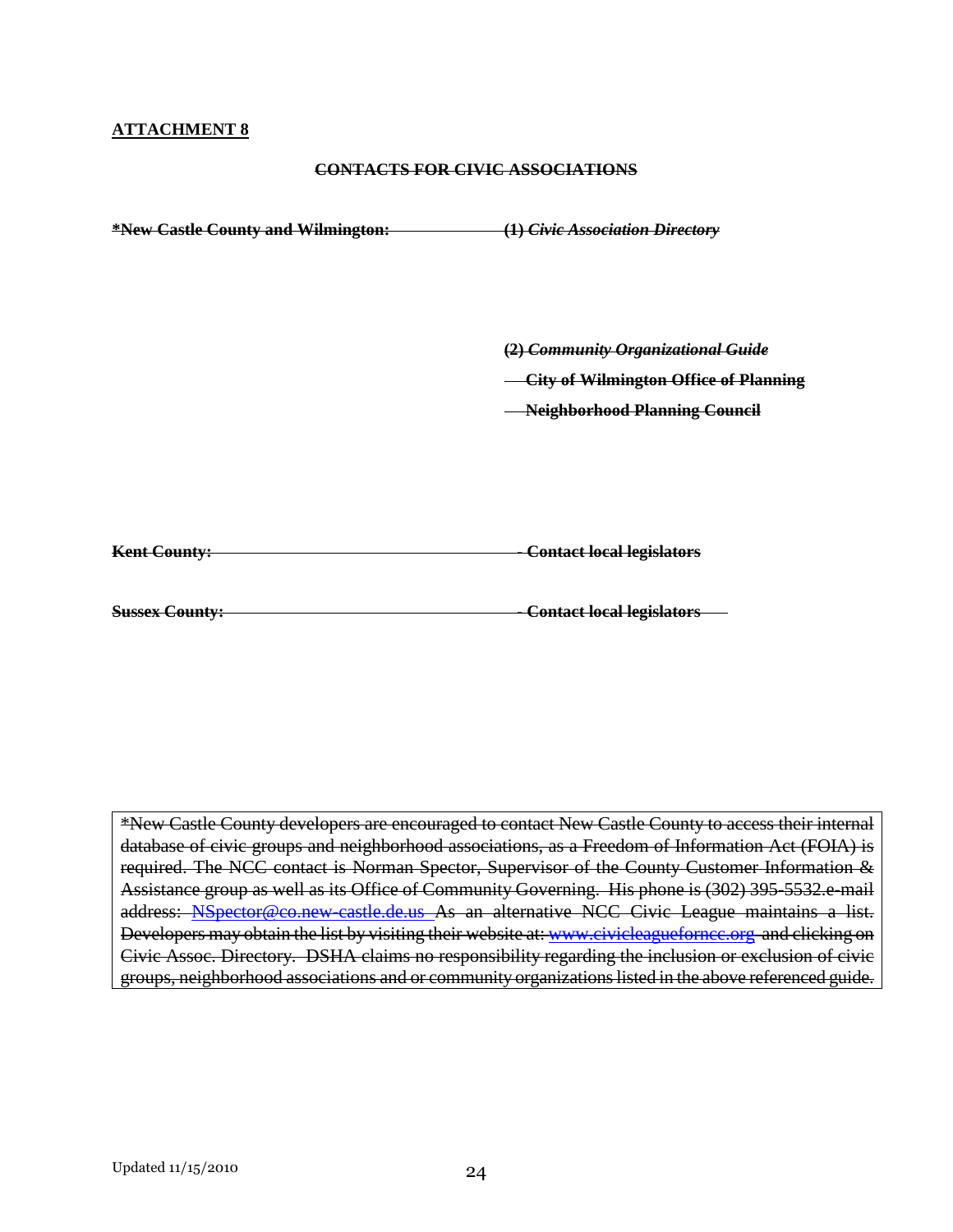## **ATTACHMENT 8**

| <b>Local Community Notice For Points</b>   | <b>Completed by</b>  |
|--------------------------------------------|----------------------|
| Notice to: Community organizations,        | <b>March 8, 2011</b> |
| neighborhood groups, civic association 1/4 |                      |
| mile within proposed development, elected  |                      |
| County Executive, local State Senator,     |                      |
| local State Representative, Mayor, if in a |                      |
| municipality. $(1$ points)*                |                      |
| Community meetings (2 points)              | <b>March 8, 2011</b> |
|                                            |                      |

**\***If claiming points, this notification will satisfy the QAP threshold requirement for local and community notice for acquisition/rehabilitation developments. All notice requirements must be completed by certified mail. Please read QAP for full details.

Note: By April 18, 2011 Community organizations, neighborhood groups, civic associations within ¼ mile of the proposed development, elected County Executive, local State Senator, local State Representative and Mayor (if in a municipality) must be notified. In New Castle County, the New Castle County Office of Community Governing or the Community Organization Guide, City of Wilmington, Office of Planning are possible sources for a listing of neighborhood associations. If located in Kent and Sussex counties and if lists do not exist, developer must exercise due diligence, including specific contact with local legislators to obtain information on specific and legitimate groups in notifying the appropriate surrounding communities of the proposed development. DSHA claims no responsibility regarding the inclusion or exclusion of civic groups, neighborhood associations and or community organizations listed in the above referenced guides.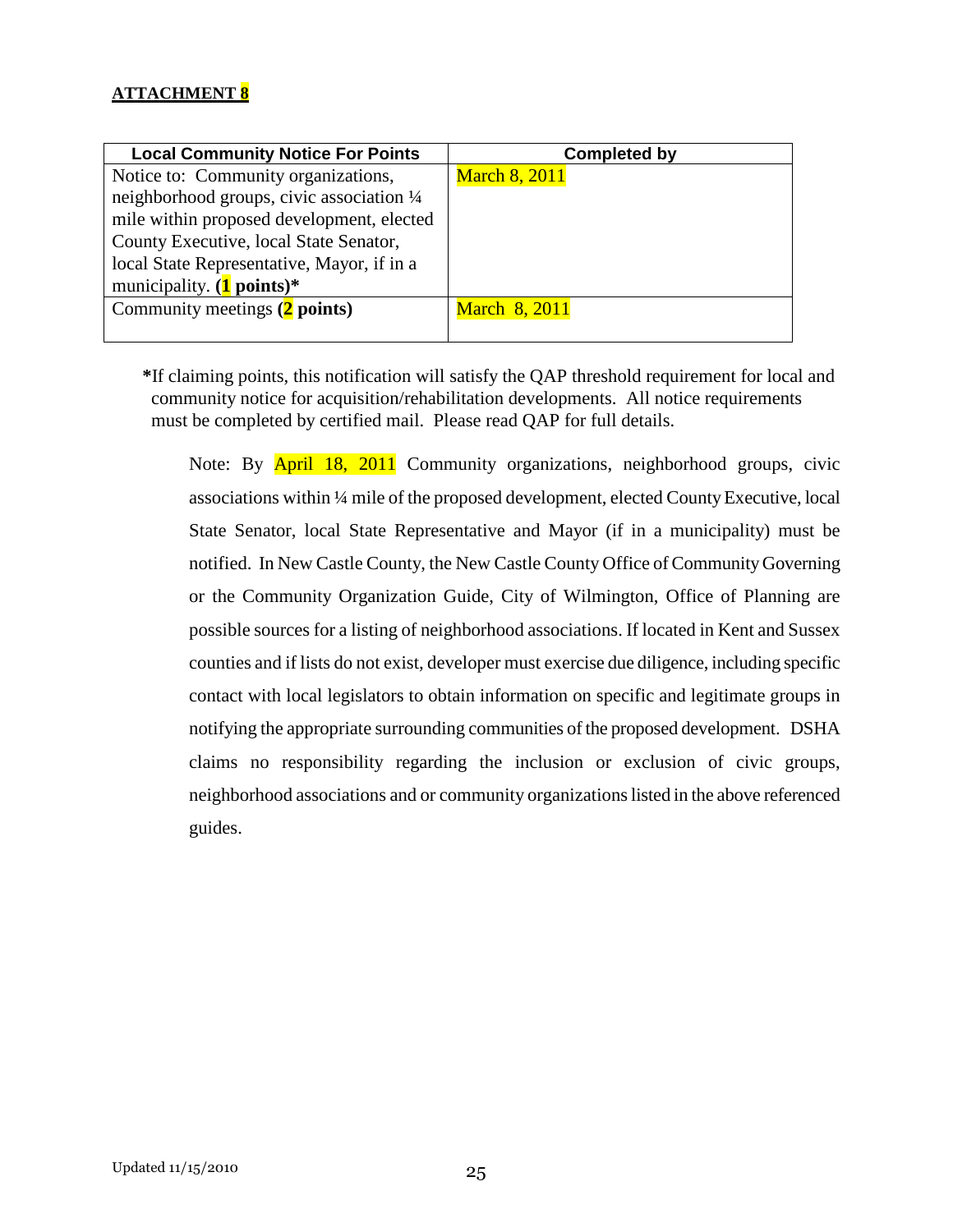#### **ATTACHMENT 8 (CONTINUED)**

#### **COMMUNITY NOTIFICATION FORM OF NOTICE**

#### DEVELOPER STATIONERY

#### CERTIFIED & REGULAR MAIL

Date:

Re: Housing Tax Credit Application Notification

Dear

\_\_\_\_\_\_\_\_\_\_\_\_\_\_\_\_\_\_\_\_\_\_\_\_\_\_\_\_ would like to inform you that we have made an application to

(Name of Developer or Development Entity)

Delaware State Housing Authority for Low Income Housing Tax Credits and/or Housing Development

Fund financing for an apartment complex located \_\_\_\_\_\_\_\_\_\_\_\_\_\_\_\_\_\_\_\_\_\_\_\_\_\_\_\_\_\_\_\_\_

(in your jurisdiction or your neighborhood)

We have attached a development summary for your information. Please call if you have any questions.

We can be reached at: \_\_\_\_\_\_\_\_\_\_\_\_\_\_\_\_\_\_\_\_\_\_\_\_\_\_\_\_\_\_\_\_\_\_\_\_\_\_.

(Address and Phone No.)

Sincerely,

Attachment (ATTACHMENT TO NOTICE)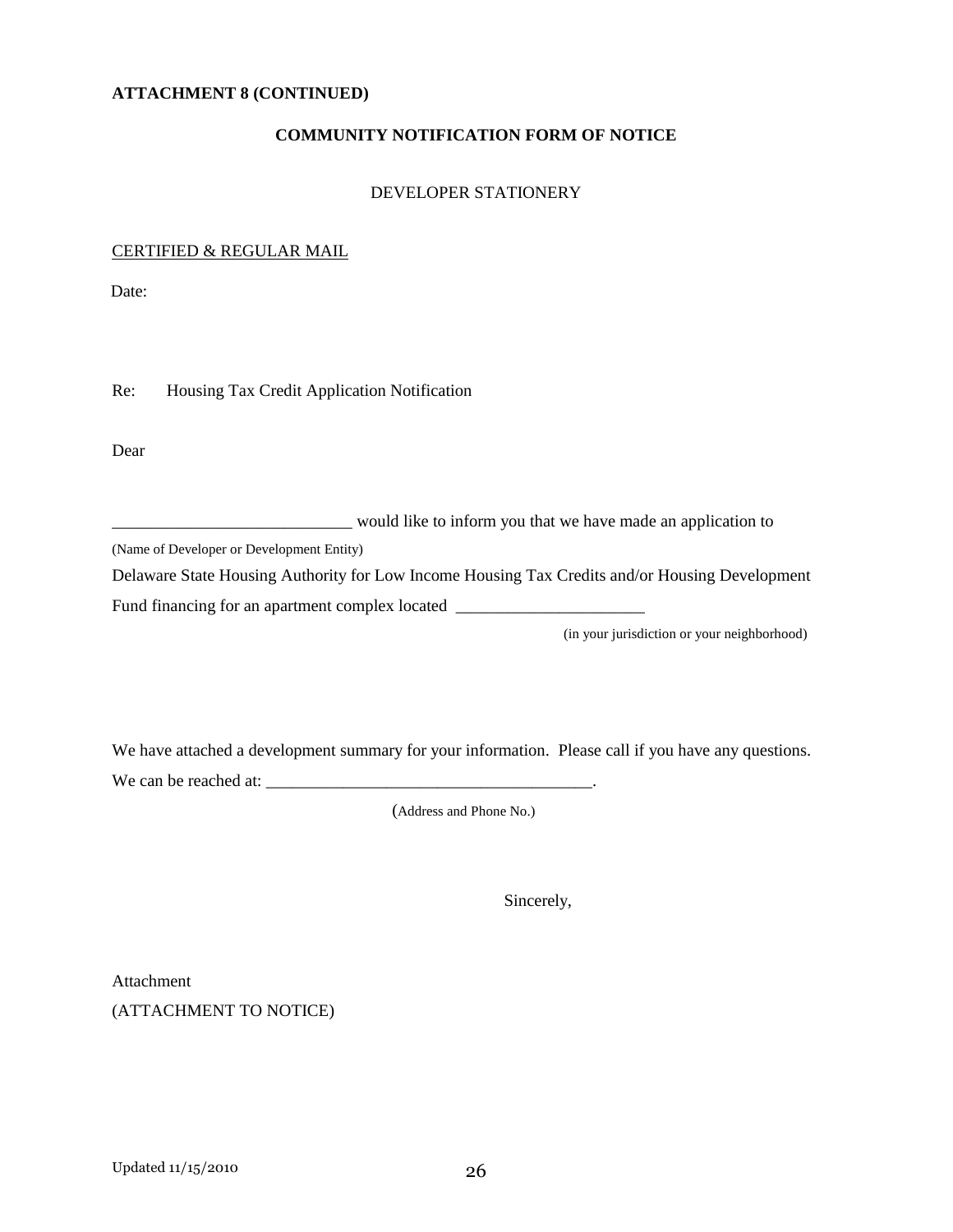## DEVELOPMENT SUMMARY

| Sponsor:                          |  |
|-----------------------------------|--|
| Development Name:                 |  |
| <b>Development Location:</b>      |  |
|                                   |  |
| <b>State Funds Requested:</b>     |  |
| <b>Housing Credits Requested:</b> |  |
| Other Funding:                    |  |
|                                   |  |
| Type of Property:                 |  |
| <b>Number of Units:</b>           |  |
| <b>Development Beneficiaries:</b> |  |
|                                   |  |
| <b>Development Description:</b>   |  |
|                                   |  |
|                                   |  |
| Other Information:                |  |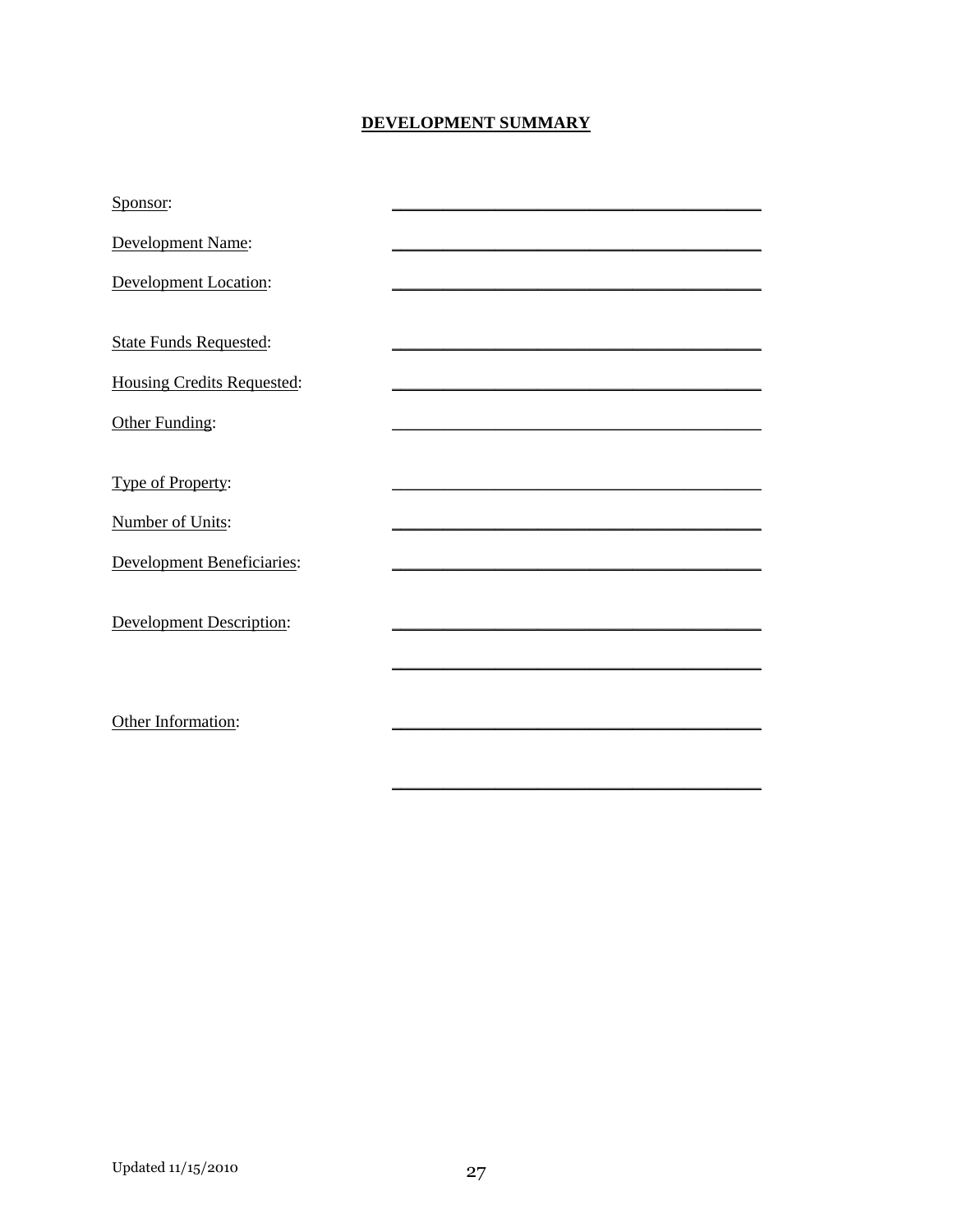## **ATTACHMENT 9**

## Delaware State Housing Authority State of Delaware

#### **LOW INCOME HOUSING TAX CREDIT/ HOUSING DEVELOPMENT FUND/HOME PROGRAMS**

#### MINIMUM CONSTRUCTION /REHABILITATION STANDARDS

Delaware State Housing Authority ("DSHA") and DSHA staff have specifically relied on the representations contained in the documents provided by the Developer, Borrower and their respective professionals, including but not limited to, their architects, contractors, engineers, surveyors and attorneys (collectively "Developer"). The Developer is responsible for complying with DSHA's minimum construction and rehabilitation standards along with all rules, ordinances and laws of all legal entities and authorities having jurisdiction over the development, and the construction and/or alteration of the development, whether or not such requirements are specifically addressed in the plans and specifications or by DSHA's review. DSHA's agreement to proceed with closing on a loan or other transaction shall not constitute in any manner whatsoever a final approval of the construction/rehabilitation of a development.

#### **- Fair Housing Amendments Act:**

All projects are required by law to meet the handicap-accessibility standards outlined in the Fair Housing Laws, including the Federal Fair Housing Amendments Act of 1988 (the "Act"). The law provides that failure to design and construct certain residential dwelling units to include certain features of accessible design will be regarded as unlawful discrimination.

#### **The Americans with Disabilities Act:**

All projects are required by law to meet the handicap accessibility standards outlined in the Americans With Disabilities Act (ADA). The law provides that failure to design and construct certain public accommodations to include certain features of accessible design will be regarded as unlawful discrimination.

 ADA Legislation was passed in July 1990 and became effective on July 26, 1992. Title III deals with non-discrimination on the basis of disability by public accommodations and in commercial facilities. Public accommodations includes all new construction effective January 26, 1993 and impacts any rental office, model unit, public bathroom, building entrances, or any other public or common use area. Existing public accommodations must be retrofitted or altered beginning January 26, 1992, unless a financial or administrative burden exists.

 The ADA guidelines do not impact residential units, since these are covered under Fair Housing and Section 504 laws**.** 

#### **- Delaware State Accessibility Standards:**

 All projects are required by law to meet the handicap accessibility standards as outlined in the Delaware State Accessibility Standards. The design and construction guidelines are enforced by state and/or local building code officials. Compliance with these guidelines is mandatory in order to receive a Certificate of Occupancy for your proposed development.

**- Energy:** 

#### **Builders/Contractors shall be Delaware Energy Star Partners** *and/or* **Builders.**

Notwithstanding any other energy requirements contained herein, to the greatest extent practicable, new construction and acquisition/rehabilitation projects shall install energy efficiency components, HVAC equipment and appliances that are Energy Star rated.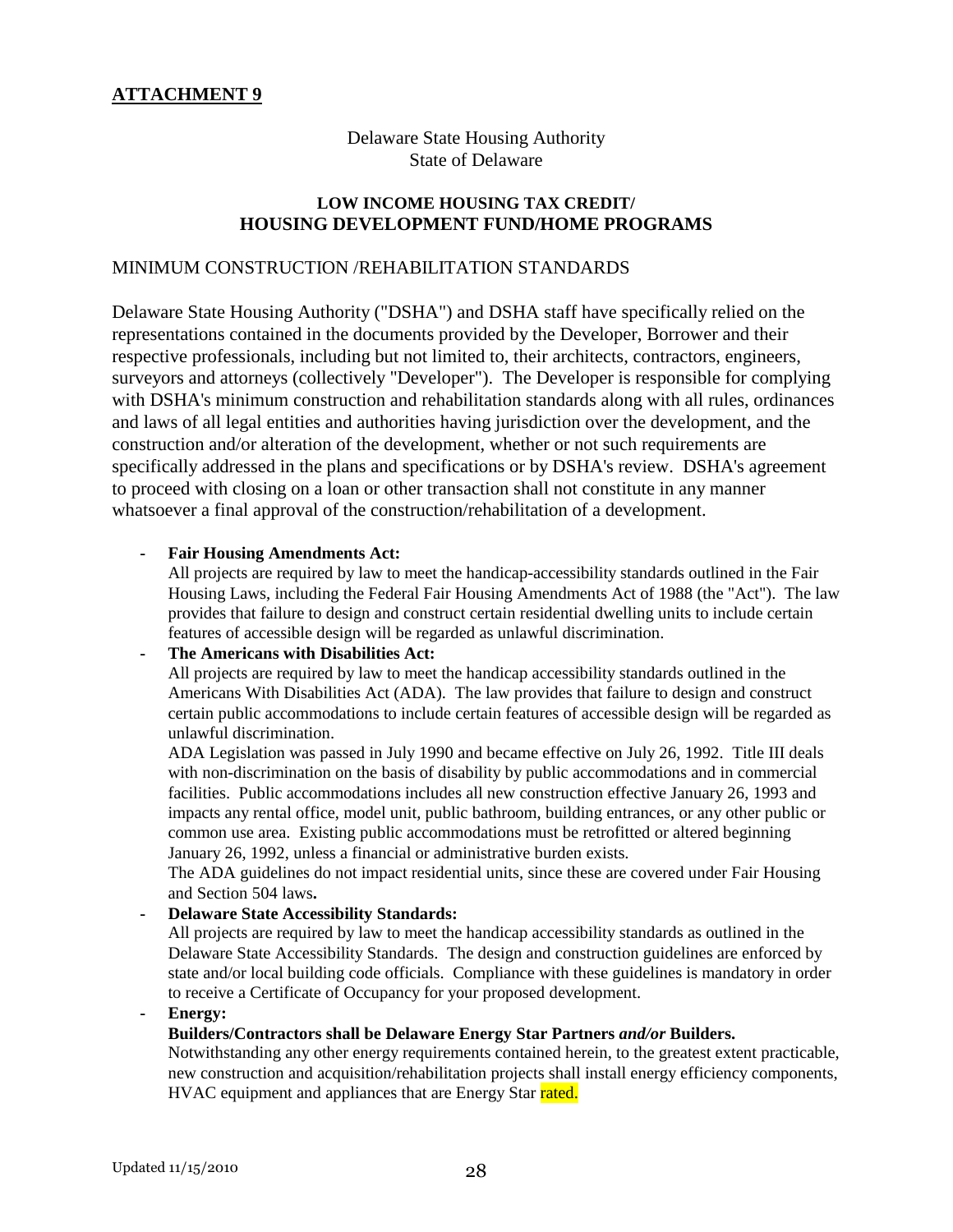#### **Architect Certification:**

- All documents/specifications shall be prepared by or under the direction of an architect registered in the State of Delaware, stamped with the design of professional's registration seal and accompanied by a statement signed by the professional certifying compliance with DSHA's Minimum Construction/Rehabilitation Standards.
- Designs that do not meet current code requirements **will not be considered cause for a change order.**

#### **General Contractor Requirements:**

- **-** General Contractors must follow DSHA's bidding protocol below.
- **-** If the General Contractor does not successfully complete warranty items from on-going or previous projects within 45 days of inspection, Contractor will become ineligible to bid on future projects unless such corrective actions is completed.

All members of the Development Team including the General Contractor must comply with DSHA's Mortgagor's Draw Requisition and Cost Certification Guide. The Guide is located at the following link:

http://www.destatehousing.com/services/servicesmedia/mortgagors\_draw\_and\_cost\_guide.pdf

#### **- Bidding Protocol:**

All DSHA financed projects and projects receiving Tax Credits shall invite a minimum of three (3) pre-qualified builders to provide bid estimates for the proposed projects. The bids shall be sent to the architect of record in a sealed envelope, clearly marked with the project name and date stamped. Faxed or e-mailed bids shall not be accepted. The bids shall be privately opened, tallied and the results forwarded to DSHA and Developer.

Bids shall be awarded to the lowest bidder unless low bid is incomplete.

The General Contractor Certification and Questionnaire shall be completed and submitted to DSHA with all required attachments 30 days prior to invitation to bid. The questionnaire can be found at the following link: http://www.destatehousing.com/services/servicesmedia/contractor\_questionnaire.pdf

After DSHA has approved the General Contractor certification, the General Contractor will be placed on a list of approved General Contractors.

#### **DSHA must review/approve bid documents prior to release for bidding.**

- 1. Site Work-
	- All new construction shall be designed to obtain 100% accessible routes to all units.
	- New construction and rehabilitation/conversion developments (includes all common areas, rental offices, *playgrounds,* etc.) shall comply with State Architectural Accessibility Standards, Fair Housing, and ADA. Most stringent requirements will apply**.**
	- All landscaped areas shall have warrantied weed barriers installed under mulch and maintain 12" buffer between vinyl siding and grass areas, unless siding (fabric only) is at least 8" above finished grade. Minimum landscaping budgets of \$500 per residential dwelling unit are required. This allowance is for **installation of** *mulch beds, plantings and new trees* only. It may **NOT** be used for fine grading, seeding and/or straw and sod or tree trimming. This is for curb appeal and

Updated 11/15/2010 29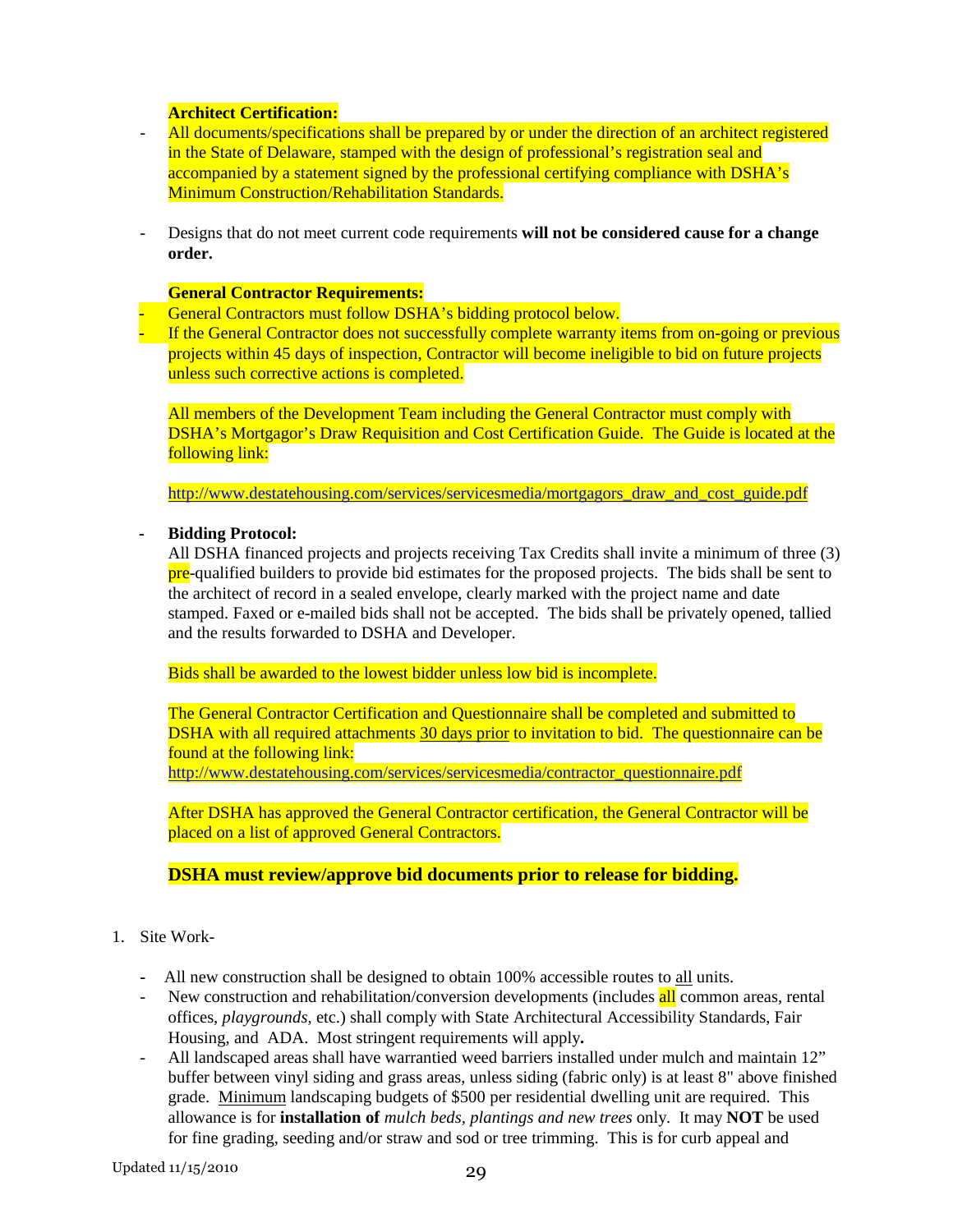beautification of the property. **Allowance is not to be used for tree removal or trimming.**

- A grading and landscaping plan shall be provided for all projects prior to closing**.**
- Tot lots and/or a designated recreation area shall be provided. Family developments must provide playground on site. Designated play areas and playgrounds are considered "common areas" and must be on an accessible route.
- Large parking lots shall include planting areas. At a minimum, all parking areas shall be seal coated and striped, if physical needs assessment and/or civil engineer shall so determine. However, the condition of existing parking areas may require additional courses of action.
- All condenser units shall be landscaped to avoid mowing and trimming around unit **and provided with concrete or fiberglass pad.**
- If underground sprinkler system is not provided, hose bibs shall be provided on each front and rear of building with lockable boxes. *Depending on building size, additional hose bibs may be required for ease of maintenance for landscape areas.*
- No portable storage buildings allowed. Incorporate into building design as a maintenance area.
- Storm water management ponds shall be designed to state standards, bio retention ponds are optimum. If storm water management pond is designed to be wet, it shall have a perimeter fence for safety of tenants. **Minimum fence material shall be post and rail with** *quality* **coated wire fence material on interior of rails.** *Minimum height of 48" AFF.* **Make every effort to match new pond fencing with project fencing.**
- All sites shall provide permanent enclosures for garbage dumpsters or trash receptacles consistent with the appearance of the dwelling units. Refuse collection areas must be on an accessible route.
- If parking area does not have a curbed sidewalk area adjacent to parking, parking bumpers doweled into pavement shall be provided to maintain safe distance between parking area and tree lawns.
- **-** Preservation of existing trees is required to the greatest extent feasible and in compliance with state and local requirements.
- Use of drought resistant, minimal water consumption landscaping **is required.**
- Contractor shall verify all existing utility connections. **New connections must be included in base bid in order to make all utilities functional (outside 5' of perimeter of building).**
- **When feasible, segregate all recyclable construction debris, materials and waste.**
- 2. Wood and Plastic
	- Thermoply exterior sheathing will not be allowed. All exterior wall sheathing shall be solid 7/16" or thicker. Roof sheathing shall be a minimum of 5/8" *plywood* in thickness.
	- Exterior grade caulking shall be used.
	- Vinyl siding must be solid, and shall be a minimum of 0.044 inch in thickness.
	- Existing base molding shall be removed and replaced with taller dimension profile composite trim.
- 3. Thermal and Moisture Protection
	- Insulation shall meet all applicable codes for new construction and rehabilitation.
	- Roofing materials which exceed 50% of the life expectancy shall be removed; at this time substrate shall be inspected. (No second layers allowed.)
	- Asphalt shingles shall have a minimum warranty of 30 years, and meet *applicable* wind *building codes*.
	- All exterior building surfaces shall be designed to be maintenance-free.
	- All roofs shall have 3" "T" edging, no smaller than two-foot section*, especially at corner intersections.*
	- All exterior surfaces shall have house wrap installed as per manufacturer's instructions.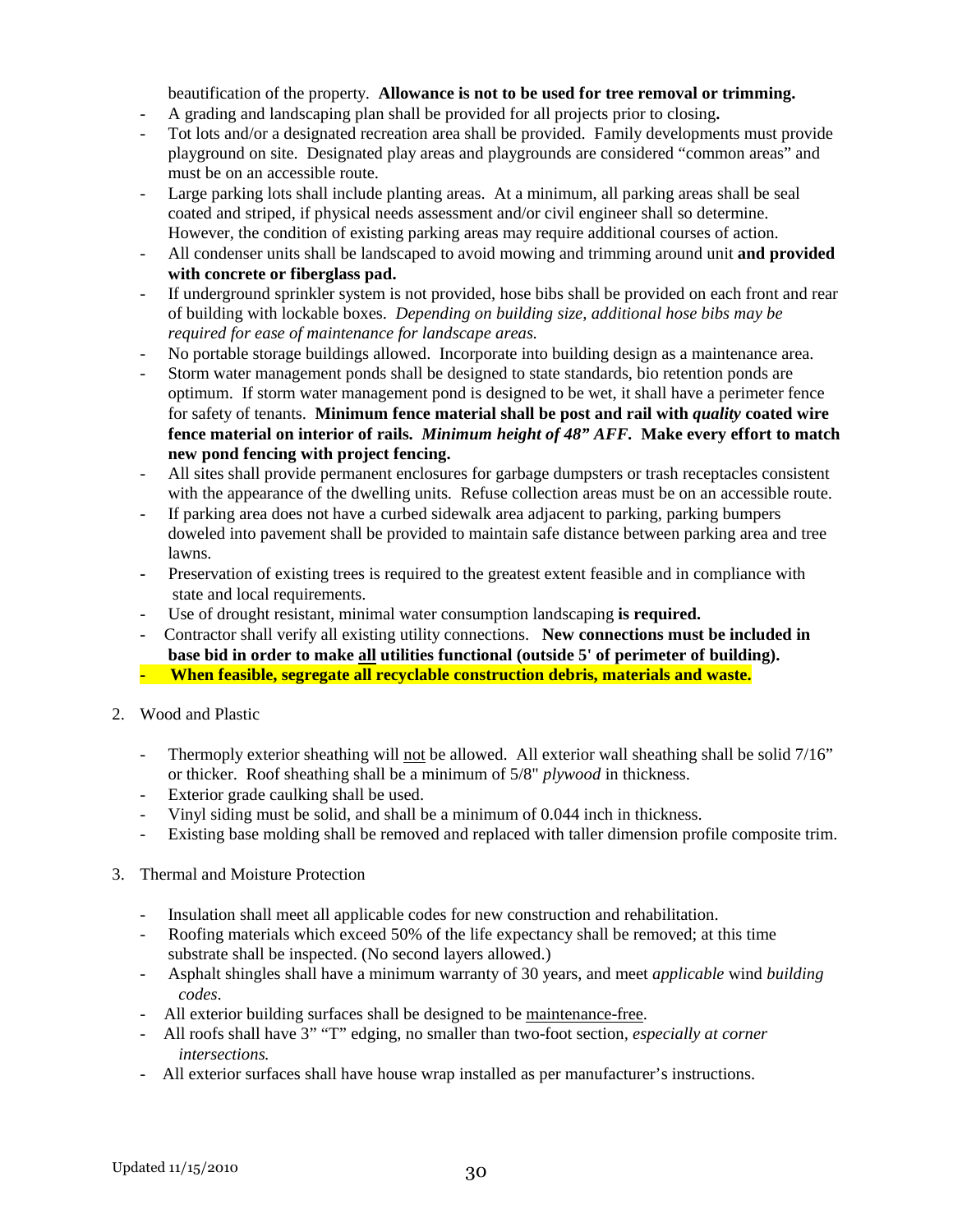- 4. Doors and Windows
	- Interior door**s** shall be six-panel Masonite or better. Tops and bottoms of all interior and exterior doors must be painted.
	- No bi-fold or bi-pass closet doors; all closets to have a hinged door. If code requires metal bi-fold door application, doors to be installed in wood frame with wood trim.
	- Hardware shall be brushed aluminum or better no high polished brass. Grade two (2) or better, including hinges and door bumpers. All exterior hinge hardware shall be of non-rusting material.
	- Windows shall be thermal insulated with a minimum "U" value of 0.33 or below. **Slider windows will not be allowed.**
	- Entry doors shall have a minimum "U" value of 0.33 or below. Frame savers shall be used *on all exterior applications*.
	- Medium density overlay board is not allowed for any applications.
	- Entry door shall have either doorbell or knocker and peep hole (eye viewer), no polished brass**.**
	- Exterior signage shall not be polished brass.
	- Peep/viewer to be provided for solid rear door. Unit numbers shall be provided on all rear doors.
	- Unit numbering and building identification numbers shall be provided **and approved by the Fire Marshal and Post Office.**
- 5. Finishes
	- VCT flooring shall be used for entry areas, bathroom, **dining areas**, and kitchen and utility areas unless prior approval is given by DSHA. (A minimum of two color fields required.) **Seal and wax, per manufacturer's direction.**
	- Carpet (see attached cut sheet) to meet minimum weight and grade standard. Carpet width shall be 15' wide to minimize seams in high traffic areas. (No Berber allowed). **Padding is required and**  shall be a minimum of  $6#$  density. See attached carpet specification as quality standard.
	- Drywall shall be glued and screwed. Moisture resistant drywall shall be used in all locations where plumbing penetrates walls, or building code whichever is more stringent. Mold resistance drywall shall be used for all exterior applications and core wall applications. Grade 4 finishes shall be provided for all drywall finishes. **If ceramic tile is used, cementious board shall be provided as underlayment.**
	- Paint shall be an Egg Shell or low luster semi-gloss. Kitchens and bathrooms shall be semi-gloss. **NO FLAT PAINT WILL BE ALLOWED.** Other paints must be approved by DSHA. Minimum three (3) coats - one (1) primer and two (2) finish coats. Shall meet requirements of manufacturer.

Preparation required to obtain level 4 finish: For rehabilitation projects, if a level 4 cannot be achieved, overlay of existing wall with 3/8 inch drywall should be used. Rehabilitation properties shall have primer similar to "Kilz" enamel or oil based type sealer/primer for application on existing drywall or approved primer to adhere to existing drywall conditions.

- Doorstops shall be rubber disk type or half moon type. All other types must be approved by DSHA. All stop finish to match door hardware. The use of hinge pin type doorstops are prohibited.
- Kitchen counter top shall be provided with end splash for adjacent or end walls.
- No self-edge counter tops except for pass thru applications.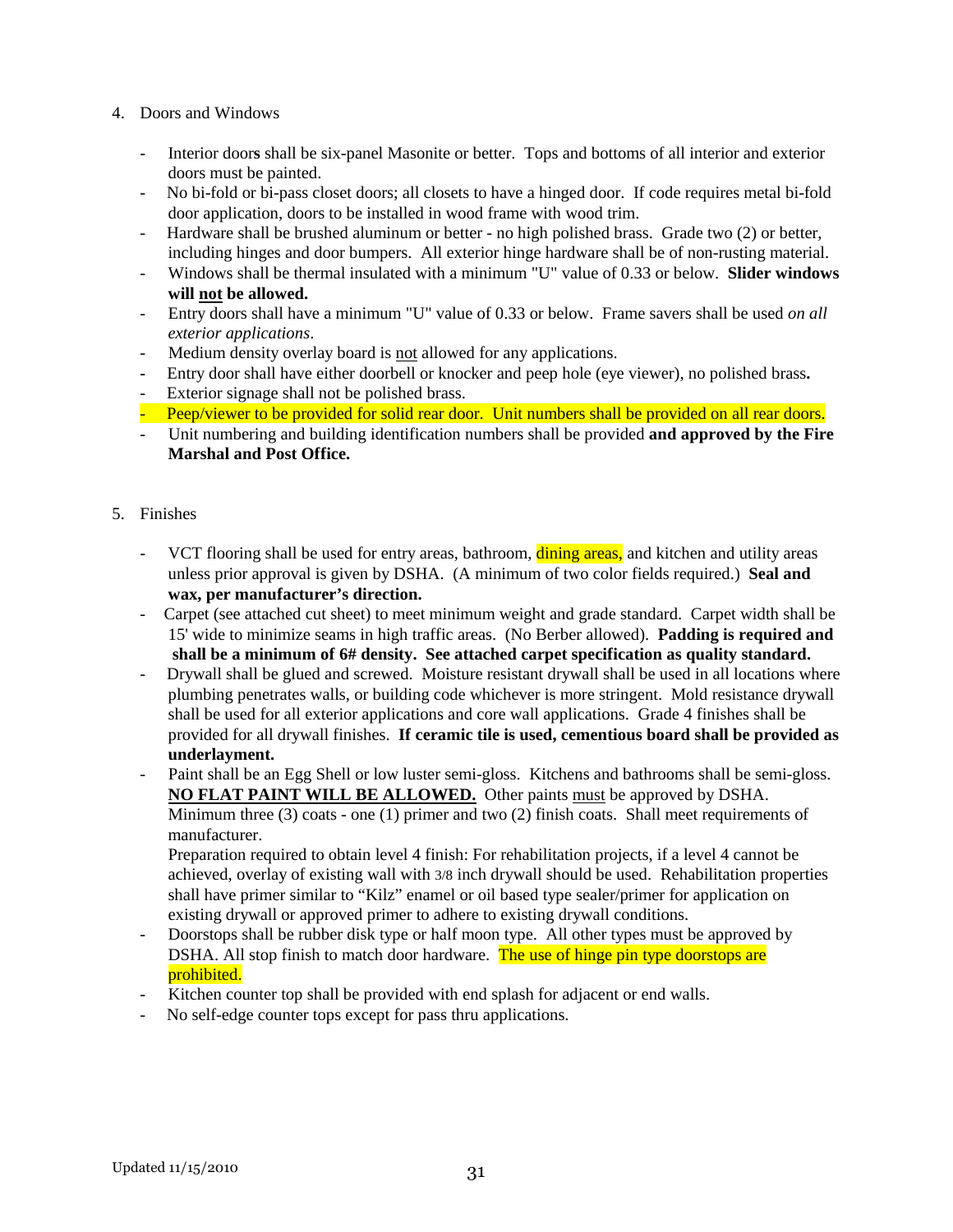- 6. Specialties
	- Concealed blocking is to be provided for all items such as tissue paper holders, grab bars, and medicine cabinets.
	- One inch diameter grab bars properly mounted to in-wall blocking shall be used in lieu of standard towel bar.
	- Cultured marble tops for vanities with slide splashes when adjacent to wall--no laminated tops with drop in bowl type fixtures.
	- One-piece bathtub unit. If space constraints will not allow, rigid fiberglass surrounds Swanstone RM-58, or equal will be used in conjunction with tub. No plastic surrounds will be allowed. Select style based on adaptability. **Base shall have composite, rot proof material. If gap is present quarter round** *rot proof* **moulding to be installed.** Tub liners are acceptable with full **height** wall surrounds.
	- Exhaust fans for all bathrooms shall be low speed/low noise continuous exhaust fan (hard wired), similar to Panasonic Quiet Whisper model or single switch exhaust fan light combination that meets all applicable building codes and approved by DSHA and the architect.
	- Mini blinds shall be of quality construction. Each window shall be provided with one blind, i.e., twin window shall have (2) two blinds. Install center support brackets provided with blind for all blinds wider than 36". Maximum blind size no wider than 42".
	- Shower rod to be surface mounted, no tension rods allowed.
	- 2.0 g.p.m. Showerheads.
	- 0.5 g.p.m. Faucet aerators.
	- *Vertical blinds shall be of quality construction. Each exterior door assembly (French door, slider or any combination) shall be provided with vertical blinds for privacy.*
- 7. Equipment

#### Appliances:

- All appliances will be Energy Star**.**
- Refrigerators shall be frost free--minimum of 15 cubic feet**.**
- Ovens shall be self-cleaning. (Utilize U.L. listed stainless steel connectors for gas stoves.)
- Exhaust fan, duct to exterior. Re-circulating charcoal filter type model may be used if approved by DSHA.
- Back splashguard shall be wall mounted behind range. If range located in corner, install additional splashguard on adjacent wall.
- Washer and dryer hook-up shall be designed for side-by-side set up with a minimum depth of 30" **(vented to exterior)**.
- Garbage disposals are not recommended due to high maintenance. If used, disposal shall be 1/2 hp motor with a stainless steel shank. For ADA units, a lowered switch within reach range shall be provided.
- Dishwashers are to be provided. If venting on unit is located adjacent to counter top, underside of counter top edge must be laminated.

### 8. Furnishings

- Kitchen cabinets and vanities doors, fronts, and boxes shall be solid wood construction with concealed door hinges. No high-density laminates will be allowed. Provide, at a minimum, one drawer base for each kitchen layout. *If cabinet is not designed with recessed edge, hardware shall be provided.*
- Provide plastic laminate on wall between wall and base cabinet for all areas adjacent to cabinets.
- Medicine cabinet shall be installed in lieu of mirrors, surface mount, heavy gauge steel construction with stainless steel frame or molded bodies, rust resistant, soft tone baked enamel interiors, shatter resistant, polystyrene shelves.
- Wet wall at mop sink shall have FRP board on walls.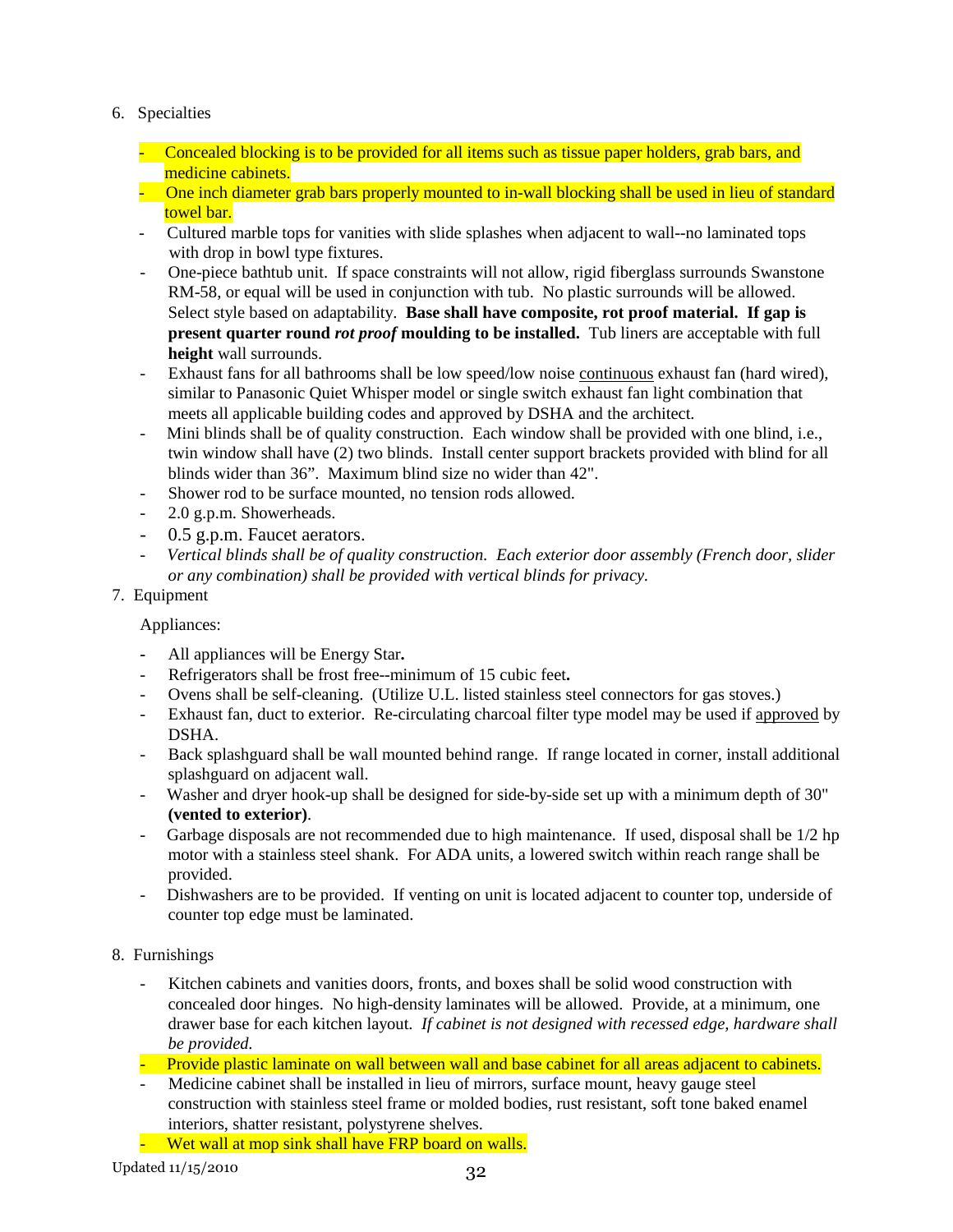- Hardware shall be provided for all cabinet drawers and doors per ADA requirements. NO BRIGHT BRASS FINISHES.
- 9. Mechanical
	- Non-mercury programmable thermostats.
	- If natural gas is available for site, full gas package to be installed unless otherwise approved by DSHA (i.e. all appliances, hot water heater and furnace). Provide hard wire Carbon Monoxide detector with gas package.
	- Provide a main water supply shutoff for each building.
	- Condensate lines shall drain correctly with exterior grade and/or foundation. (Pumps shall be provided when needed.) Existing condensate lines shall be checked and free flowing if lines will be reused. Contractor to check discharge location **and eliminate all pooling water.**
	- **Existing utility connections shall be field verified to receive new equipment.** *Existing condensate lines shall be cleaned, tested, and discharge connections verified. (REPLACE IF NECESSARY)*
	- No polybutylene piping allowed.
	- High efficiency HVAC units. Furnace efficiency =  $90\%$  or better. Min. SEER = 13.0.
	- Hot water heater shall have integral R = 16 insulation. No blankets will be allowed. *Minimum warranty period is 5 years.*
	- Hot water heaters shall have a minimum Energy Factor between 0.82 to 0.91EF.
	- Provide pans for all hot water heaters. Any heat or coil unit located in attic area shall have a pan and condensate line draining to the exterior.
	- No through the wall HVAC units.
	- Tub and shower faucets shall have anti-scald protection provided.
	- Sealed combustion, direct vent furnace and water heater.
	- Floor drains and/or sump holes shall be provided in all basements. The floor shall be pitched to these drains or sumps and the drains or sumps shall be connected to a positive drainage system, or to the exterior of the building. Sump pumps must be installed,  $\frac{1}{2}$  Hp minimum.

#### 10. Electrical

- **All building codes shall be incorporated into each project, any item to make project code compliant shall not be an extra or change order. All incidentals shall be included.**
- Energy Star fluorescent lighting package.
- Overhead ceiling fixture for living room/dining area in lieu of swag fixture.
- Exterior fixtures shall not have brass finish.
- Overhead ceiling fixtures shall be installed in all bedrooms. Wall sconces may be installed due to existing conditions.
- Bathrooms shall provide minimum of one ceiling fixture and one wall fixture.
- ARC Fault Circuit Interrupter must be provided on all bedroom circuits or where code mandates, most stringent shall apply.
- Provide one telephone and cable outlet in each bedroom and one other telephone and cable outlet *if possible use combination box/plate*.
- Energy Star fluorescent porch lights with photocell.
- **Electrical services shall be field verified, service loads shall be calculated prior to any equipment upgrades and all necessary components made a part of the contract price.**
- **Contractor shall verify existing utility conditions and include into base bid of contract.**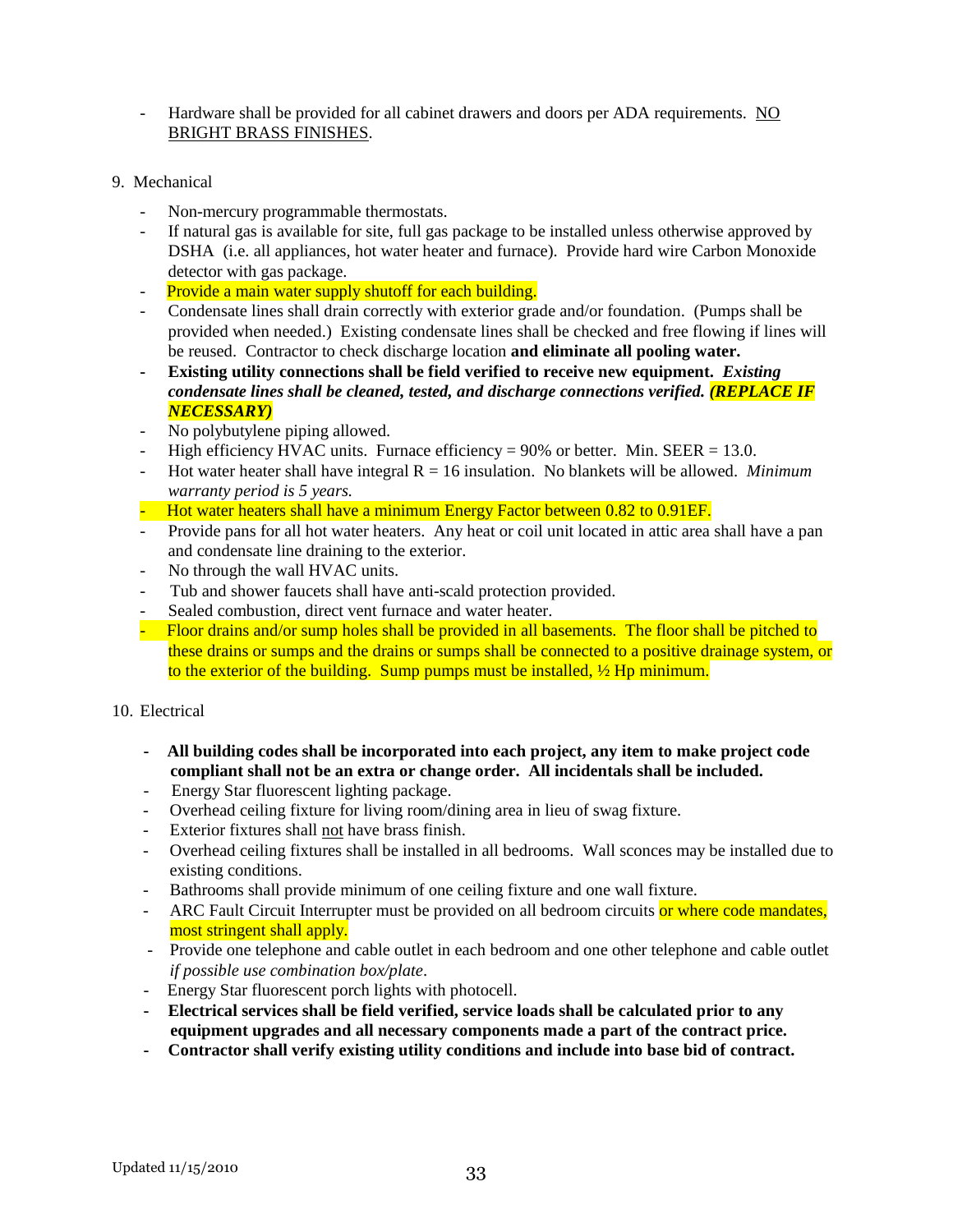#### 11. Miscellaneous

- If common hallways are designed, no carpet. VCT to be installed in common hallways with two colors required.
- Shelving shall be vinyl coated wire units. Provide all intermediate supports needed.
- Contractor shall supply rechargeable 2.5 ABC fire extinguishers (minimum size) for each unit, or where code mandates, most stringent shall apply.
- $-$  All emergency exit signs shall be LED.
- All developments consisting of eighteen (18) residential dwelling units or more must have a site office of at least 200 square feet *(excluding* of handicap toilet facility) and a maintenance room of at least 100 square feet.

- Automatic light controls in the community building should minimize energy use.

- A termite inspection and certificate shall be provided for all rehabilitation projects prior to construction closing.
- Termite pre-treat of soils is required for all new construction**.** *Certificates shall be part of the Operation and Maintenance Manual.*
- All developments must be provided with adequate laundry facilities on site or washer and dryer hook ups in each unit. Dryer venting must meet all applicable codes for venting. Laundry facilities must meet ADA requirements for front-loading washing machines.
- Elderly dwelling units shall be provided with medical emergency pull chains in at least two locations that are connected to a central station. The two locations will be in the Master bedroom and full bathroom. The pull chains will be wired to an exterior warning device, which consists of a strobe light and audible alarm.
- Elderly dwelling units and fully accessible units shall have grab bars in all tub/shower units and at toilet location per State Architectural Accessible Standards and/or Federal Standard, more stringent will apply.
- High efficiency air filters for mechanical blower units.
- Use of ABS plastic in lieu of CPVC.
- Rehab: Contractor shall verify all substrates and/or flooring surfaces for suitability of new VCT and/or carpet installation. If homosote and/or gypcrete is present, expect to remove material prior to installation of new flooring material.
- Contractor shall make conservative effort to separate construction debris for recycling.

NOTE 1: Although most of the above standards are geared to new construction developments, rehabilitation of existing units must follow the same standards. **DSHA requires that a comprehensive physical needs assessment be submitted with the application if rehabilitation work is to be performed.** DSHA will also complete a site inspection **45 days** prior to submission of an application to assure that its standards are being met and reserves the right to require additions and/or amendments to the physical needs assessment.

NOTE 2: **The following Rehabilitation Standards Checklist must be completed and submitted with the application for developments involving rehabilitation**. Please verify actual lifespan of all components of existing structure. If not submitted/completed, application will be considered incomplete and will not be scored.

NOTE 3: The following "Plans/Specifications Review" checklist is for informational purposes as to the key areas DSHA will review for **compliance to DSHA's minimum construction/rehabilitation standards.** 

NOTE 4: Any Multi-Family residential building, new construction or rehabilitation shall follow the Delaware State Fire Prevention Regulations to the fullest extent of the law. Please note Part VI, Chapter 3 for Apartment Buildings/Multi-Dwellings. No exception will be made for rehabilitation which will qualify for the 50% rule for grandfathering of any code. Entire Fire Prevention Regulations can be found at the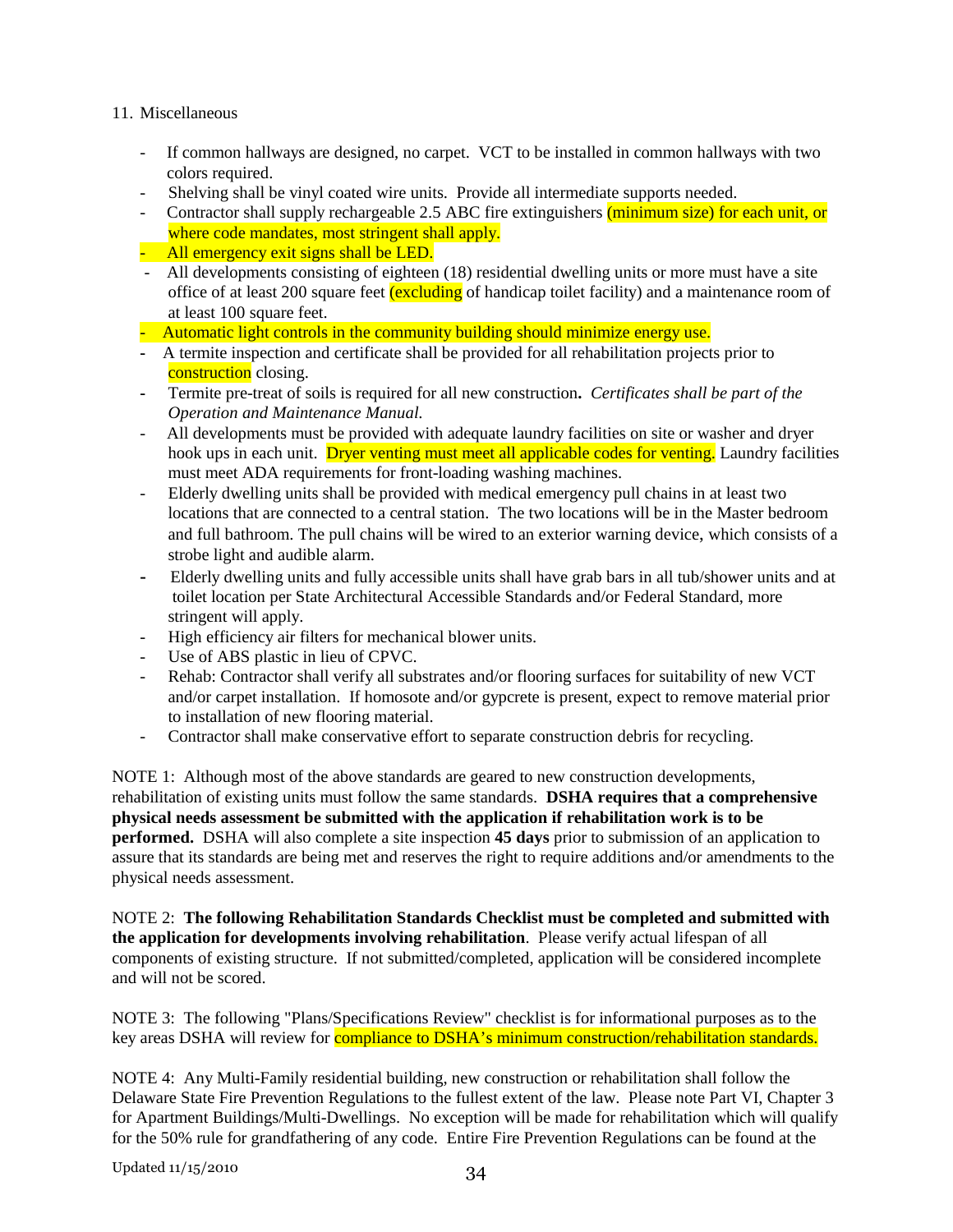following web page: http://www.delawarestatefiremarshal.com/.

NOTE 5: All projects with below grade habitable space (units, common space, laundry rooms) will require an assessment to determine possible water infiltration/moisture problem, which could directly affect the overall total development budget.

NOTE 6: All projects are to provide "AS-BUILTS" drawings and specifications at end of project. These "AS-BUILTS" are to be provided in both paper copy and available on CD's. This is also applicable to the "ALTA-Survey" for permanent closing. All CD's are to be in a .dwg format.

For rehabilitation projects, the "Rehabilitation Standards Checklist" must be completed or the application will be considered incomplete and will not be scored.

The "Plans/Specifications Review Checklist" is to be used as a guide for various governmental submissions and/or approvals DSHA requires prior to loan approval.

Updated: 1/10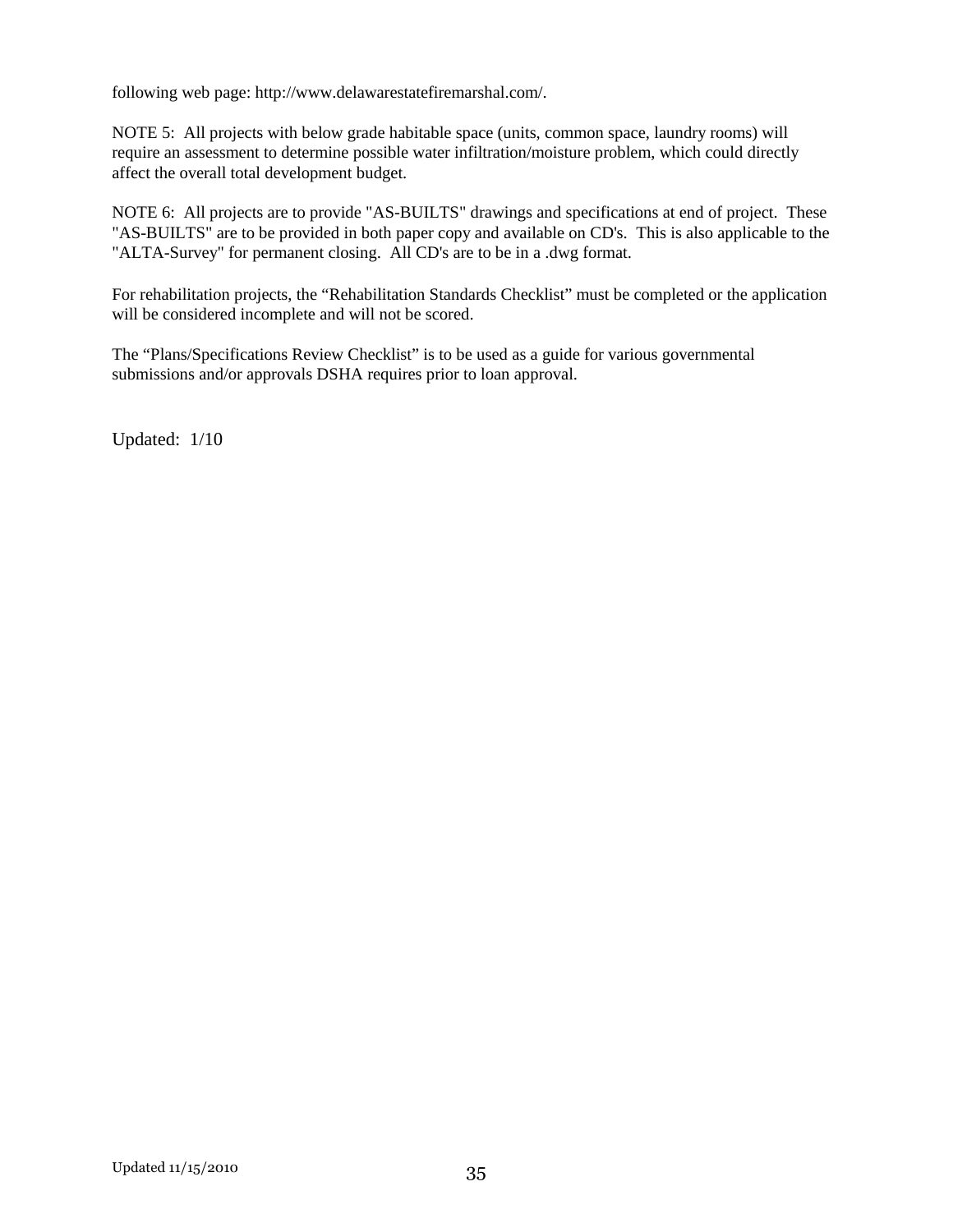

 $\sim$ 

 $\ddot{\phantom{a}}$ 

 $\epsilon$ 

 $\ddot{\phantom{a}}$ 

 $\ddot{\phantom{a}}$ 

 $\bar{z}$ 

 $\mathcal{L}^{\mathcal{L}}$ 

5081 Highway 114, Lyerly, GA 30730, Technical Assistance Line 888-387-9881

| Date:                           | September 28, 2009                                                                                                                                                                                                        |
|---------------------------------|---------------------------------------------------------------------------------------------------------------------------------------------------------------------------------------------------------------------------|
| Style:                          | SP304 SP304                                                                                                                                                                                                               |
| Pile Yarn Content:              | FILAMENT 100% SMARTSTRAND TRIEXTA BCF                                                                                                                                                                                     |
| Yarn Twists per Inch: 4.25X4.25 | ÷,                                                                                                                                                                                                                        |
| Fabric Type:                    | TEXTURED CUT PILE                                                                                                                                                                                                         |
|                                 | k su Bilbidi. Alikidi. <sub>Ali</sub> kodobos Modobil v s Elikola, videleno a Paletino "s. Calibe," "Konstitucione<br>антаратуру у калатуру продаван сумала менен калатуру маала калап катап калатуру башкан кала келишин |
| Fiber Treatment:                | SMARTSTRAND TRIEXTA BCF                                                                                                                                                                                                   |
|                                 |                                                                                                                                                                                                                           |
| Gauge:                          | 5/32                                                                                                                                                                                                                      |
| <b>Pile Height:</b>             | .520                                                                                                                                                                                                                      |
| Stitches per Inch:              | 7.50                                                                                                                                                                                                                      |

| Certified Pile Weight: 29.40 ozs. |                                                         |
|-----------------------------------|---------------------------------------------------------|
| Total Weight:                     | $63.47$ $025.$                                          |
| Density:                          | 2035                                                    |
| Dye Method:                       | <b>FLUIDYE</b>                                          |
| Primary Backing:                  | WOVEN POLYPROPYLENE                                     |
| Secondary Backing:                | WOVEN POLYPROPYLENE                                     |
| Pattern Repeat:                   | N/A                                                     |
| FHA Information:                  | MEA # 46691<br>Type: I<br>Class: 1<br><b>Texture: F</b> |
|                                   | Performance Appearance Retention (PAR) Rating:<br>3,00  |
| Indoor Air Quality #: GLP 1118    |                                                         |
| Flammability:                     | Pill Test - 16CFR-1630.4 (FF-1-70): Pass                |

Note: All specifications are subject to normal manufacturing tolerances

 $\mathcal{L}^{\text{max}}$  .

 $\sim 10^7$ 

 $\mathcal{A}^{\pm}$ 

 $\label{eq:2.1} \begin{split} \mathcal{F}^{(1)}_{\text{max}}(\mathbf{r}) = \mathcal{F}^{(1)}_{\text{max}}(\mathbf{r}) \end{split}$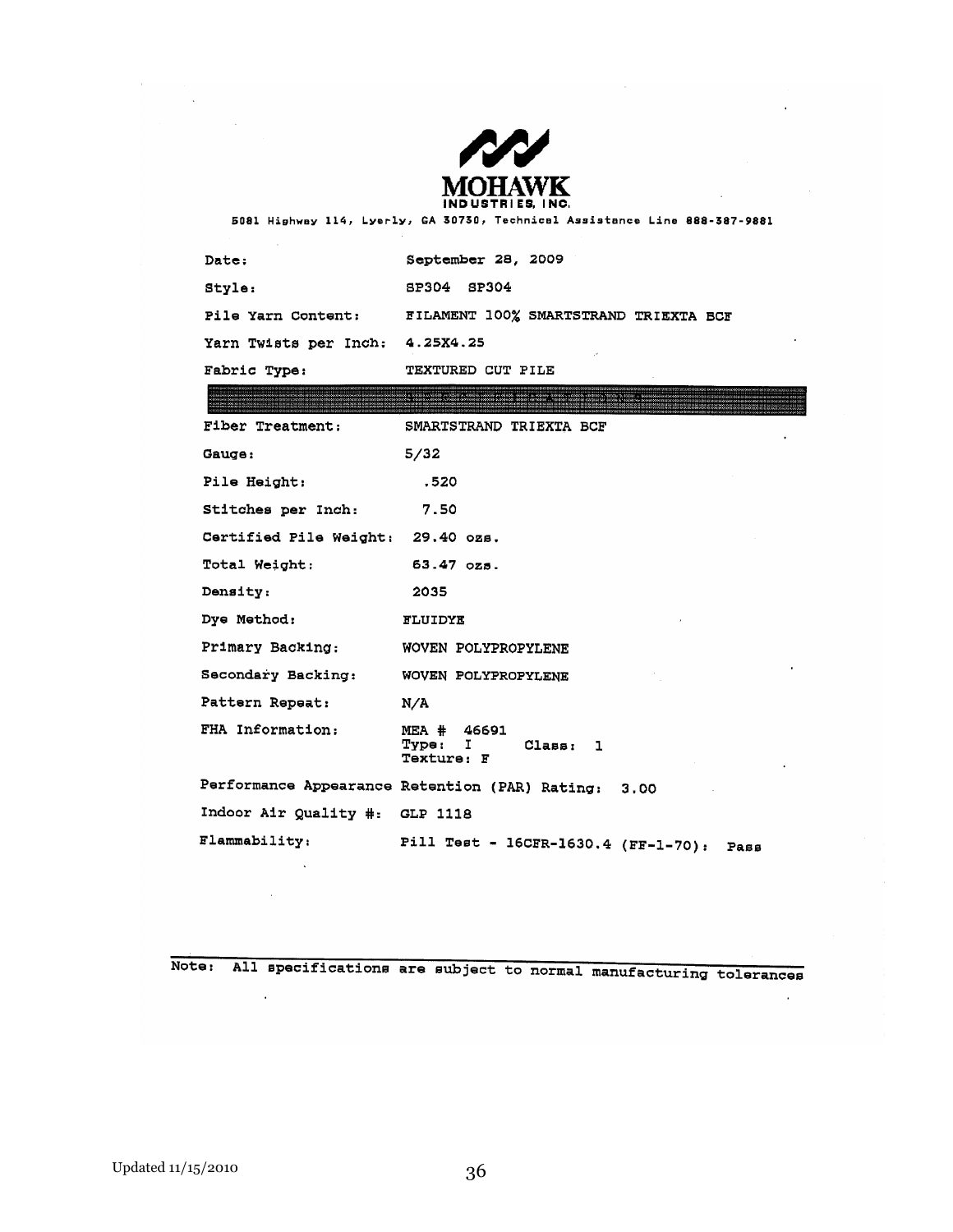| <b>Project Name:</b>                    |
|-----------------------------------------|
| Date Built:                             |
| Date Last Rehabilitated, if applicable: |

## **REHABILITATION STANDARDS CHECKLIST**

## EXTERIORS APPROXIMATE AGE

| Roof type/pitch:<br># of layers:<br>__________                                                                                                                                                                                                             | years                 |
|------------------------------------------------------------------------------------------------------------------------------------------------------------------------------------------------------------------------------------------------------------|-----------------------|
| Substrate material<br>Poor $\Box$ Fair $\Box$ Good $\Box$ Excellent $\Box$<br>Condition:                                                                                                                                                                   | years                 |
|                                                                                                                                                                                                                                                            |                       |
|                                                                                                                                                                                                                                                            |                       |
| Estimated R-value                                                                                                                                                                                                                                          |                       |
| Siding type: $\frac{\ }{\ }$                                                                                                                                                                                                                               | years                 |
| Window type: $\frac{\ }{\ }$                                                                                                                                                                                                                               | years                 |
| Does window meet egress requirements? Yes $\Box$ No $\Box$                                                                                                                                                                                                 |                       |
| <b>Exterior Trim:</b>                                                                                                                                                                                                                                      |                       |
| Gutters/Downspouts                                                                                                                                                                                                                                         | _years                |
|                                                                                                                                                                                                                                                            |                       |
| Condition: Poor $\Box$ Fair $\Box$ Good $\Box$ Excellent $\Box$                                                                                                                                                                                            |                       |
| Fascia/Soffits                                                                                                                                                                                                                                             | _years                |
| Substrate Condition: Poor $\Box$ Fair $\Box$ Good $\Box$ Excellent $\Box$                                                                                                                                                                                  |                       |
|                                                                                                                                                                                                                                                            |                       |
| Sidewalks:                                                                                                                                                                                                                                                 |                       |
| Meets ADA compliance/ramping?<br>Poor $\Box$ Fair $\Box$ Good $\Box$ Excellent $\Box$<br>Condition:                                                                                                                                                        | $\frac{\ }{\ }$ years |
|                                                                                                                                                                                                                                                            |                       |
| Parking lot:                                                                                                                                                                                                                                               |                       |
| Poor $\Box$ Fair $\Box$ Good $\Box$ Excellent $\Box$<br>Condition:                                                                                                                                                                                         |                       |
| * Any parking lot surface with either fair and/or poor conditions shall have civil engineer<br>complete a survey as to the remaining lifespan. If determined to be in poor condition, contractor<br>shall include in needs assessment to replace pavement. |                       |
| Curb Cuts: $Yes \Box No \Box$                                                                                                                                                                                                                              |                       |
| Space provided/spaces required grandfathered _____                                                                                                                                                                                                         |                       |
| Handicap parking provided? Yes $\Box$ No $\Box$                                                                                                                                                                                                            |                       |
| Bumpers provided?<br>$Yes \nightharpoonup No \nightharpoonup$                                                                                                                                                                                              |                       |
| Condition:<br>Poor $\Box$ Fair $\Box$ Good $\Box$ Excellent                                                                                                                                                                                                |                       |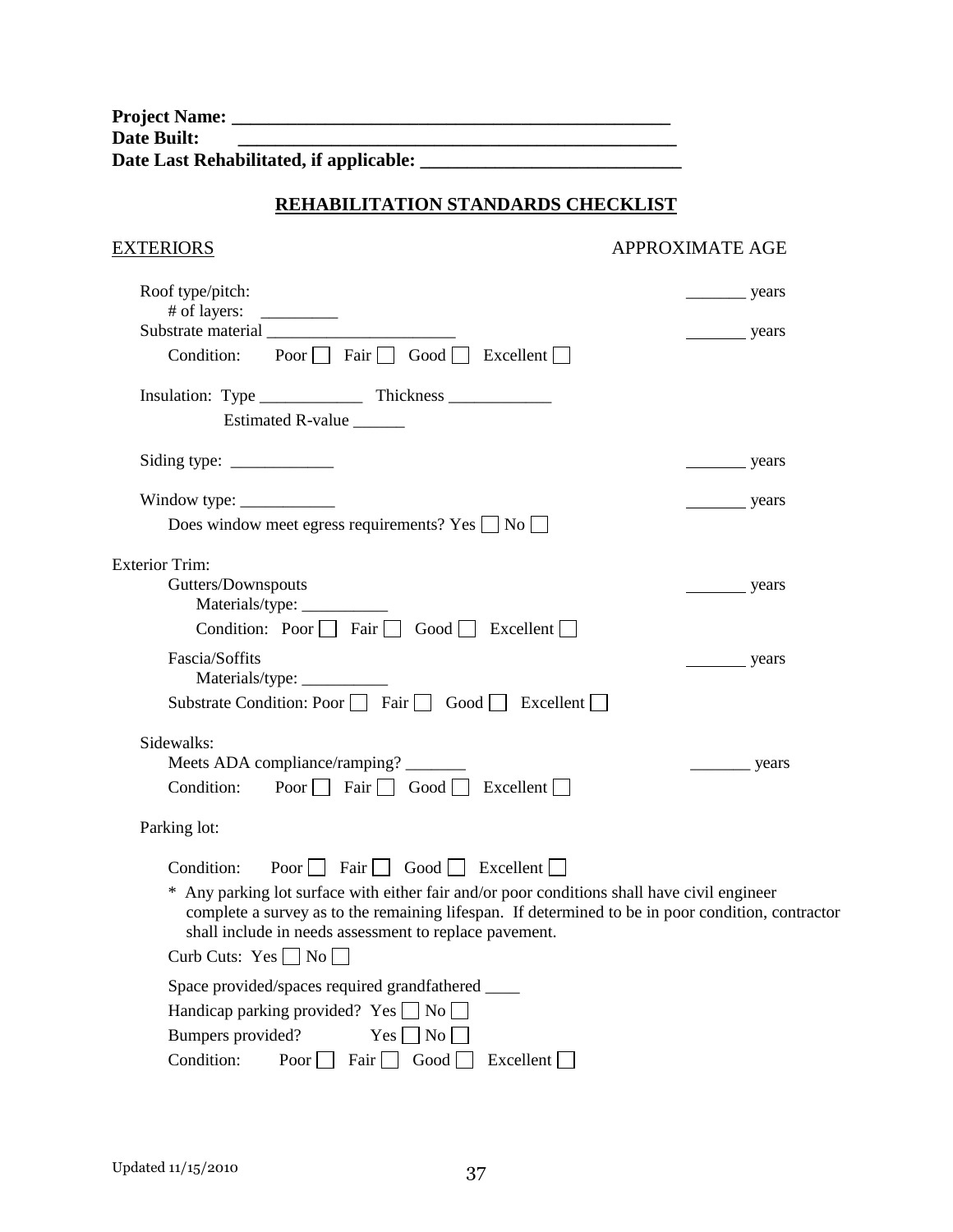| Exterior lighting type: _________ Tied to house panel: Yes $\Box$ No $\Box$ | years                      |
|-----------------------------------------------------------------------------|----------------------------|
| Condition: Poor $\Box$ Fair $\Box$ Good $\Box$ Excellent $\Box$             |                            |
|                                                                             |                            |
| Condition: Poor $\Box$ Fair $\Box$ Good $\Box$ Excellent $\Box$             |                            |
| <b>INTERIORS</b>                                                            |                            |
| Kitchen:                                                                    |                            |
|                                                                             | $\frac{1}{2}$ years        |
| Counter tops: Type ___________<br>Flooring: Type _________                  | $\frac{1}{2}$ years        |
| Asbestos: $Yes \Box No \Box$                                                | $\frac{1}{2}$ years        |
| Subflooring Material: _______________                                       |                            |
| Condition: Poor $\Box$ Fair $\Box$ Good $\Box$ Excellent $\Box$             |                            |
| Appliances:                                                                 |                            |
|                                                                             | years                      |
| Frost-free model: $Yes \bigsqcup No \bigsqcup$                              |                            |
| Dishwasher:                                                                 | years                      |
| Stove: $\Box$ Gas $\Box$ Electric $\Box$ U.L. gas connection                | $\frac{1}{2}$ years        |
| Garbage Disposal: _______ hp                                                | $\frac{1}{\sqrt{2}}$ years |
| Exhaust hood: Vented to exterior:   Recirculating:                          |                            |
| Washer: $\Box$ Type: Stack $\Box$ Side-by-Side $\Box$                       | $\frac{1}{\sqrt{2}}$ years |
| Drain provided: $Yes \Box No \Box$                                          |                            |
| Dryer: Adequate Venting: Yes No                                             | years                      |
|                                                                             |                            |
|                                                                             | $\frac{1}{\sqrt{2}}$ years |
|                                                                             | years                      |
| Sliding Doors: Yes $\Box$ No $\Box$                                         |                            |
|                                                                             |                            |
| Patio Doors: Yes No                                                         |                            |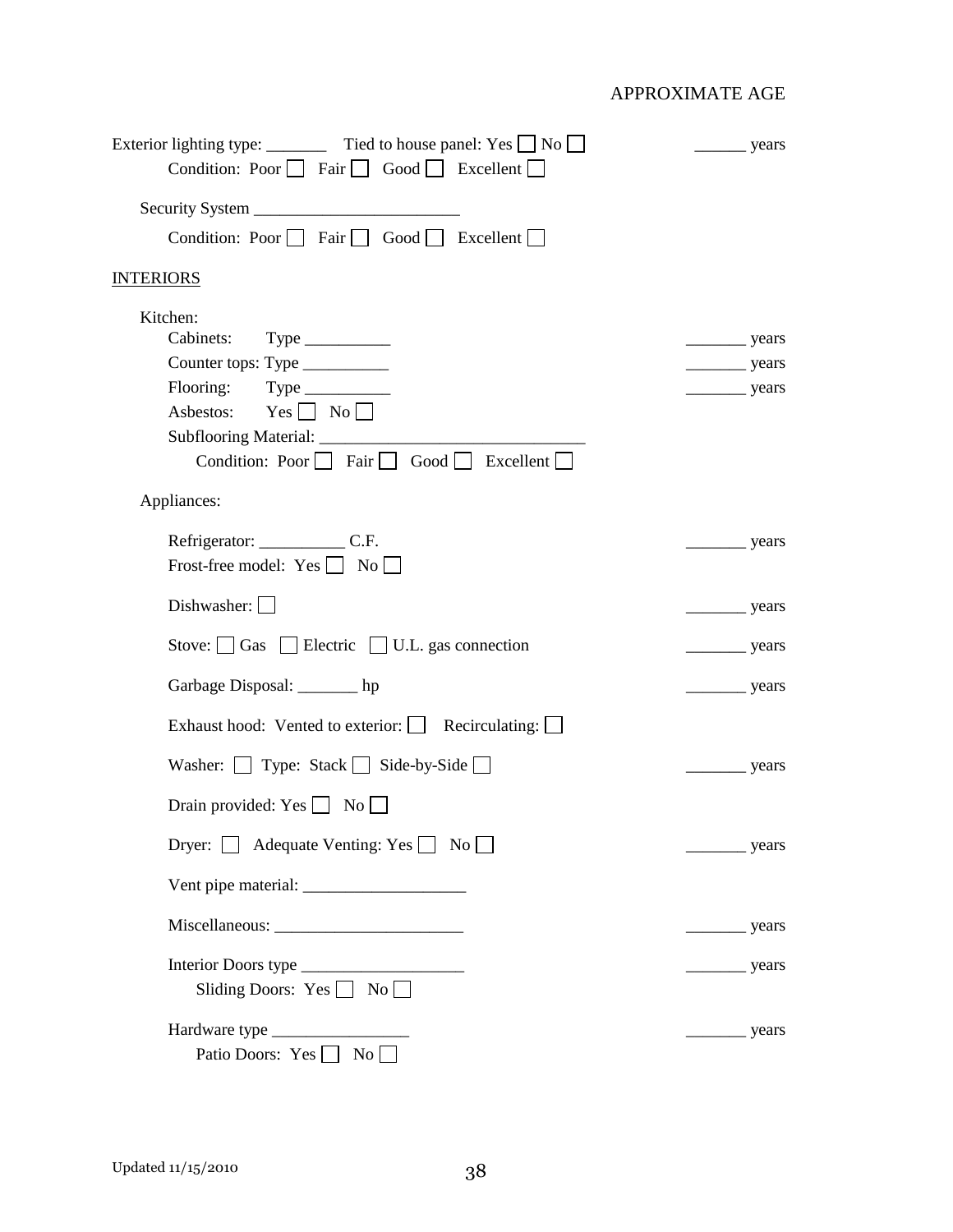## **Bathroom:**

| Bathtub type:                                                                                              | $\frac{\ }{\ }$ years      |
|------------------------------------------------------------------------------------------------------------|----------------------------|
| Condition: Poor $\Box$ Fair $\Box$ Good $\Box$ Excellent $\Box$                                            |                            |
| Tub Surround type: ___________                                                                             | $\frac{1}{2}$ years        |
| Anti-scald valve: Yes No                                                                                   |                            |
|                                                                                                            | $\frac{1}{2}$ years        |
|                                                                                                            | $\frac{1}{2}$ years        |
| Water Saver: Yes $\Box$ No $\Box$                                                                          |                            |
| Flange Condition: Poor $\Box$ Fair $\Box$ Good $\Box$ Excellent $\Box$                                     |                            |
| <b>Flooring:</b>                                                                                           |                            |
| Carpeting:                                                                                                 | years                      |
| Flooring Condition: Poor $\Box$ Fair $\Box$ Good $\Box$ Excellent $\Box$                                   |                            |
| Vinyl Composition Flooring: $\Box$                                                                         |                            |
| Flooring Condition: Poor $\Box$ Fair $\Box$ Good $\Box$ Excellent $\Box$                                   | $\frac{1}{\sqrt{2}}$ years |
|                                                                                                            |                            |
| Condition: Poor Fair Good Excellent                                                                        | $\frac{1}{\sqrt{2}}$ years |
| Base Molding: Type: __________ Height: ________ "                                                          | guers                      |
| Condition: Poor Fair Good Excellent                                                                        |                            |
| Exhaust Fan: Poor $\Box$ Fair $\Box$ Good $\Box$ Excellent $\Box$                                          |                            |
| Existing soft spots in flooring: $Yes \Box No \Box$                                                        |                            |
|                                                                                                            |                            |
| Other:                                                                                                     | years                      |
| Asbestos present: Yes $\Box$ No                                                                            |                            |
|                                                                                                            | years                      |
| Condition: Poor Fair Good Excellent                                                                        |                            |
| Mold/Mildew Present: Yes   No                                                                              |                            |
|                                                                                                            |                            |
|                                                                                                            |                            |
| Texture: Yes $\Box$ No $\Box$<br>Textured: Condition: Poor $\Box$ Fair $\Box$ Good $\Box$ Excellent $\Box$ | vears                      |
| Active Staining Present: Yes<br>$\rm{No}$                                                                  |                            |
|                                                                                                            |                            |
| Shelving: Type: $\frac{\ }{\ }$                                                                            | years                      |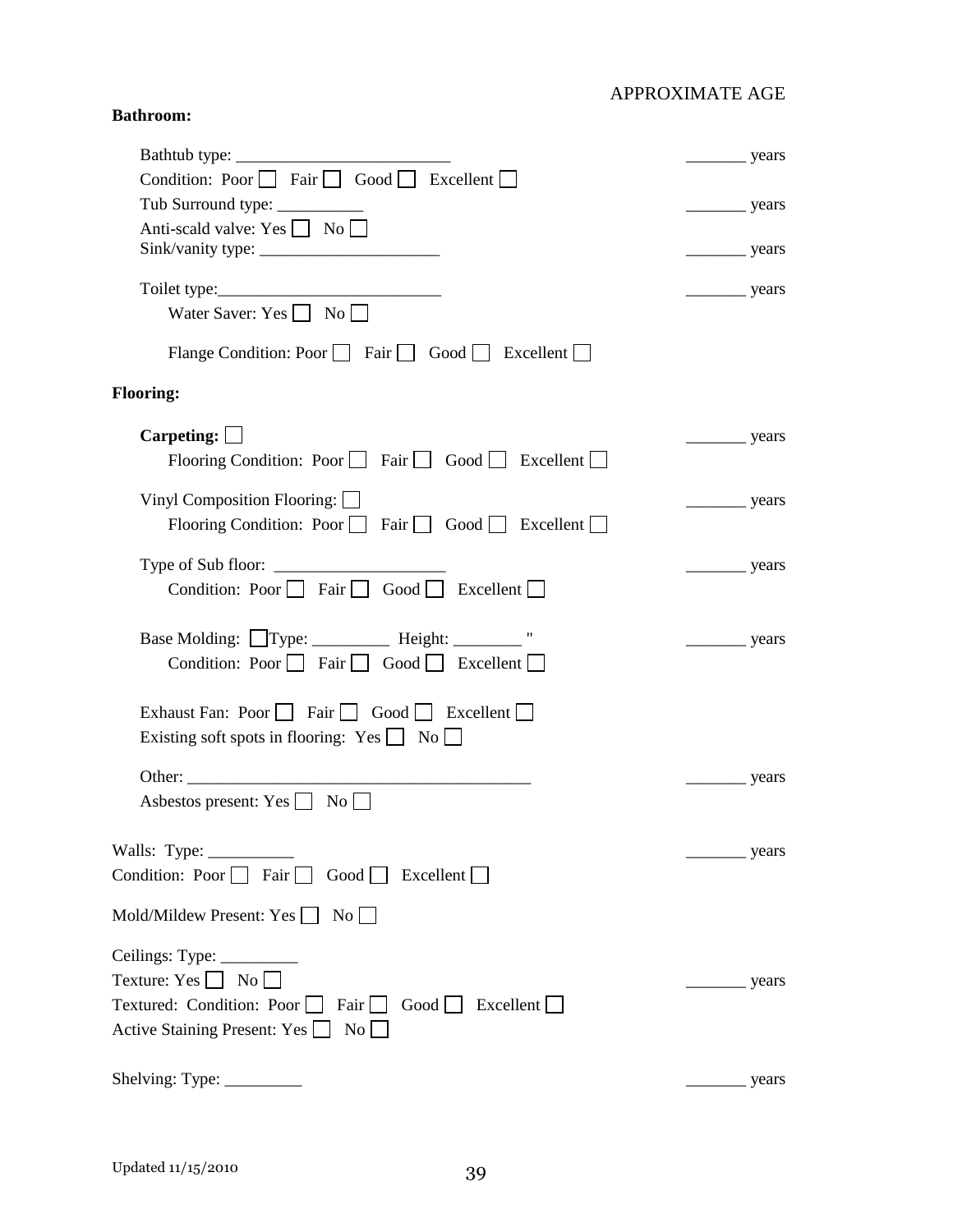| <b>Smoke Detectors:</b>                                                                                                                                                                                                                                                                                                                                                                                            |                       |
|--------------------------------------------------------------------------------------------------------------------------------------------------------------------------------------------------------------------------------------------------------------------------------------------------------------------------------------------------------------------------------------------------------------------|-----------------------|
| Hard-wired ________ Battery _______<br>Meets current codes? $Yes \Box No \Box$                                                                                                                                                                                                                                                                                                                                     |                       |
| Sprinkler System:<br>Meets current codes? Yes     No                                                                                                                                                                                                                                                                                                                                                               | $\frac{\ }{\ }$ years |
|                                                                                                                                                                                                                                                                                                                                                                                                                    |                       |
| HVAC:                                                                                                                                                                                                                                                                                                                                                                                                              |                       |
| Electrical connection _______ amps<br>Condition: Poor $\Box$ Fair $\Box$ Good $\Box$ Excellent $\Box$<br>Code compliant: $Yes \bigsqcup No \bigsqcup$                                                                                                                                                                                                                                                              |                       |
|                                                                                                                                                                                                                                                                                                                                                                                                                    | $\frac{\ }{\ }$ years |
| Duct System: $\frac{1}{\sqrt{1-\frac{1}{2}}}\frac{1}{\sqrt{1-\frac{1}{2}}}\frac{1}{\sqrt{1-\frac{1}{2}}}\frac{1}{\sqrt{1-\frac{1}{2}}}\frac{1}{\sqrt{1-\frac{1}{2}}}\frac{1}{\sqrt{1-\frac{1}{2}}}\frac{1}{\sqrt{1-\frac{1}{2}}}\frac{1}{\sqrt{1-\frac{1}{2}}}\frac{1}{\sqrt{1-\frac{1}{2}}}\frac{1}{\sqrt{1-\frac{1}{2}}}\frac{1}{\sqrt{1-\frac{1}{2}}}\frac{1}{\sqrt{1-\frac{1}{2}}}\frac{1}{\sqrt{1-\frac{1}{2$ | $\frac{1}{2}$ years   |
|                                                                                                                                                                                                                                                                                                                                                                                                                    |                       |
|                                                                                                                                                                                                                                                                                                                                                                                                                    | years                 |
| Condensation lines conditions: Poor Fair Good Excellent                                                                                                                                                                                                                                                                                                                                                            |                       |
| Condition: Poor   Fair   Good   Excellent                                                                                                                                                                                                                                                                                                                                                                          | $\frac{\ }{\ }$ years |
| Patio/Balcony: ______________ Railings: Yes No<br>Meets current codes? $Yes \mid \mid No \mid$<br>Condition: Poor Fair Good Excellent                                                                                                                                                                                                                                                                              | years                 |
| Mini Blinds: $Yes \t\t \t\t No \t\t$                                                                                                                                                                                                                                                                                                                                                                               |                       |
| Electric Supply Type: ____________________GFI: __________________________________                                                                                                                                                                                                                                                                                                                                  | $\frac{\ }{\ }$ years |
| Amperage Supply: ________________ AMP Service _________                                                                                                                                                                                                                                                                                                                                                            |                       |
| ARC Fault Interrupter? Yes No Last Inspection Date: ________                                                                                                                                                                                                                                                                                                                                                       |                       |
| Common Areas:                                                                                                                                                                                                                                                                                                                                                                                                      |                       |
| <b>Interior Stairs:</b><br>Meets Code requirements: $Yes \Box No \Box$<br>Handrail condition: Poor $\Box$ Fair $\Box$ Good $\Box$ Excellent $\Box$<br>Handrail height: _____________".                                                                                                                                                                                                                             |                       |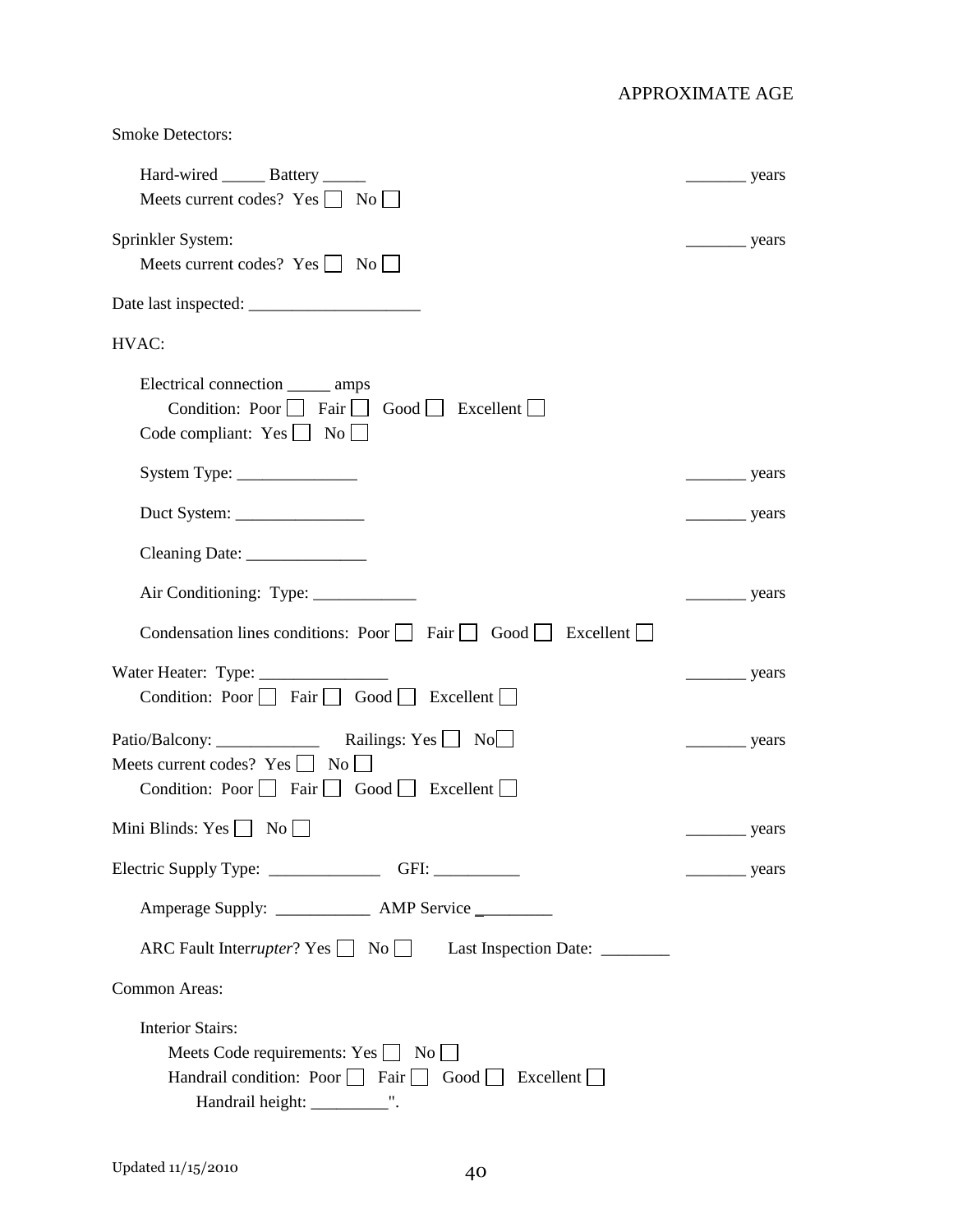Interior Corridors:

| Condition: Poor $\Box$ Fair $\Box$ Good $\Box$ Excellent $\Box$                                                                                                                           |
|-------------------------------------------------------------------------------------------------------------------------------------------------------------------------------------------|
| Fire Protection Provided? Yes $\Box$ No $\Box$                                                                                                                                            |
| Storage for tenants available? Yes $\Box$ No $\Box$<br>Interior lighting adequate: $Yes \bigsqcup No \bigsqcup$                                                                           |
| Foundation, Crawl and Basement:<br>Condition: Poor     Fair     Good     Excellent                                                                                                        |
| Supply / drain pipes:<br>Condition: Poor $\Box$ Fair $\Box$ Good $\Box$ Excellent $\Box$                                                                                                  |
| Condition: Poor $\Box$ Fair $\Box$ Good $\Box$ Excellent $\Box$                                                                                                                           |
| Walls: Material<br>Condition: Poor $\Box$ Fair $\Box$ Good $\Box$ Excellent $\Box$                                                                                                        |
| Condition: Poor $\Box$ Fair $\Box$ Good $\Box$ Excellent $\Box$                                                                                                                           |
| Joists:<br>Condition: Poor $\Box$ Fair $\Box$ Good $\Box$ Excellent $\Box$                                                                                                                |
| HVAC:<br>Adequate venting: Yes $\Box$ No $\Box$                                                                                                                                           |
| Adequate Lighting: Yes   No                                                                                                                                                               |
| Termites: Yes<br>$\overline{N_{0}}$                                                                                                                                                       |
| Miscellaneous:                                                                                                                                                                            |
|                                                                                                                                                                                           |
| Interior: Condition: Poor $\Box$ Fair $\Box$<br>Good<br>Excellent<br>Exterior: Condition: Poor<br>Fair    <br>Good     Excellent    <br>On accessible route: $Yes \mid \mid No \mid \mid$ |
| Cable TV Provided __________<br>New System _________                                                                                                                                      |
|                                                                                                                                                                                           |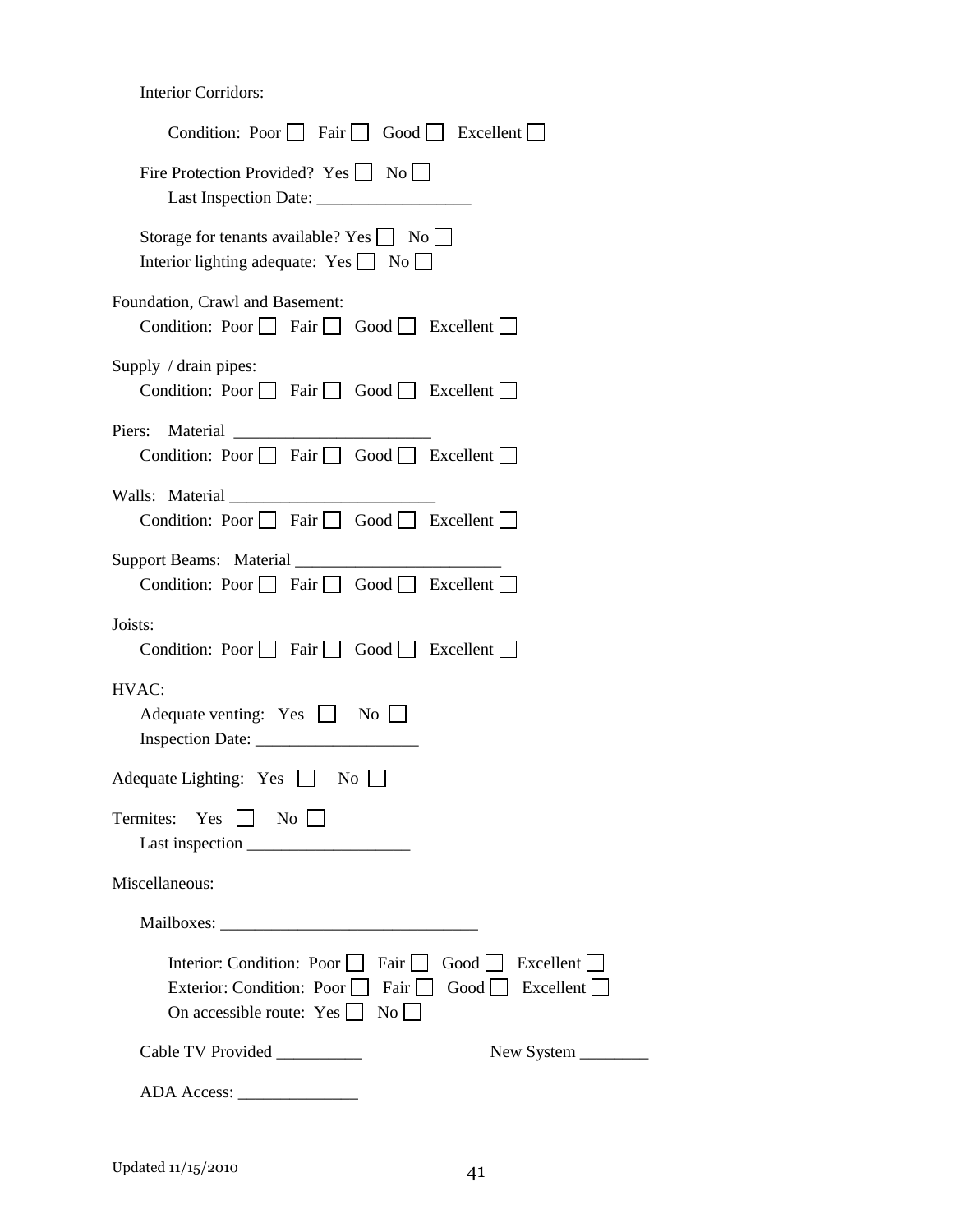| Maintenance Free Exterior Yes   No                                                                                                                                                                   |                                 |
|------------------------------------------------------------------------------------------------------------------------------------------------------------------------------------------------------|---------------------------------|
| Storm Water management: $Yes \tNo$                                                                                                                                                                   |                                 |
| Last Preventative Maintenance completed: ________________                                                                                                                                            |                                 |
| Asbestos Present: Yes     No  <br>(NESHAP ENVIRONMENT AUDIT)                                                                                                                                         | $\frac{\ }{\ }$ years           |
| Lead Based Paint: Yes     No                                                                                                                                                                         | $\frac{1}{2}$ years             |
| Mold Present:<br>$Yes$    <br>$\overline{\text{No}}$ $\Box$                                                                                                                                          | $\frac{1}{2}$ years             |
| Playground Equipment:                                                                                                                                                                                |                                 |
| Meets Safety Guidelines: Yes No<br>Is playground on accessible route? Yes $\Box$<br>$\overline{N_0}$                                                                                                 |                                 |
| Dumpster Locations ____________<br>Number Proposed: _____________                                                                                                                                    |                                 |
| Swimming Pool: $Yes \bigsqcup No \bigsqcup$                                                                                                                                                          | $\frac{1}{2}$ years             |
| $Yes \mid No \mid$<br>Elevator:                                                                                                                                                                      | $\frac{\ }{\ }$ years           |
| Cable Contract:<br>Yes  <br>$\overline{N_{0}}$<br>Fence: Perimeter Yes<br>$\overline{N_{0}}$<br>Partial<br>Yes  <br>$\overline{N_0}$<br>Fair Good Excellent<br>Condition Poor<br>Material<br>$Type_$ | Height $\overline{\phantom{a}}$ |
| Other utilities contracts? Yes $\Box$ No $\Box$ years remaining on contract<br>Explain: _________                                                                                                    |                                 |
| $Yes \quad No \quad$<br>Flat Roof:                                                                                                                                                                   | years                           |
| Common Hallway: Yes $\Box$ No $\Box$<br>Interior $\Box$ Exterior $\Box$                                                                                                                              | $\frac{\ }{\ }$ years           |
| Any units below finished grade $Yes \Box No \Box$                                                                                                                                                    |                                 |
| Exterior and Interior Doors Type: _________                                                                                                                                                          | $\frac{\ }{\ }$ years           |
| Insulation:<br>Ceiling ____ inches Walls ____ inches Floors _____ inches                                                                                                                             | years                           |
| Updated 11/15/2010<br>42                                                                                                                                                                             |                                 |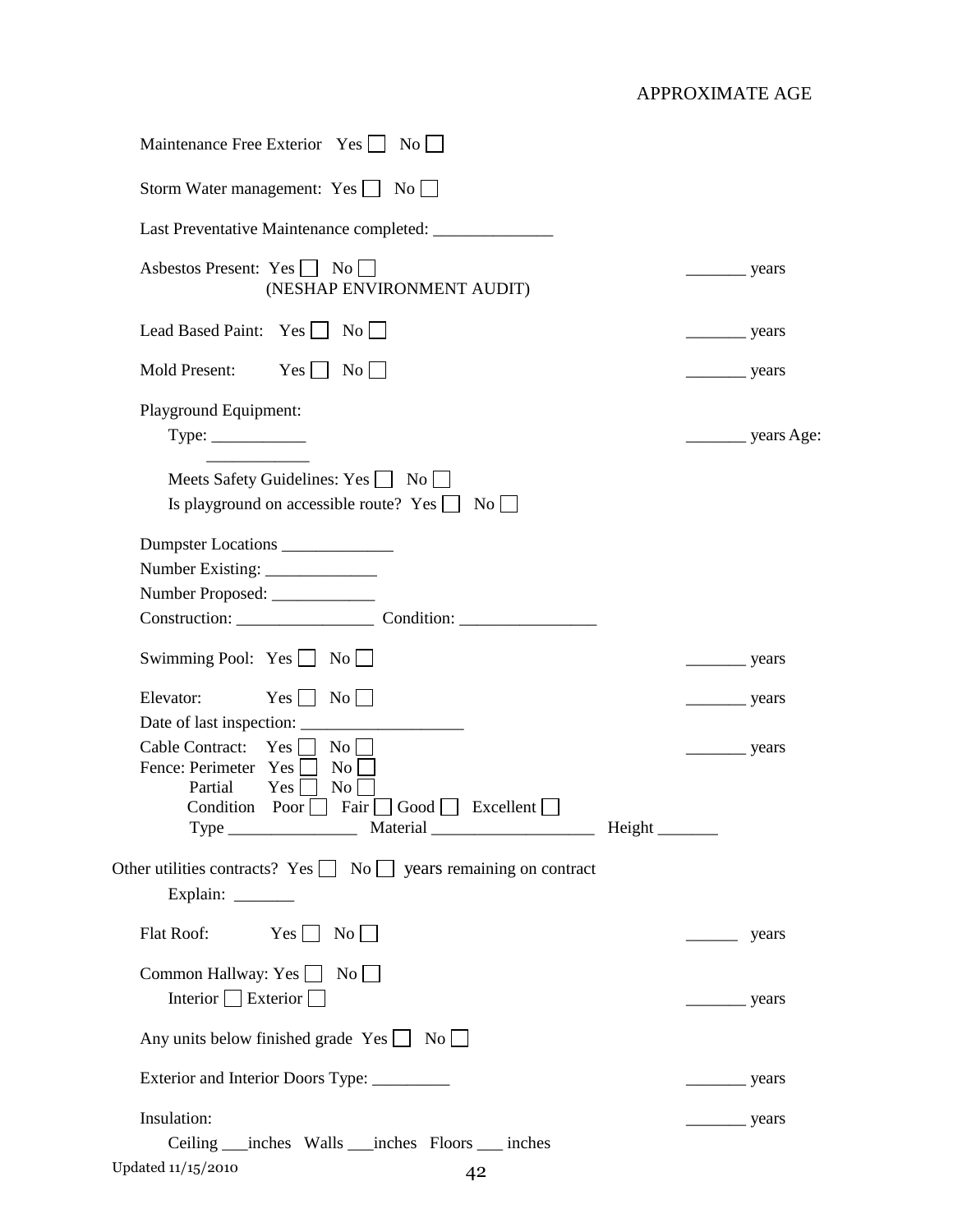Overall Development Age \_\_\_\_\_\_\_\_\_

Minimum Square Footage Requirements: (if units are to be converted)

 One Bedroom Unit: Minimum 700 S.F. Two Bedroom Unit: Minimum 850 S.F. Three Bedroom Unit: Minimum 1050 S.F.

| Site Office: SF                                                                 | Maintenance Shop:                            | <b>SF</b> |
|---------------------------------------------------------------------------------|----------------------------------------------|-----------|
| Location on ADA Compliant Route: Yes     No<br>Bathroom ADA Compliant: Yes   No |                                              |           |
| Laundry Room: $Yes \cup No \cup$                                                | $ADA$ Accessible: Yes $\Box$<br>No           |           |
| Community Room: Yes $\Box$ No $\Box$                                            | ADA Accessible: $Yes \mid \mid No \mid \mid$ |           |
| Project Sign: Yes $\Box$ No $\Box$                                              |                                              |           |
| Lighted: $Yes \mid \mid No \mid \mid$                                           |                                              |           |
| Sign to be replaced: Yes $\Box$ No $\Box$                                       |                                              |           |
| Fire History of Property: NA                                                    | date of occurance                            |           |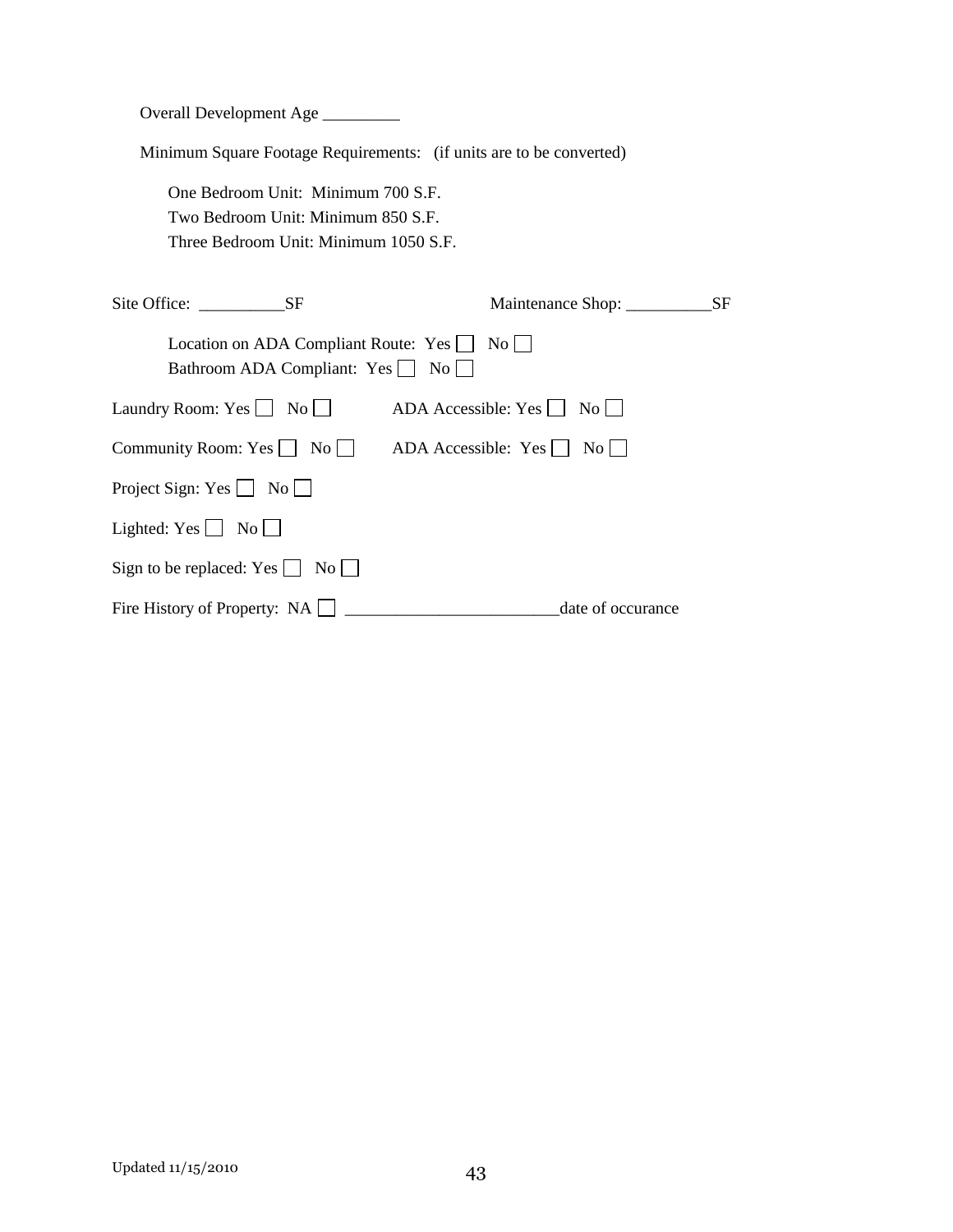#### Life Expectancy of Different Products/Items/Materials

#### Life in Years

Disposal 5

Microwave ovens 5 Ranges Free standing and built-in, electric 12

Free standing and built-in, gas 12

Refrigerators

Standard 10

**BATHROOMS**  Cast iron bathtub 25 (Resurface)

Fiberglass bathtub and shower 10

Shower doors (average quality) 5

Toilet 10

**CABINETRY** Kitchen cabinets 10

Medicine cabinets/bath vanities 10

**COUNTERTOPS** Laminate 10

DOORS Screen 10

Interior Six Panel Masonite 15

Exterior Unprotected and exposed 15

Electric Baseboard heat 10

Hot water or steam heat 15

FINISHES Exterior (paint, plaster, stucco) 3-5

**FLOORS** Vinyl sheet or tile 10

Updated 11/15/2010 44

Carpeting 5

HEATING VENTALATION AND AIR CONDITIONING Air conditioning unit: Central unit 10 Window unit 5 Air conditioning compressor 5 to 7 Water heater Electric 10 Gas 11 Forced air furnaces Heat pumps 10 Ductwork Plastic 15 Rooftop air conditioners 10 Boilers, hot water (steam) 15 Furnaces Gas or oil fired 15 Unit heaters Gas or electric 10 Radiant heaters 10 Coal and tar 10 Asphalt composition shingle 20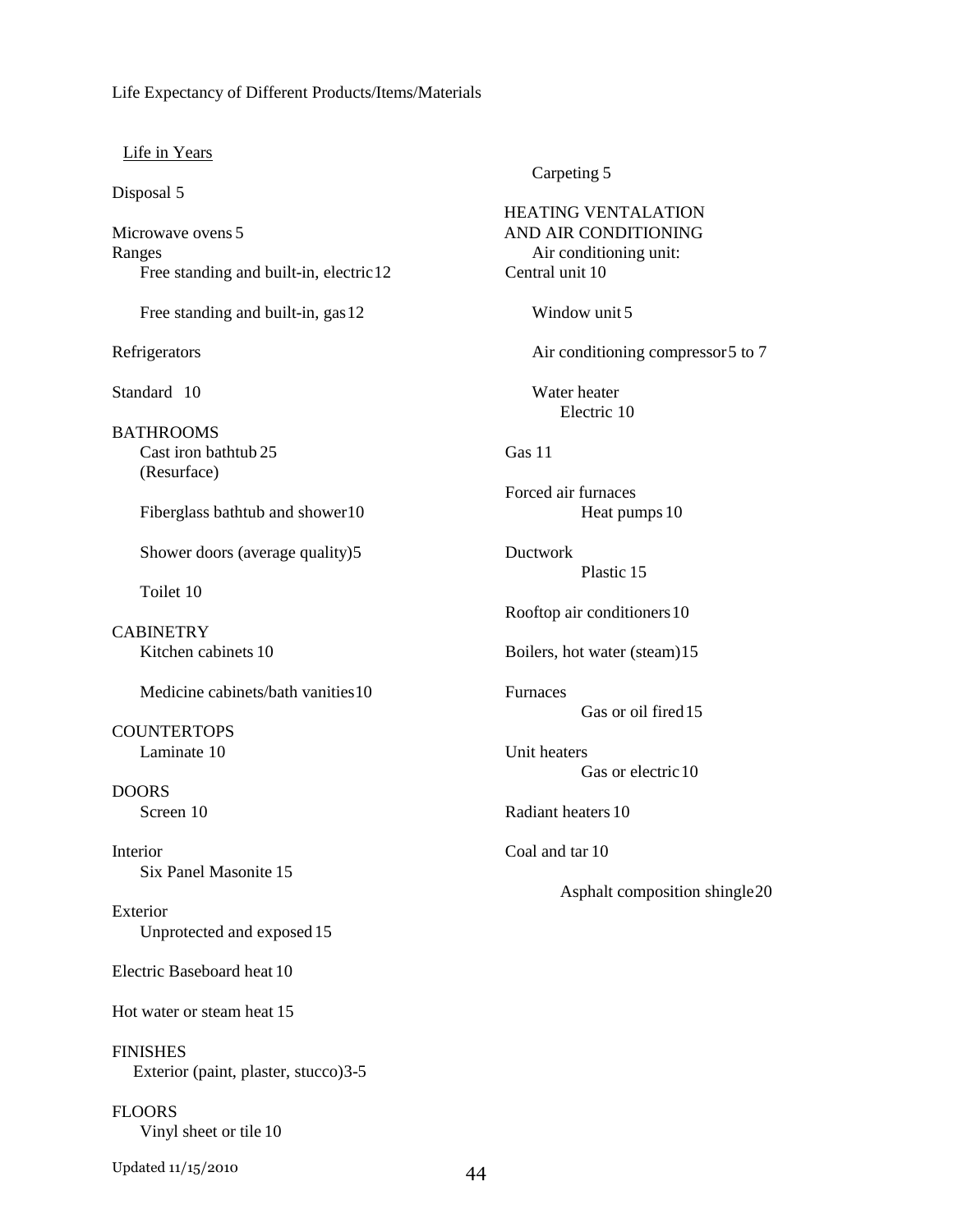#### Life in Years

Air terminals Diffusers, grilles, And registers 15

Pumps, sump and well 10

Smoke detectors: Battery/ 10 Hardwire

Wooden decks 15

Brick and concrete patios 15

Concrete walks 15

Sprinkler systems 12

Fences 5

Interior Wall paint 3 to 5

Trim and door 5-10

#### PLUMBING

 Sinks Enamel steel sinks 5-10

Stainless 10

Faucets (Low quality) 5

ROOFING Asphalt and wood shingles And shakes 20

 Built-up roofing 10 Asphalt

#### **SHUTTERS**

 Plastic (vinyl) Exterior 7-8

SIDING Gutters and downspouts 20 Siding

Wood (T1-11) 10

Aluminum 20

Vinyl 25

WINDOWS

Wood casement 20

Wood-Single/Double Hung 15

Aluminum casement 10

Screen 5

**NOTE: Items that are beyond 50% of life expectancy shall be replaced. Delaware State Housing Authority reserves the right to add/delete any item to the required rehabilitation.**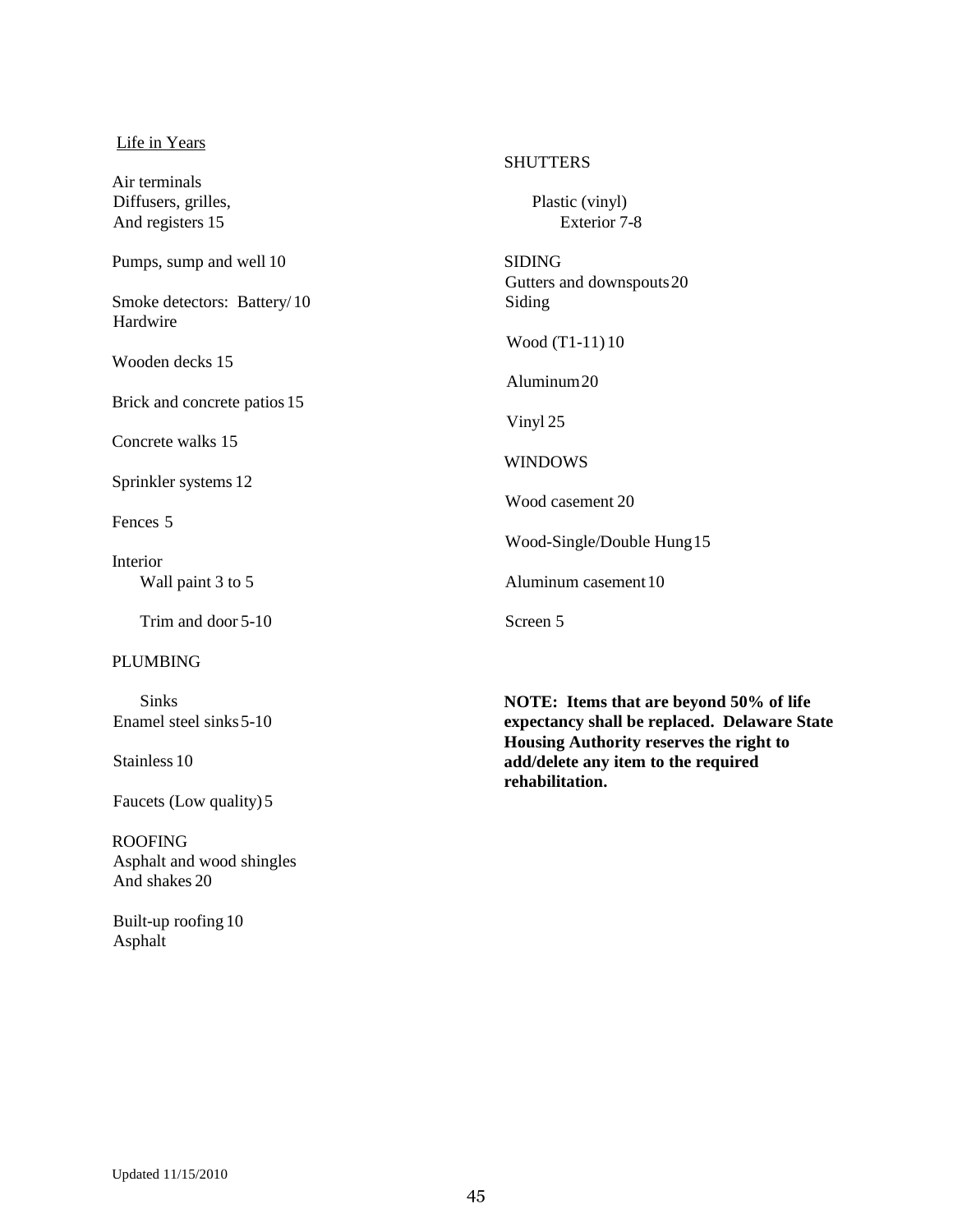## **PLANS/SPECIFICATIONS REVIEW CHECKLIST**

Upon a reservation of credits or funding, the following items must be completed as applicable: *DATE* 

| 1.        |                 | <b>Department of Natural Resources</b>                                  |  |  |
|-----------|-----------------|-------------------------------------------------------------------------|--|--|
|           | A.              | Erosion and sedimentation if site disturbance is more than 25 acres     |  |  |
|           | В.              | On-site septic                                                          |  |  |
|           | $\mathcal{C}$ . | On-site public well                                                     |  |  |
|           | D.              | <b>NPDES</b> - NOI Permit for over 5 acres                              |  |  |
|           | E.              | NESHAP - Building older than 1980                                       |  |  |
|           | $F_{\cdot}$     | Lead Based Paint Assessment - Building older than 1978                  |  |  |
| 2.        |                 | <b>Soil Conservation District</b>                                       |  |  |
|           | A.              | Sediment and Storm Water Management                                     |  |  |
| <b>B.</b> |                 | $\mathfrak{1}.$<br>Erosion and Sedimentation Control Plan and Narrative |  |  |
|           |                 | Wetlands survey, if applicable _                                        |  |  |
|           |                 | Wetlands delineation<br>I.                                              |  |  |
|           | $\mathcal{C}$ . | Flood plain, if applicable ______                                       |  |  |
| 3.        |                 | Utilities (approval documentation)                                      |  |  |
|           | A.              | DelDot - Entrance Permit                                                |  |  |
|           |                 | Contact Person                                                          |  |  |
|           | В.              | Sewer Line tie in                                                       |  |  |
|           |                 | 1.<br><i>Location</i>                                                   |  |  |
|           |                 | 2.<br>Capacity verification __                                          |  |  |
|           | $C$ .           | Storm Line tie in                                                       |  |  |
|           |                 | 1.<br>Location                                                          |  |  |

 *2. Capacity verification*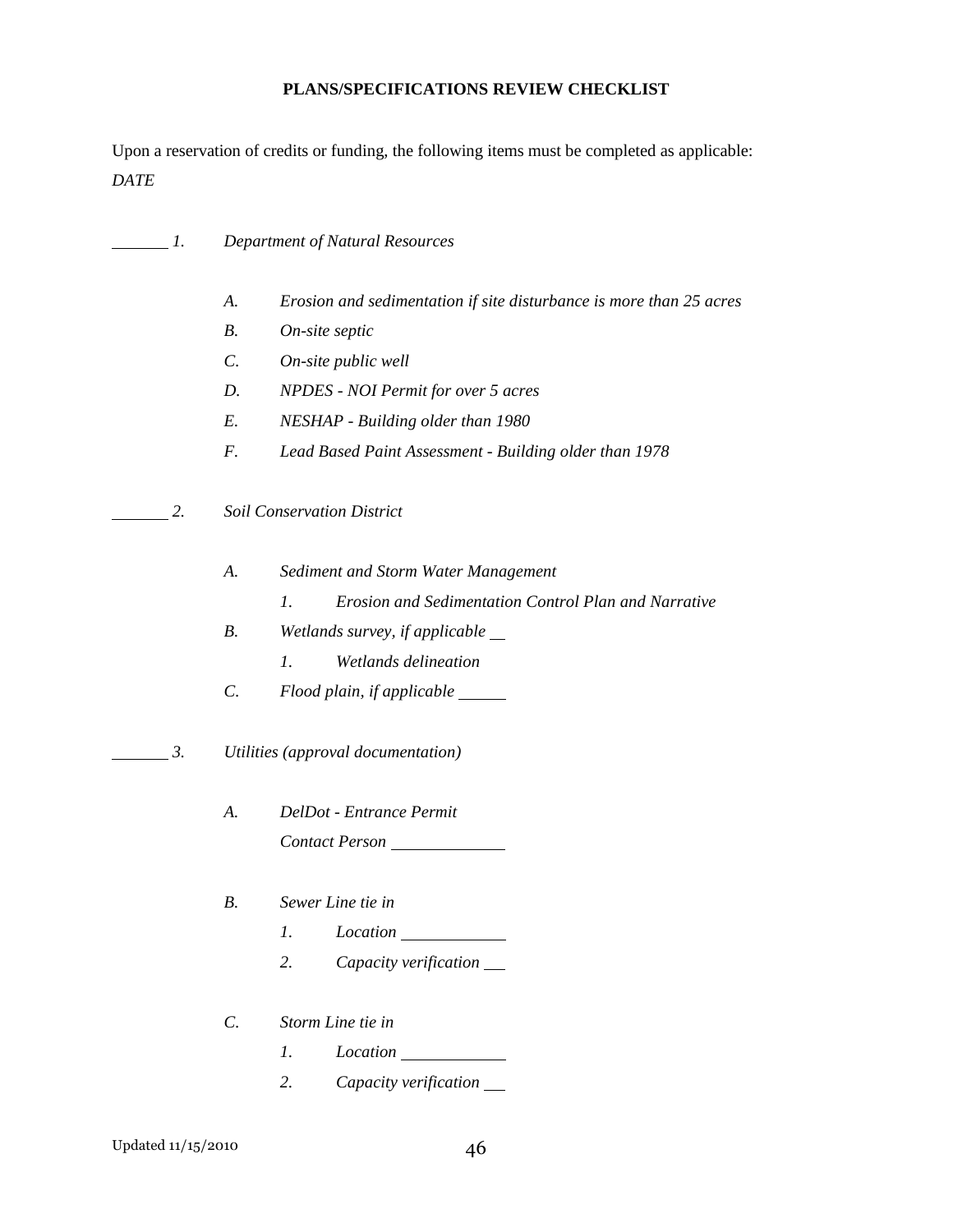|                  |                | Electrical Contact Person<br>D.                                    |
|------------------|----------------|--------------------------------------------------------------------|
|                  |                | Gas - natural or propane<br>Е.                                     |
|                  |                | Contact Person                                                     |
|                  |                | Water<br>F.                                                        |
|                  |                | 1.<br>Public Water tie in                                          |
|                  |                | Location ______<br>А.                                              |
|                  |                | Streets, sidewalks and curbing<br>G.                               |
|                  |                | Underground/Aboveground Storage Tanks, Yes or No<br>Н.             |
|                  |                | I.                                                                 |
|                  | 4.             | Fire Marshal Approval (send letter to Fire Marshal to waive fee)   |
|                  |                | A.                                                                 |
|                  |                | <i>B</i> .<br>Final approval                                       |
|                  |                |                                                                    |
| 5.               |                | Architectural Accessibility Board                                  |
|                  |                | A.                                                                 |
|                  |                | $B_{\cdot}$                                                        |
| $\overline{6}$ . |                | City Requirements, if applicable                                   |
|                  | 7.             | <b>Utility Easements, Agreements</b>                               |
|                  |                | A.<br><i>Existing</i><br><u> 1980 - Johann Barbara, martin a</u>   |
|                  |                | <i>Proposed</i><br><b>B.</b>                                       |
| $\sim$ 8.        |                | <b>Access Easements, Agreements</b>                                |
|                  |                | A.                                                                 |
|                  |                | B.                                                                 |
|                  | 9 <sub>l</sub> | Permits, Building Contact Person                                   |
|                  | 10.            | Environmental Audit, Test Borings, Engineering/Geotechnical Report |
|                  |                |                                                                    |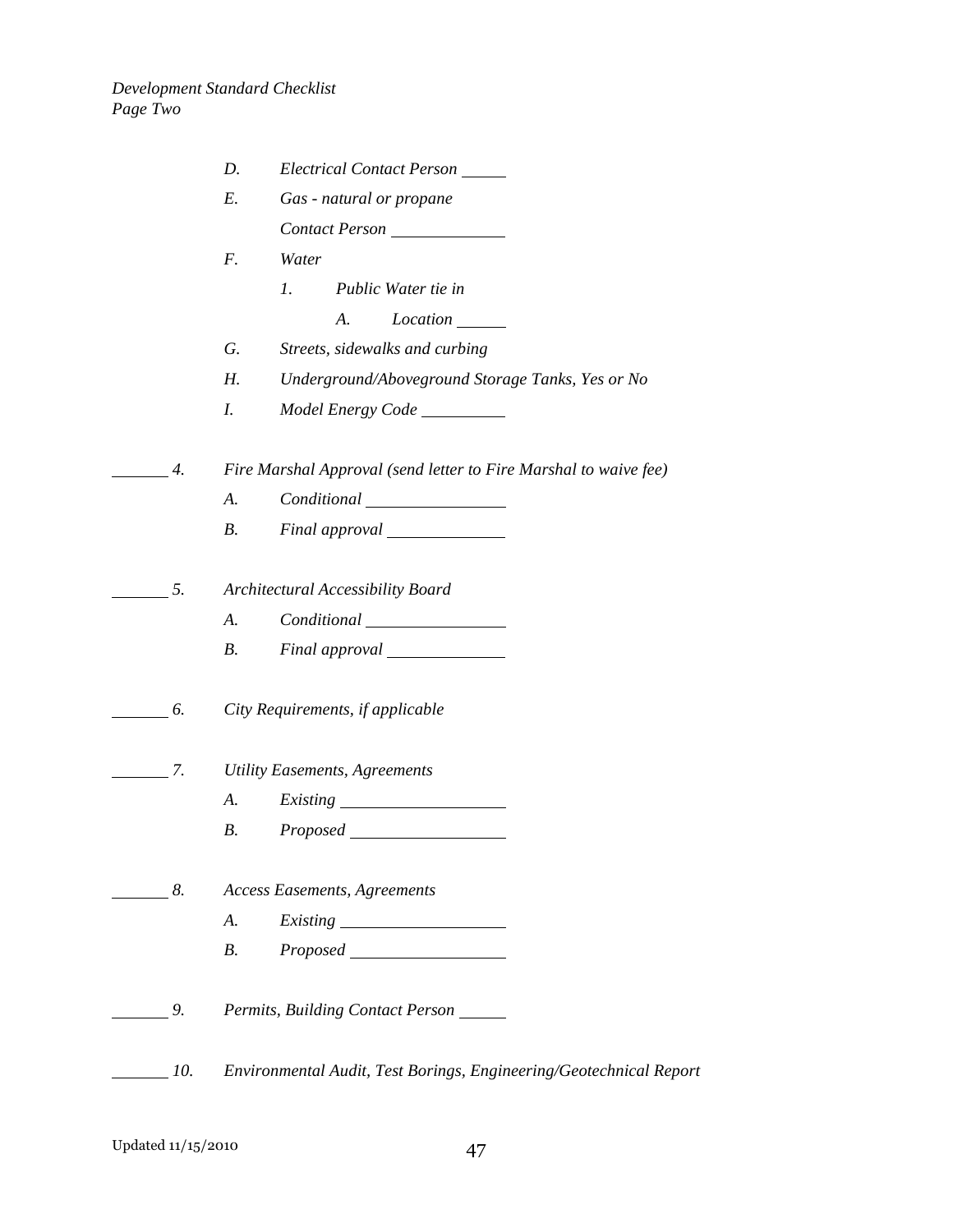## *Development Standard Checklist Page Three*

|                              | 11. Survey, Property, Boundary                         |  |
|------------------------------|--------------------------------------------------------|--|
|                              |                                                        |  |
|                              | 12. Other State and Federal Requirements               |  |
| 13. Zoning Verification      |                                                        |  |
|                              | A. Contact Person                                      |  |
| $\frac{1}{4}$ . Copy of Deed |                                                        |  |
|                              | A. Deed Book and Number                                |  |
|                              | 15. Federal Fair Housing Amendment Act                 |  |
|                              | Design Guideline Compliance yes no                     |  |
|                              | $\frac{1}{6}$ 16. American with Disabilities Act (ADA) |  |
|                              | Design Guideline Compliance yes no                     |  |
| 17.                          | Noise Assessment Guidelines                            |  |
|                              | Federal Guideline Compliance yes no                    |  |

*esg* 

*Revised: 12/09*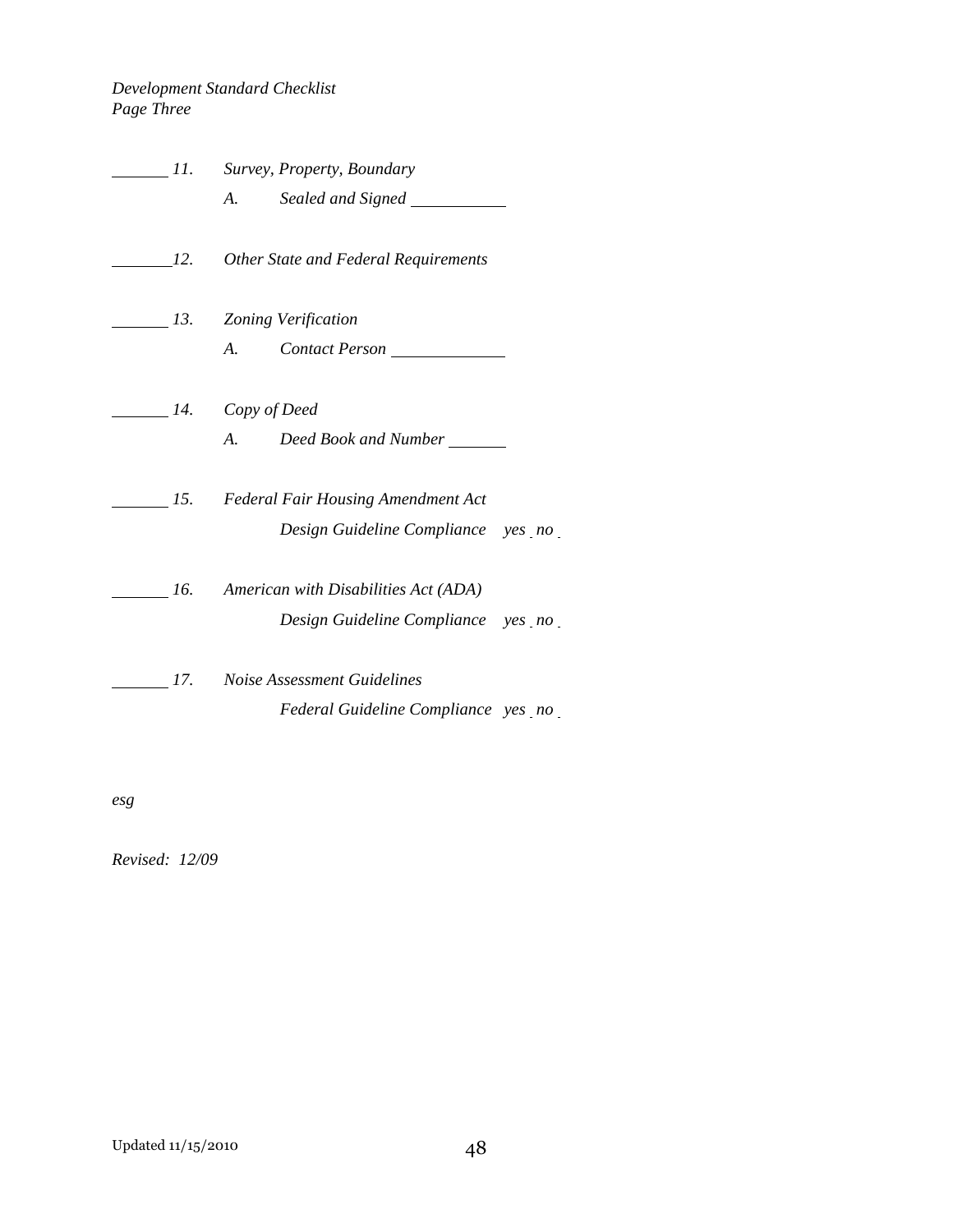# Energy Efficiency Table

| Item                                                                 | <b>Exceed</b><br><b>Standard</b>                  | QAP<br><b>Points</b> | <b>Estimated</b><br><b>Material</b><br><b>Costs</b> | <b>Notes</b>             |
|----------------------------------------------------------------------|---------------------------------------------------|----------------------|-----------------------------------------------------|--------------------------|
| Insulation shall meet<br>all                                         | 25% or better                                     | 1 point              | \$0.14/SF                                           | <b>High Density Batt</b> |
| applicable codes for<br>new<br>construction and<br>rehabilitation    | 50% or better                                     | 2 points             | \$0.31/SF                                           | Blown-in                 |
| Windows shall be                                                     | Below 0.33                                        |                      |                                                     |                          |
| thermal insulated<br>with a<br>minimum "U" value<br>of               | Low E, Argon<br>Gas                               | 1 point              | \$35 to \$65 per<br>window                          |                          |
| 0.33 or below                                                        |                                                   |                      |                                                     |                          |
|                                                                      |                                                   |                      |                                                     |                          |
| Entry doors shall<br>have a                                          | Below 0.14                                        |                      |                                                     |                          |
| minimum "U" value<br>οf                                              |                                                   | 1 point              | \$45 per door                                       |                          |
| 0.33 or below                                                        |                                                   |                      |                                                     |                          |
| Hot water heater<br>shall                                            | <b>Energy Factor</b><br>between<br>08.2 to 0.91EF | 1 point              |                                                     |                          |
| have integral R=16<br>insulation                                     |                                                   |                      |                                                     |                          |
|                                                                      |                                                   |                      |                                                     |                          |
| High efficiency<br><b>HVAC</b><br>unit 90% or better<br>Minimum SEER | $SEER = 14$<br>$SEER=16$                          | 1 point<br>2 points  | \$2,075<br>\$3,000                                  |                          |
| rating $= 13$                                                        | $SEER=18$                                         | 3 points             | \$3,675                                             |                          |

Actual costs may vary, not all manufacturer's were compared. Installation not part of estimate (Unit cost only)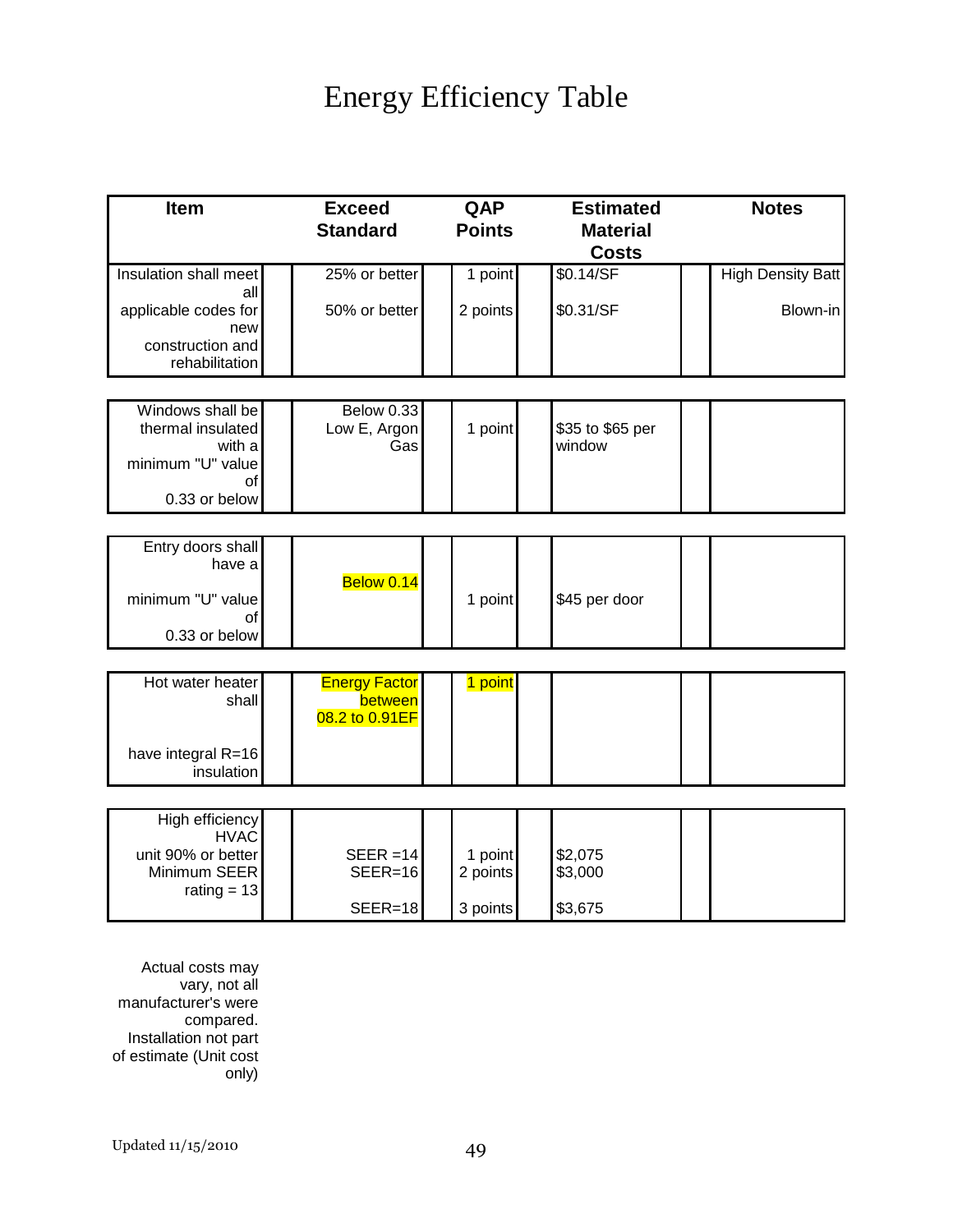The sample on the previous page would receive a total of 5 points for exceeding DSHA's standards. Other proposed energy efficiency may be approved at DSHA's discretion. Any substitutions for energy efficiency amenities will only be allowed if the substitution is for the benefit of the tenant and must be approved by DSHA.

Failure to provide the energy efficiency amenities after points are awarded and a Carryover Agreement is executed will result in a noncompliance penalty point (in the same amount awarded) and will be imposed upon the applicant and responsible development team. The noncompliance point penalty will be carried over to the subsequent application submission.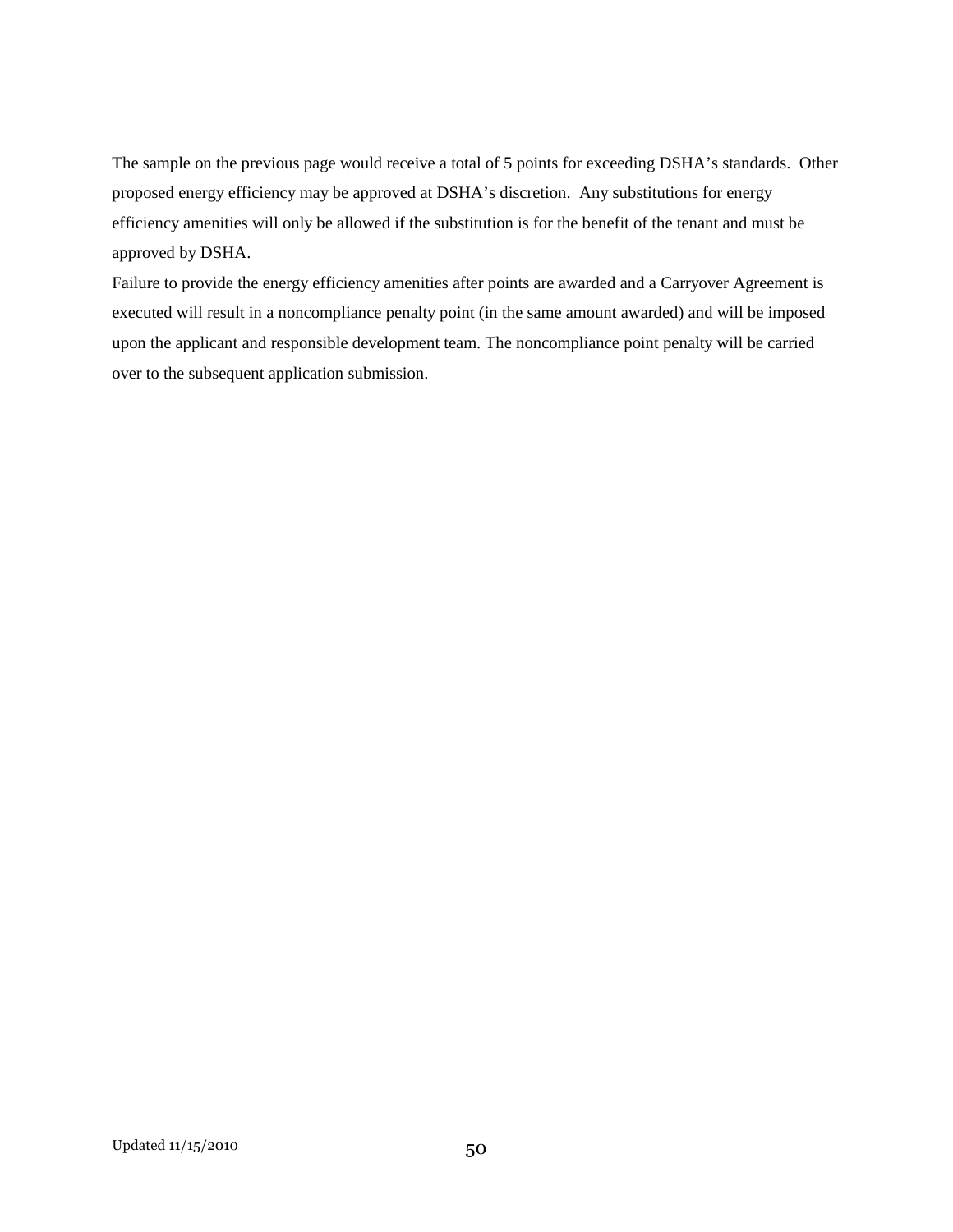#### **DELAWARE STATE HOUSING AUTHOIRTY Development Quality Base Level Green Standards CERTIFICATION**

The undersigned applicant hereby makes application to the Low Income Housing Tax Credit with the Delaware State Housing Authority (DSHA) for a loan and/or tax credits pursuant to one or more of the DSHA's Housing Development/HOME Programs and certifies that the following development **Base Level Green Standards** will be incorporated into the project design and final work product:

- 1.**Demolition Plan** On projects where demolition will occur, submit a demolition plan which identifies sound practices for managing waste and hazardous materials. Specify methods which are environmentally sensitive and create less pollution. Identify opportunities for recycling.
- 2.**Chloroflourocarbons (CFC**) Where new HVAC equipment is specified, there will be no use of CFC refrigerant. Where CFC refrigerant equipment is being removed, specify standards for capturing and disposal of CFC materials. For retained CFC refrigerant equipment, include a comprehensive inspection, maintenance and phase out or conversion plan.
- 3. **Site work** Employ State of Delaware Standards for Soil Erosion and Sediment Control during construction. Limit area of disturbance to immediate work area. Site work anticipated in non-optimum conditions such as wet, freezing or poor drying periods must be completed with the approval and direction of the geotechnical engineer. In addition to reviewing the cost and schedule benefits of such work, the engineer must consider the potential for adverse environmental impact. Limit access to the site when vehicles or construction activity environmentally degrade the site.
- 4. **Landscaping** new plantings shall utilize at least 50 percent native plantings. Select native, highly suitable, drought /disease tolerant plantings suitable for the project soil and microclimate. Where there are healthy large existing trees, make considerations for preserving mature trees in the site plan. Utilize shade, windbreak and screening benefits of plantings in the project design. Protect trees during construction.
- 5. **Moisture and Mildew** Correct all observed areas of mold, mildew and moisture infiltration within the building. On existing structures, or environmental report will identify these areas. Identify remedies and accepted practices for treatment.
- 6. **Radon Gas** For Projects located in EPA Radon Area Zone 1 install a passive radon gas reduction pipe system with vertical venting convertible to mechanical venting unless testing indicates there is no radon gas hazard as determined by EPA standard. This requirement is only for projects where radon gas poses a legitimate hazard.
- 7. **Recycling Plan, post completion** Provide space and containers or site for household recycling. Encourage resident to recycle. Address recycling in management plan.
- 8. **Water Conserving features** Project water fixtures and faucets conserve water. Toilets 1.6 gallons or less per flush, shower heads – 2.0 GPM. Bath and kitchen faucets 2.0 GPM or less.
- 9. **Smoking Areas** Designate permitted smoking areas. Locate outside smoking areas at least 25 ft. away from entry air intakes and residents' windows. No smoking in building interior common areas.
- 10. **Large parking lots** shall include planting areas.
- 11. **Exhaust fans** for all bathrooms shall be low speed/low noise, continuous exhaust fan (hard wired).
- 12. Non-mercury programmable **thermostats.**

IN WITNESS WHEREOF, the applicant has caused this document to be duly executed in its name on this day of \_\_\_\_\_\_\_\_\_\_\_\_\_\_\_\_\_\_\_\_\_\_\_\_\_\_\_\_\_\_\_\_\_\_\_\_\_\_\_\_\_\_\_\_\_\_\_\_\_\_\_\_\_\_\_\_\_\_\_\_\_\_\_\_\_\_\_\_\_\_\_\_\_\_\_\_\_\_\_\_\_\_\_\_\_\_\_\_\_, .

| (Full legal name of Sponsor) | (Full legal name of Architect) |  |  |  |  |
|------------------------------|--------------------------------|--|--|--|--|
| <b>Signature</b>             | Signature                      |  |  |  |  |
| Name:                        | Name:                          |  |  |  |  |
| Title:                       | <b>Title</b>                   |  |  |  |  |

Updated  $11/15/2010$  51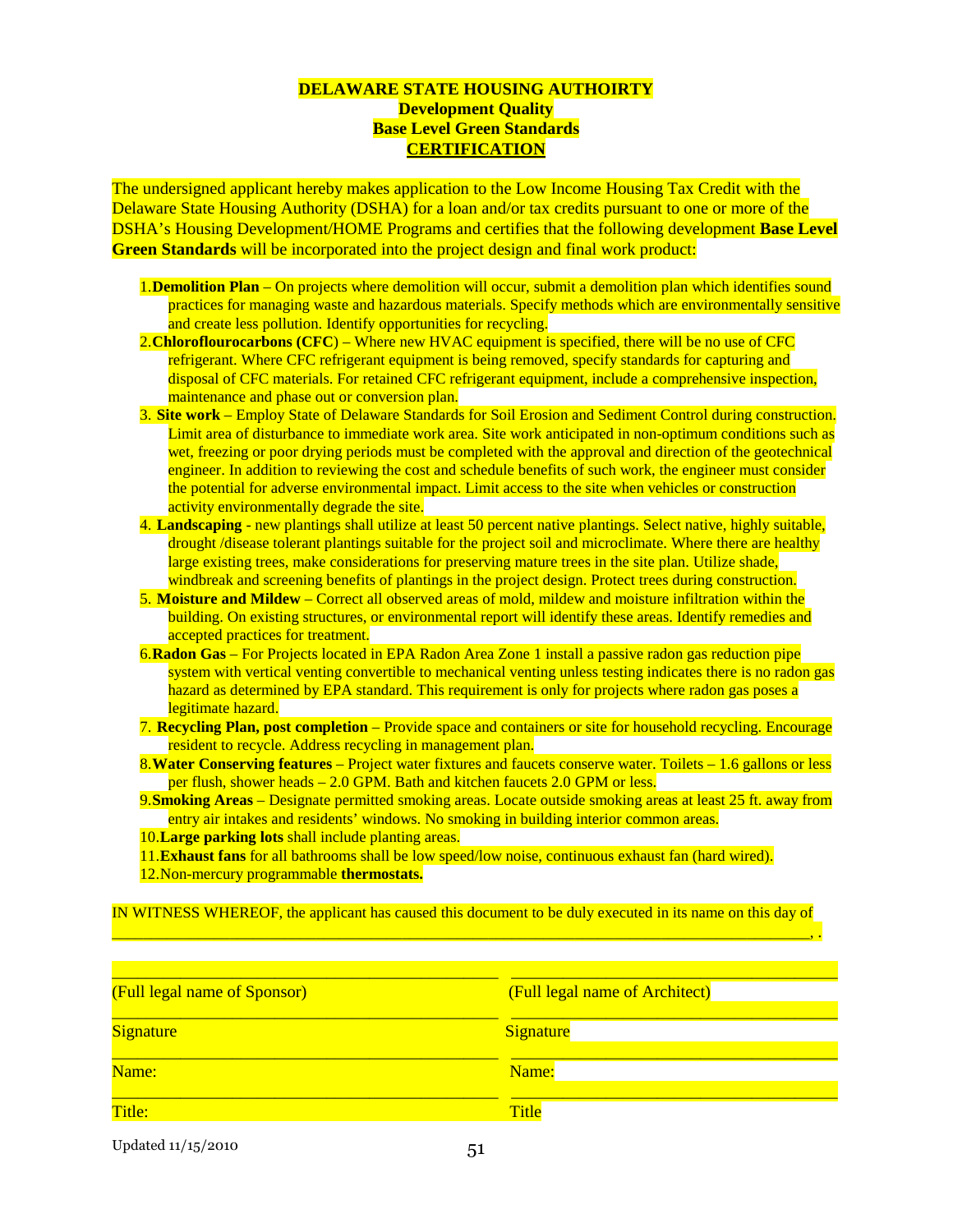#### **DELAWARE STATE HOUSING AUTHOIRTY Development Quality Base Level Energy Standards**

### **CERTIFICATION**

The undersigned applicant hereby makes application to the Low Income Housing Tax Credit with the Delaware State Housing Authority (DSHA) for a loan and/or tax credits pursuant to one or more of the DSHA's Housing Development/HOME Programs and certifies that the following development Base Level **Energy** Standards will be incorporated into the project design and final work product:

1.All appliances will be Energy Star

2.Energy Star qualified heat pump, furnace, air conditioning and/or ventilation equipment

3.Non Mercury programmable thermostats

4.Energy Star qualified lighting

5.Hot Water Heating shall have a minimum Energy Factor between 0.82 to 0.91EF.

6.Building draft stopping and air sealing scope of work to be included in the project specifications with minimum verification by visual method. See Energy Star or the Department of Energy Building America Best Practices, Volume 4.

7.Energy Star qualified windows, or windows rated by the national Fenestration Rating Council having a U-Factor < 0.33.

8.Energy Star qualified doors, having a U-Factor < 0.33.

*Please note: Historic projects will be subject to the base standards except where state or federal renovations standards do not allow or recommend specific work task, the energy improvements compromise the historic character of the project, or the work is not cost effective or feasible.* 

IN WITNESS WHEREOF, the applicant has caused this document to be duly executed in its name on this day of \_\_\_\_\_\_\_\_\_\_\_\_\_\_\_\_\_\_\_\_\_\_\_\_\_\_\_\_\_\_\_\_\_\_\_\_\_\_\_\_\_\_\_\_\_\_\_\_\_\_\_\_\_\_\_\_\_\_\_\_\_\_\_\_\_\_\_\_\_\_\_\_\_\_\_\_\_\_\_\_\_\_\_\_\_\_\_\_\_, .

| (Full legal name of Sponsor) | (Full legal name of Architect) |
|------------------------------|--------------------------------|
| <b>Signature</b>             | Signature                      |
| Name:                        | Name:                          |
| Title:                       | <b>Title</b>                   |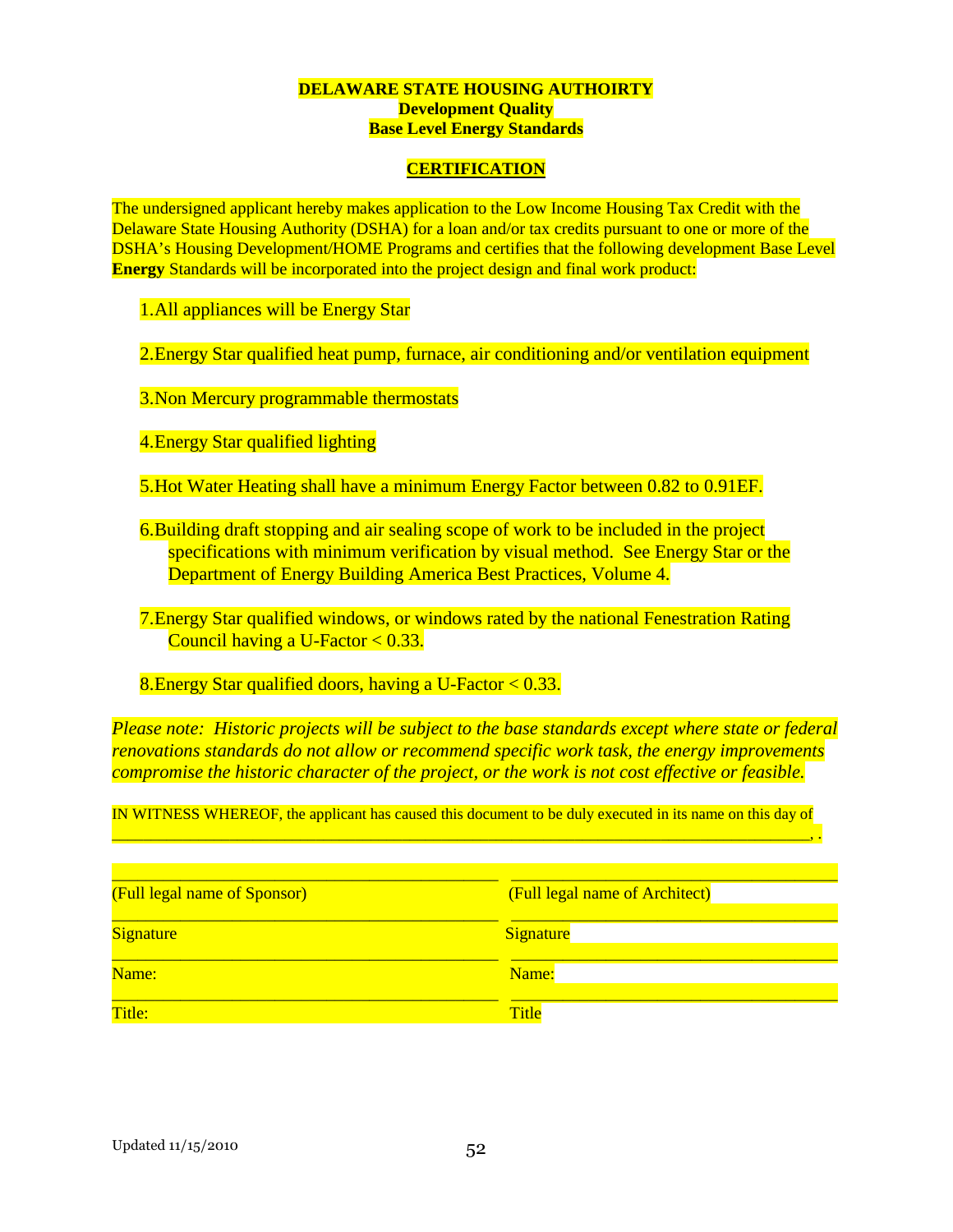## **ATTACHMENT 11**

## **FORM OF CERTIFICATION OF CONSISTENCY COMMUNITY REVITALIZATION PLAN**

## MUNICIPALITY LETTERHEAD

| Anas Ben Addi, Director<br><b>Delaware State Housing Authority</b><br>18 The Green<br>Dover, DE 19901                                                                                                                       | Date:                                                                                                                |
|-----------------------------------------------------------------------------------------------------------------------------------------------------------------------------------------------------------------------------|----------------------------------------------------------------------------------------------------------------------|
| Re:<br>LIHTC Application for ________________________ (Development Name)                                                                                                                                                    |                                                                                                                      |
| Dear Mr. Ben Addi:                                                                                                                                                                                                          |                                                                                                                      |
| I certify that the <u>contract and a set of the development</u> is clearly identified on<br>page ___________ of the most recently approved Community Revitalization Plan for<br>(Municipality Name) dated ________________. |                                                                                                                      |
| Accordingly, said page _____________ is attached to this certification.                                                                                                                                                     |                                                                                                                      |
| <b>Applicant Name:</b>                                                                                                                                                                                                      |                                                                                                                      |
| <b>Development Name:</b>                                                                                                                                                                                                    |                                                                                                                      |
| Location of Development:                                                                                                                                                                                                    | <u> 1989 - Johann John Stone, mars and de final and de final and de final and de final and de final and de final</u> |
| Name of Community Revitalization Plan:                                                                                                                                                                                      |                                                                                                                      |
| Date of Community Revitalization Plan:                                                                                                                                                                                      |                                                                                                                      |
| Name of Certifying Jurisdiction:                                                                                                                                                                                            | <u> 1989 - Johann Barn, amerikansk politiker (d. 1989)</u>                                                           |
| Name of Certifying Official:                                                                                                                                                                                                |                                                                                                                      |
| Title of Certifying Official:                                                                                                                                                                                               |                                                                                                                      |
| Sincerely,                                                                                                                                                                                                                  |                                                                                                                      |

Attachment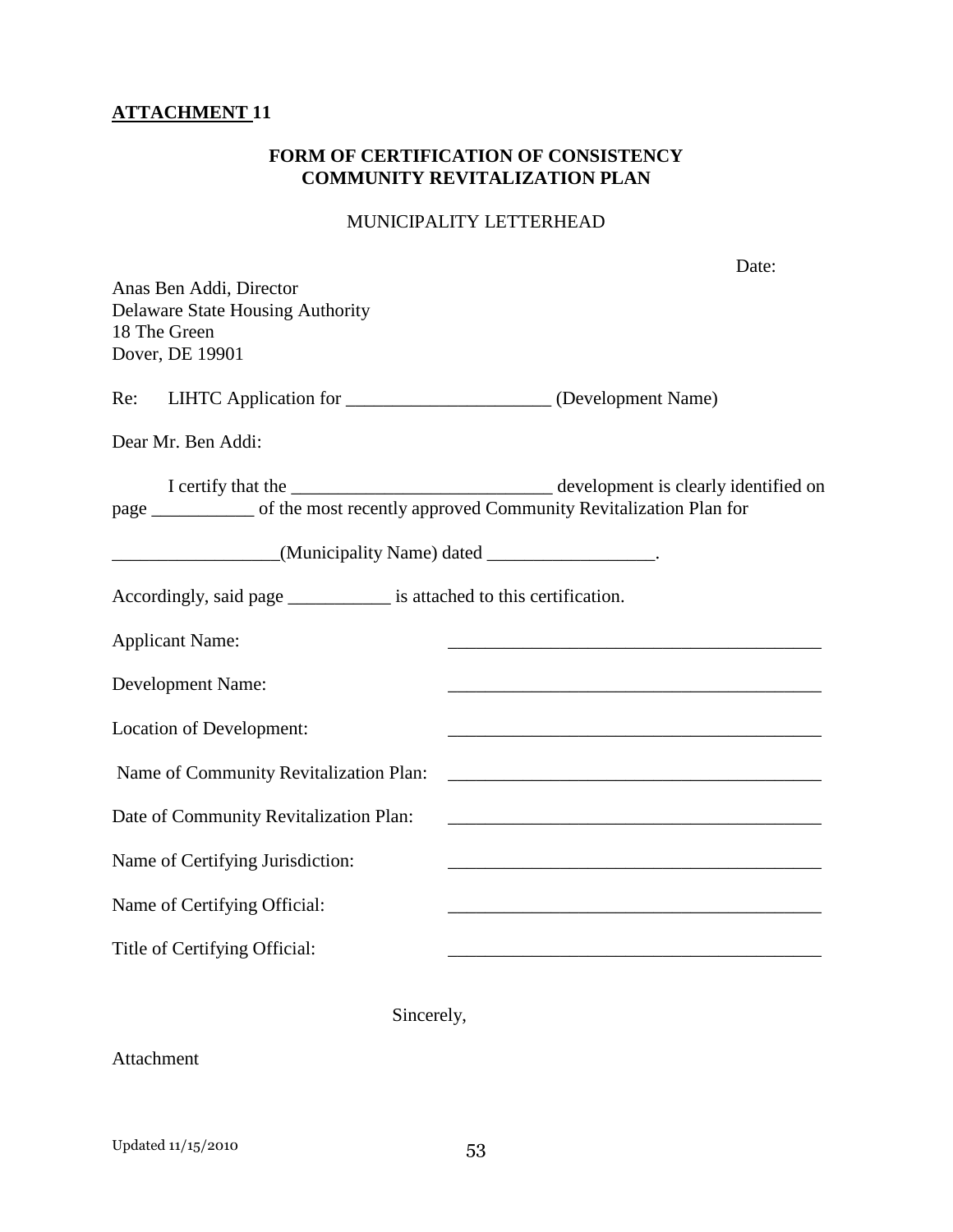## **ATTACHMENT 12**

## DELAWARE STATE HOUSING AUTHORITY **RELOCATION ASSISTANCE POLICY**

**For all Developments financed with Federal HOME, other Federal Funds, State Housing Development Funds (HDF) or Low Income Housing Tax Credits (LIHTC) that will result in displacement or temporary displacement, the Applicant/Developer must comply fully with all the requirements of the Uniform Relocation Assistance and Real Property Acquisition Policies Act of 1970 (URA). HUD Handbook 1378: Tenant Assistance Relocation and Real Property Acquisition is available through the HUD Website http://www.hud.gov/relocation. This handbook explains all of the requirements of the URA. Although the LIHTC program is not considered Federal financial assistance, DSHA has elected to adopt the URA as a relocation assistance policy for Tax Credit and/or DSHA financed properties that result in temporary or permanent displacement. The URA has recently been updated effective February 5, 2005, for a complete review of the final rule, please refer to the following:** 

*http://a257.g.akamaitech.net/7/257/2422/01jan20051800/edocket.access.gpo.gov/2005/pdf/05- 6.pdf)* 

In accordance with DSHA's QAP, Developers may not displace residents for over-income purposes and DSHA strongly discourages proposals that will result in permanent displacement.

If the URA regulations are not followed, DSHA reserves the right upon final allocation of credits to decrease the cost certified relocation line item. This may result in the following: a decrease in eligible basis, a decrease in the LIHTC award, and/or a decrease in other DSHA funding.

## **Notice Examples**

Attached are some examples of notice letters that must be sent for developments with existing residents that may have temporary or permanent displacement. The first letter (Attachment 1) must be sent when there is a contract of sale and the second letter (Attachment 2) must be sent after acquisition of the property. The third letter (Attachment 3) is for prospective residents that may move into the development before the property is acquired. **Note: Attachments 1 and 2 have letters applicable to Section 8 and Non-Section 8 residents.** 

Attachment 1 (**Notice—Residential Resident that they will not be Displaced)** informs any current/potential resident of the fact that the property is under an option to a buyer who is applying for DSHA assistance and lets the resident know that if an application is approved the current/potential resident may be displaced. The notice also informs the current/potential resident that they may not qualify as a displaced person and therefore, is not eligible to receive any assistance or benefits described in the relocation policy. The Applicant/Developer must notify DSHA and send a copy of this letter and a listing of residents notified to DSHA when the letter is sent to current/potential residents.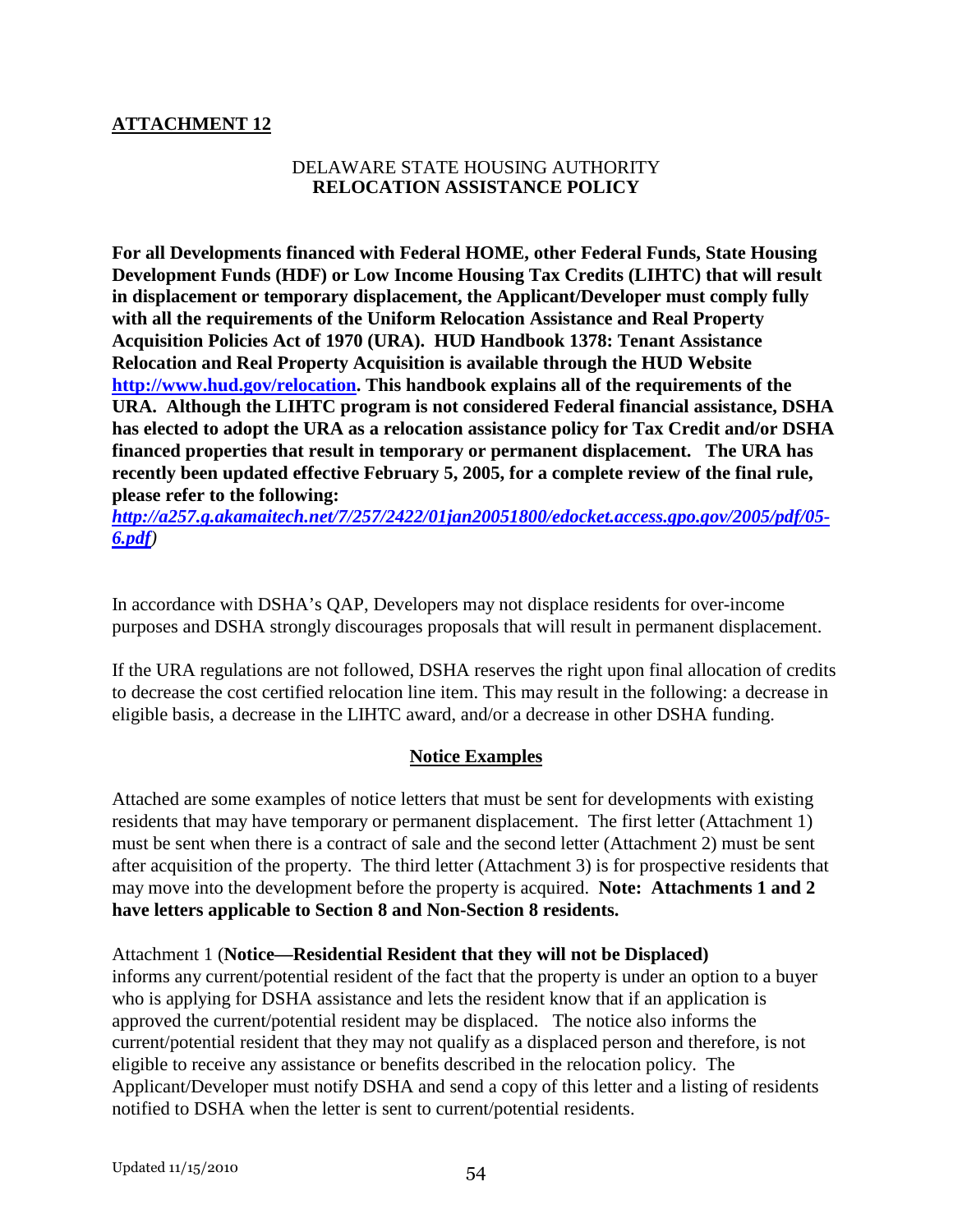Attachment 2 (**Notice of Eligibility for Relocation Assistance Residential Resident)** is to be sent when the property has been acquired. This letter (a) explains that the project was purchased and cautions the person not to move; (b) explains that the person will not be displaced; (c) explains what is to occur when the resident is temporarily displaced (i.e. approximately how long should they expect to be displaced from their current unit, how will the Applicant/Developer accommodate them with replacement housing while they are displaced, how will the Applicant assist them with any moving costs they incur from their temporary move); and, (d) explains that they will be able to move back into their unit. The Applicant/Developer must notify DSHA and send a copy of this letter, along with a list of notified residents, to DSHA when the letter is sent to current/potential residents.

Attachment 3 (**Notice To Prospective Residents)** informs prospective applicants that move into the development prior to the new acquisition that they may not be entitled to relocation assistance.

## **Temporary Relocation Plan and Budget**

- 1. The Applicant/Developer must submit a list of all current occupants including their name (for families, you need only list the name of the head of household and family size), address, and annual income after acquisition of the property.
- 2. A detailed relocation plan describing the manner in which the temporary displacement of residents will be handled must also be submitted prior to initial closing.
- 3. A comparison of the current rents being charged and the proposed rents for the project must be submitted to DSHA with the relocation plan. Also, for all relocation units, comparable rents must also be submitted. For comparables, the Applicant/Developer is required to assist the occupant in locating **decent, safe and sanitary housing,** (hereafter referred to as DSS, as determined by local housing codes) and must use *at least three*  **suitable, DSS replacement units as comparables**. For Section 8 developments, please note, residents cannot be relocated to units that are smaller than the units on the Housing Assistance Payment contract. For example, a single person in a three-bedroom unit at a development with only three and four bedroom units must be relocated to a unit with a comparable number of bedrooms.
- 4. Applicants/Developers should include relocation expenses in their project cost budget. As part of DSHA's mortgagor's draw process, a monthly **RELOCATION REIMBURSMENT FORM** must be completed with each draw (Attachment 4). Relocation costs must be drawn on a monthly basis and must include all back-up documentation. If funds are available in operations, start-up relocation costs can be paid from operations and then reimbursed from construction proceeds, however, relocation is not an operational expense unless otherwise approved in writing by DSHA.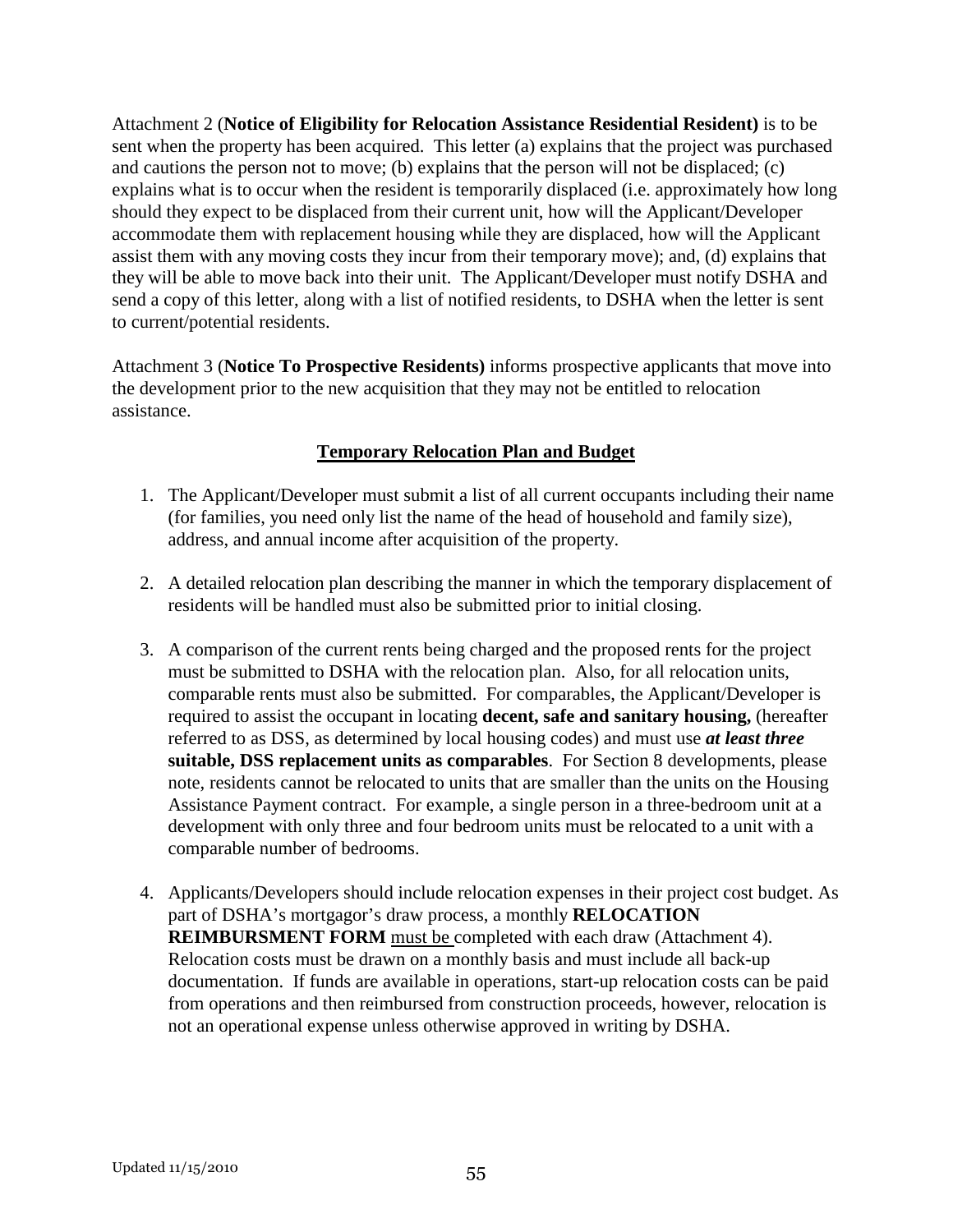No advance payment of rents for relocation units will be allowed. All relocation units must be occupied within 90 days of draw request. Payments for holding unoccupied relocation units for more than 90 days will not be recognized as an eligible project cost by DSHA. Applicants may not receive reimbursement of relocation costs from more than two sources (i.e., construction funds and/or Housing Assistance Payments). Any subsidized properties that require relocations can only request the difference between the subsidy rent and the off-site's rent (which may be positive or negative) and other relocation costs. The relocation line item shall include expenses charged by the management firm or other approved entity for relocation. A relocation fee up to a maximum of \$225 per unit may be charged by the management agent or other approved entity for relocation. This fee cannot be charged to the development's operating funds.

5. Upon permanent closing, the Applicant/Developer must provide DSHA with a final list of all residents occupying the property (due within 30 days after closing). If this list differs from the list that was originally submitted after acquisition (See number 1 above), the Applicant/Developer must explain why the resident is no longer an occupant. Please be prepared to submit evidence that the resident(s) moved on their own accord and not for reasons related to DSHA program rules (i.e. income limitations).

As a useful guide, DSHA recommends that the Applicant/Developer follow DSHA's recommended relocation process found in Attachment 5.

## **PERMANENT RELOCATION**

Developments that experience permanent displacements for any reason must follow all URA requirements.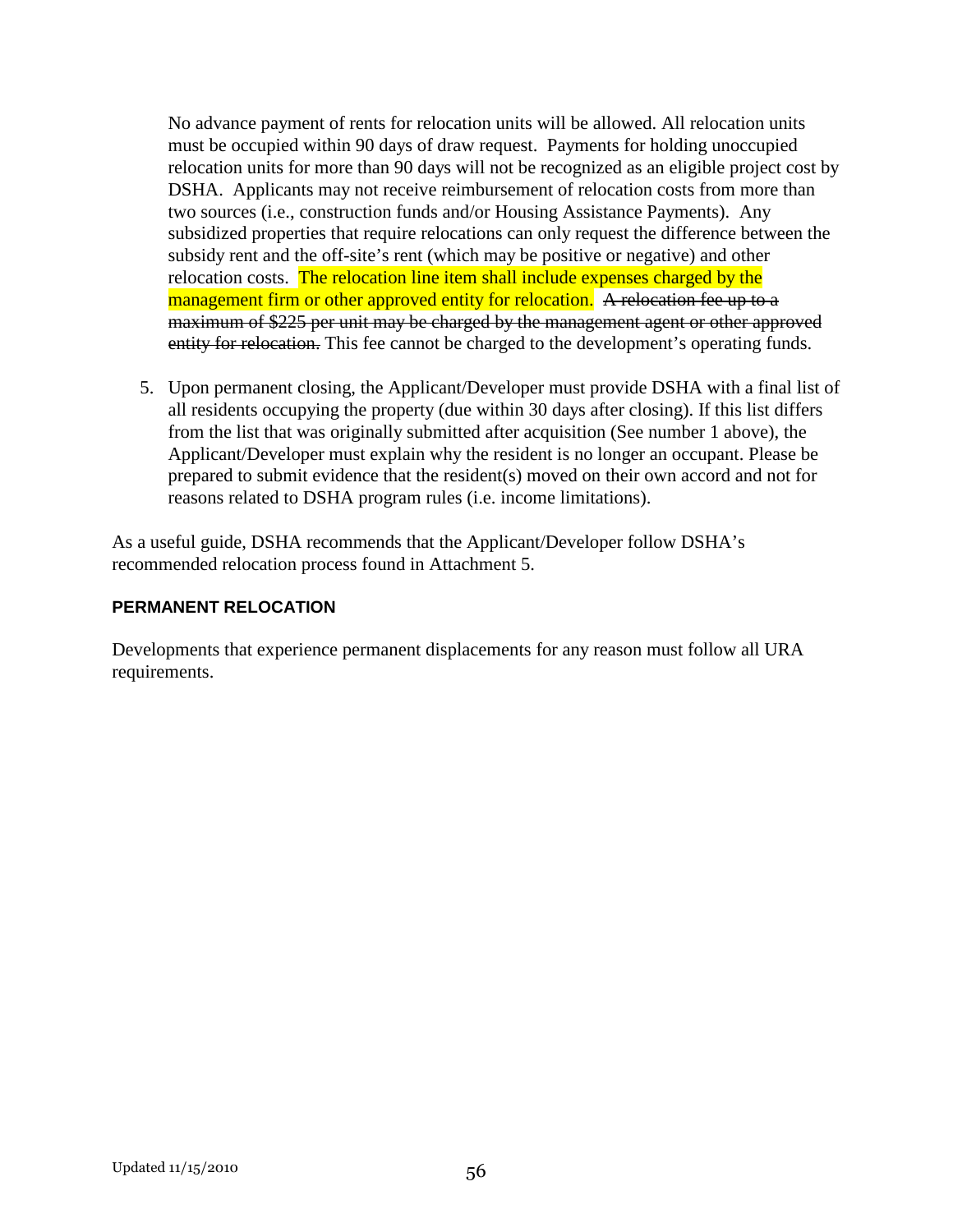## Attachment 1 (Non-Section 8) **NOTICE—RESIDENTIAL RESIDENT THAT THEY WILL NOT BE DISPLACED**.

(Applicant Letterhead)

Date

Dear Resident:

\_\_\_\_\_\_\_\_\_\_\_\_\_\_\_\_\_\_\_ has submitted an application to Delaware State Housing Authority to rehabilitate  $\frac{1}{2}$  the building which you occupy at \_\_\_\_\_\_\_\_\_\_\_\_\_\_.

This notice is to inform you that , if the assistance is provided and the building is rehabilitated, you may be displaced. We urge you **not to move** anywhere at this time. This is **not** a notice to vacate the premises. We will be meeting with you at a later date to determine whether you will qualify for a rehabilitated unit. If you do elect to move for reasons of your choice, you will not be provided relocation assistance.

If you meet the criteria to continue to qualify for a unit, you will be able to lease and occupy your present apartment (or another suitable, decent, safe and sanitary apartment in the same building) upon completion of the rehabilitation. The criteria to qualify for a unit may include background checks on all adult household members. Of course, you must comply with standard lease terms and conditions.

If you meet the qualifications, after the rehabilitation, your initial rent, including the estimated average utility costs, will not exceed the greater of (a) your current rent/average utility costs, or (b) 30% of your average monthly gross household income. If you must move temporarily so that the rehabilitation can be completed, suitable housing will be made available to you for the temporary period, and you will be reimbursed all reasonable extra expenses, including all moving costs and any increase in housing costs. You can be assured that we will make every effort to accommodate your needs because a portion of the financing is from state or federal funding sources, you would be protected by the Uniform Relocation Assistance and Real Property Acquisition Policies Act of 1970, as amended.

If you do not meet the qualifications to remain as a tenant you should continue to pay your rent because a failure to pay rent or meet your other obligations as a tenant may be cause for eviction and loss of relocation assistance. You are urged not to move or sign an agreement to purchase or lease a new unit before receiving formal notice of your eligibility for relocation assistance. If you move or are evicted before receiving such notice, you may not receive any assistance. Please contact us before making any moving plans.

If you are eligible for relocation assistance, you will be given advisory services, including referrals to replacement housing, and at least 90 days advance written notice of the date you will be required to move. You would also receive a payment for moving expenses and may be eligible for financial assistance to help you rent or buy a replacement house.

No current resident or residents of \_\_\_\_\_\_\_\_\_\_\_\_\_\_\_\_\_\_\_\_\_\_\_\_\_\_\_\_\_\_\_\_ will be permanently displaced on the basis of failing to meet income eligibility requirements unless the resident(s) consents to permanent displacement. The resident(s) may consent to permanent displacement contingent upon receiving relocation assistance approved by the Delaware State Housing Authority.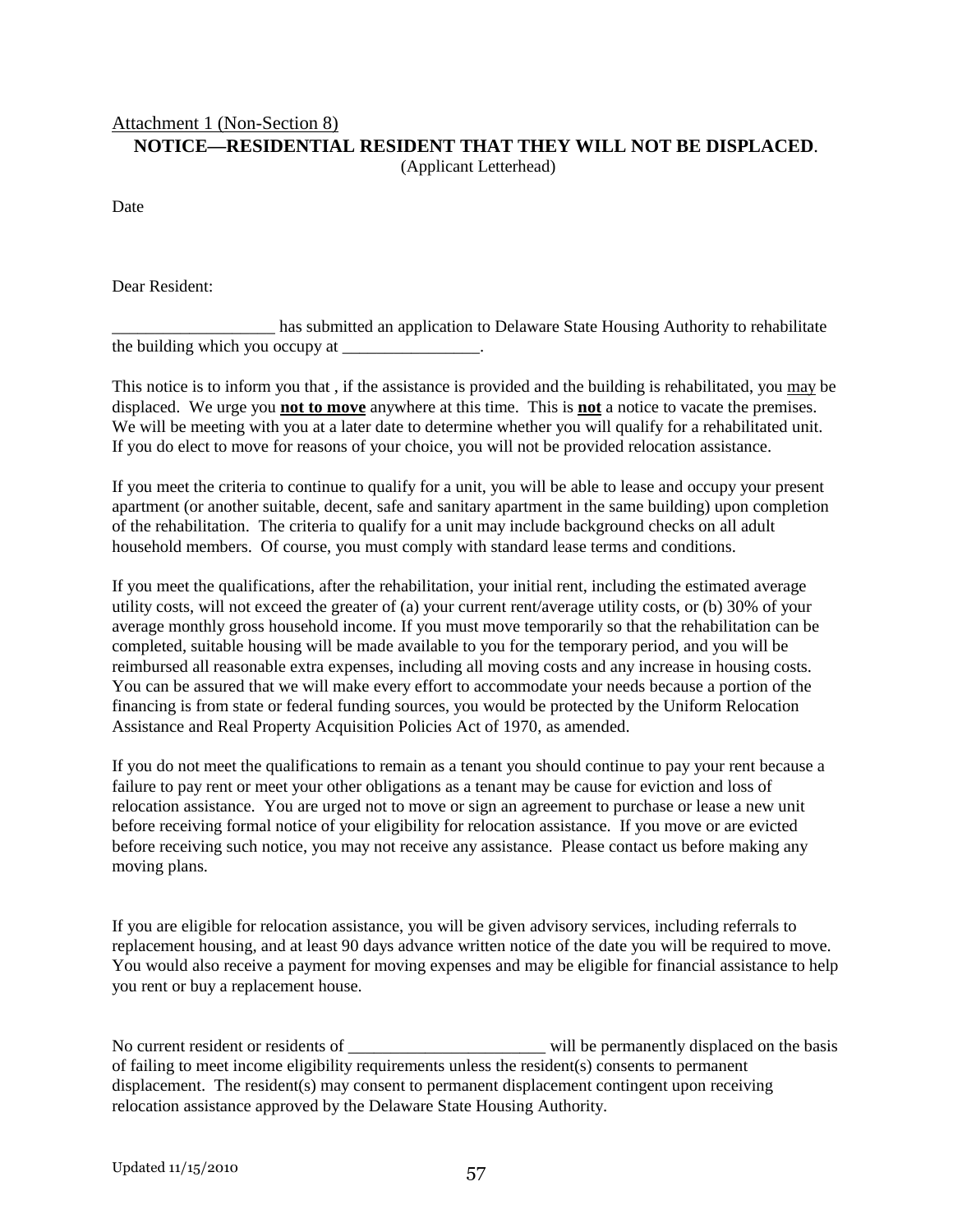Again, this is not a notice to vacate and does not establish eligibility for relocation payments or other relocation assistance. This letter is important and should be retained. You will be contacted soon. In the meantime, if you should have any questions about our plans, please contact\_

Sincerely,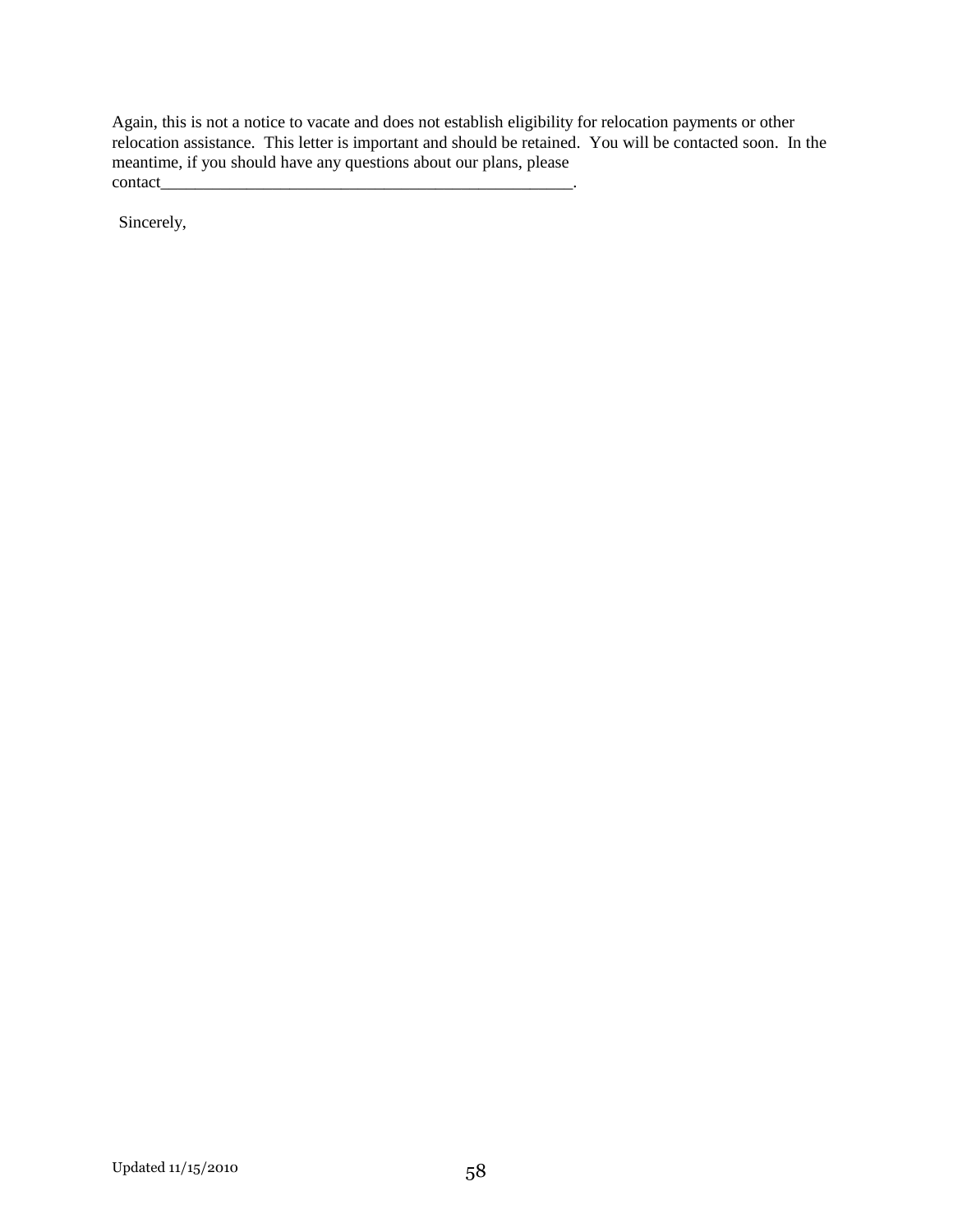#### Attachment 1 – (SECTION 8 MULTIFAMILY) **NOTICE—RESIDENTIAL RESIDENT THAT THEY WILL NOT BE DISPLACED**. (Applicant Letterhead)

Dear Resident,

\_\_\_\_\_\_\_\_\_\_\_\_\_ \_\_\_\_\_\_\_\_\_\_\_\_\_\_\_\_\_\_\_\_\_\_\_\_\_\_\_\_\_\_\_ has submitted an application to the Delaware State Housing Authority to rehabilitate the building, which you occupy. If the application is approved, you will benefit from the substantial renovations that will take place. You may be relocated during these renovations. We urge you not to move anywhere at this time. This is not a notice to vacate the premises.

This is a Notice of Non-Displacement. You will not be required to move permanently as a result of the rehabilitation. This Notice guarantees you the following:

- 1. You will be able to lease and occupy your present apartment or another suitable, decent, safe and sanitary apartment in the same building/complex upon completion of the rehabilitation. Your monthly rent will remain the same or, if increased, your new rent and estimated average utility costs will not exceed 30% of the gross income of all adult members of your household. Of course, you must comply with the reasonable terms and conditions of your lease.
- 2. If you must move temporarily so that the repairs/rehabilitation can be completed, you will be reimbursed for all of your extra expenses, including the cost of moving to and from the temporarily occupied unit and any additional housing costs. The temporary unit will be decent, safe and sanitary, and all other conditions of the temporary move will be reasonable.

**Since you will have the opportunity to occupy a newly rehabilitated apartment, I urge you not to move.** (If you do elect to move for your own reasons, you will not receive any relocation assistance.) We will make every effort to accommodate your needs. Because Federal and/or State assistance is involved, the Uniform Relocation Assistance and Real Property Acquisition Policies Act of 1970, as amended, protects you.

 If you have any questions, please contact \_\_\_\_\_\_\_\_\_\_\_\_\_\_\_\_\_\_\_\_\_\_\_\_\_\_\_\_\_\_\_\_\_\_\_ at\_\_\_\_\_\_\_\_\_\_\_\_\_\_\_. Remember do not move before we have a chance to discuss your eligibility for assistance. This letter is important to you and should be retained.

Sincerely,

Attachment 2 - (Non-Section 8)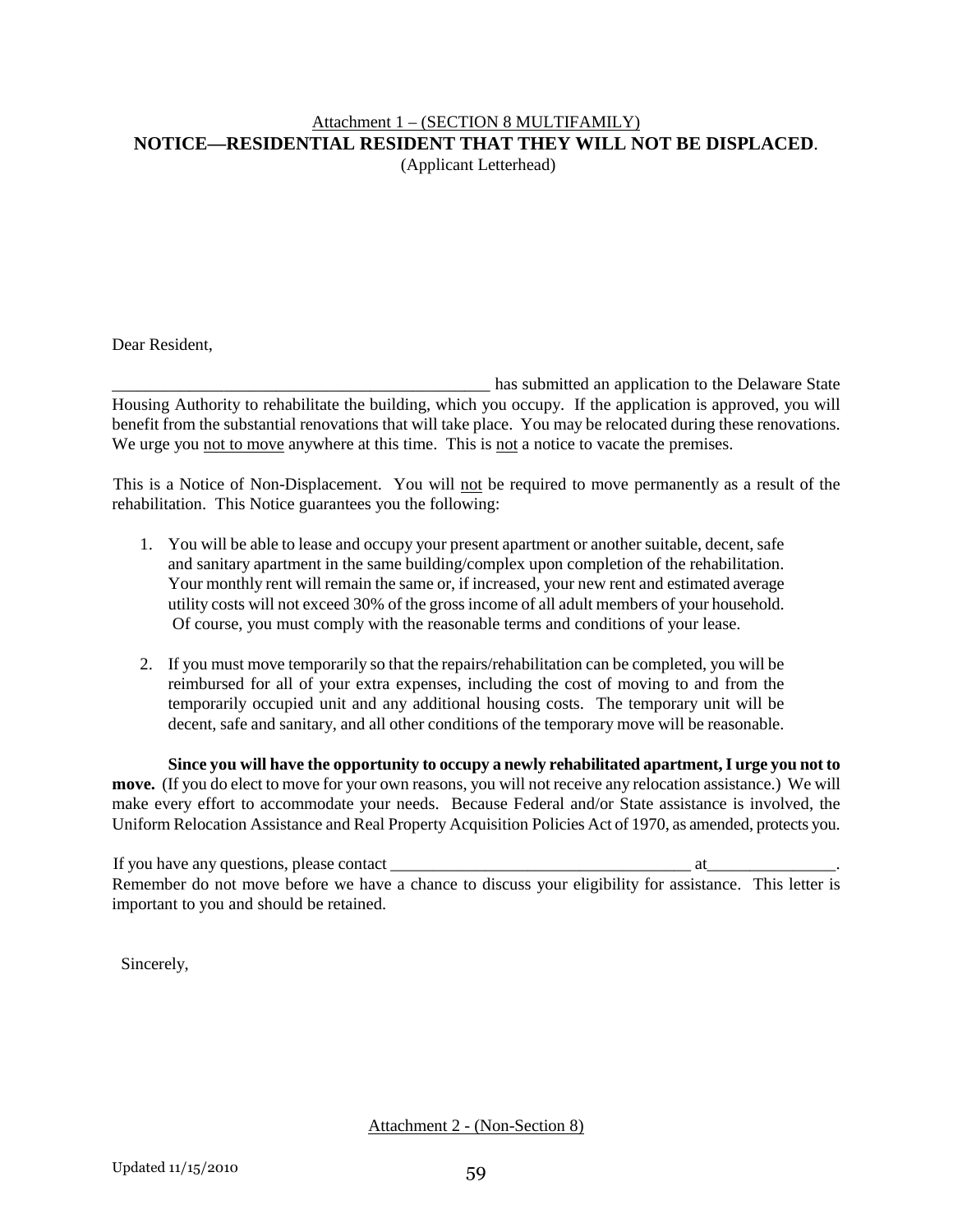## **NOTICE OF ELIGIBILITY FOR RELOCATION ASSISTANCE RESIDENTIAL RESIDENT**

(Applicant Letterhead)

Date

Dear Resident:

 $\Box$  has been approved to rehabilitate the building which you occupy at  $\Box$ 

This notice is to inform you that while the building is rehabilitated, you may be displaced. We urge you **not to move** anywhere at this time. This is **not** a notice to vacate the premises. We will be setting up interviews to start the qualification process beginning \_\_\_\_\_\_\_\_\_\_\_\_\_\_\_\_\_\_. You will be contacted either by phone or by mail to schedule your interview.

If you meet the criteria to qualify for a unit, you will be able to lease and occupy your present apartment or one comparable upon completion of the rehabilitation. The criteria to qualify for a unit includes background checks on all adult household members. Of course, you must comply with standard lease terms and conditions.

If you meet the qualifications, after the rehabilitation, your initial rent, including the estimated average utility costs, will not exceed the greater of (a) your current rent/average utility costs, or (b) 30% of your average monthly gross household income. If you must move temporarily so that the rehabilitation can be completed, suitable housing will be made available to your for the temporary period, and you will be reimbursed for all reasonable extra expenses, including all moving costs and any increase in housing costs. You can be assured that we will make every effort to accommodate your needs. Because a portion of the financing is from state or federal and/or state funding sources, you would be protected by the Uniform Relocation Assistance and Real Property Acquisition Policies Act of 1970, as amended.

If you do not meet the qualifications to remain as a tenant you should continue to pay your rent because a failure to pay rent or meet your other obligations as a tenant may be cause for eviction and loss of relocation assistance. You are urged not to move or sign any agreement to purchase or lease a new unit before receiving formal notice of your eligibility for relocation assistance. If you move or are evicted before receiving such notice, you may not receive any assistance. Please contact us before making any moving plans.

If you are eligible for relocation assistance, you will be given advisory services, including referrals to replacement housing, and at least 90 days advance written notice of the date you will be required to move. You would also receive a payment for moving expenses and may be eligible for financial assistance to help you rent or buy a replacement house.

No current resident or residents of \_\_\_\_\_\_\_\_\_\_\_\_ will be permanently displaced on the basis of failing to meet income eligibility requirements unless the resident(s) consents to permanent displacement. The resident(s) may consent to permanent displacement contingent upon receiving relocation assistance approved by the Delaware State Housing Authority.

Updated  $11/15/2010$  60 Enclosed with this letter is what you will need to bring with you to your interview. If you should have any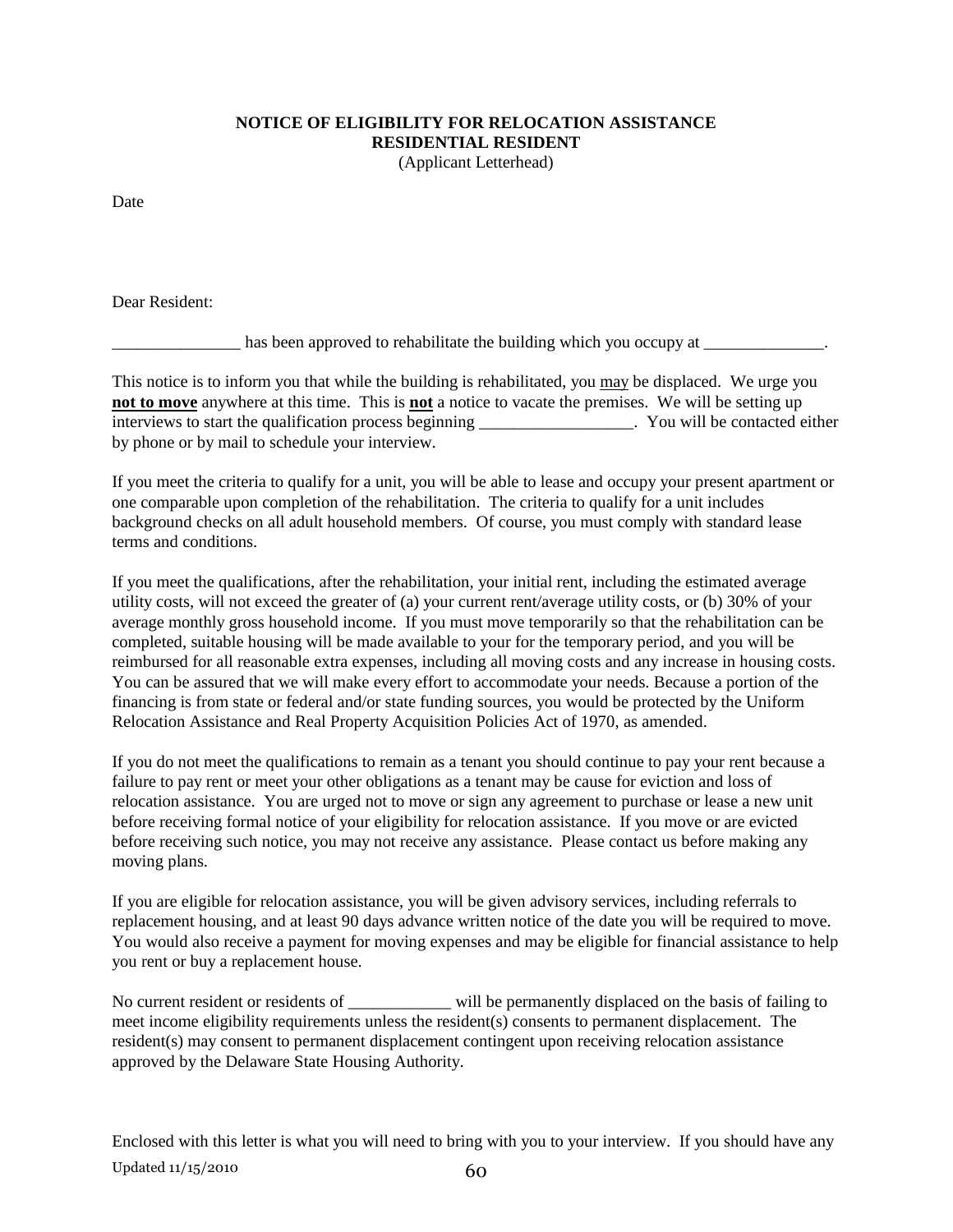questions about our plans, please contact\_\_\_\_\_\_\_\_\_\_\_\_\_\_\_\_\_\_\_\_\_\_\_\_\_\_\_\_\_\_\_\_\_\_\_\_.

\_\_\_\_\_\_\_\_\_\_\_\_\_\_\_\_\_\_\_\_\_\_\_\_\_\_

Sincerely,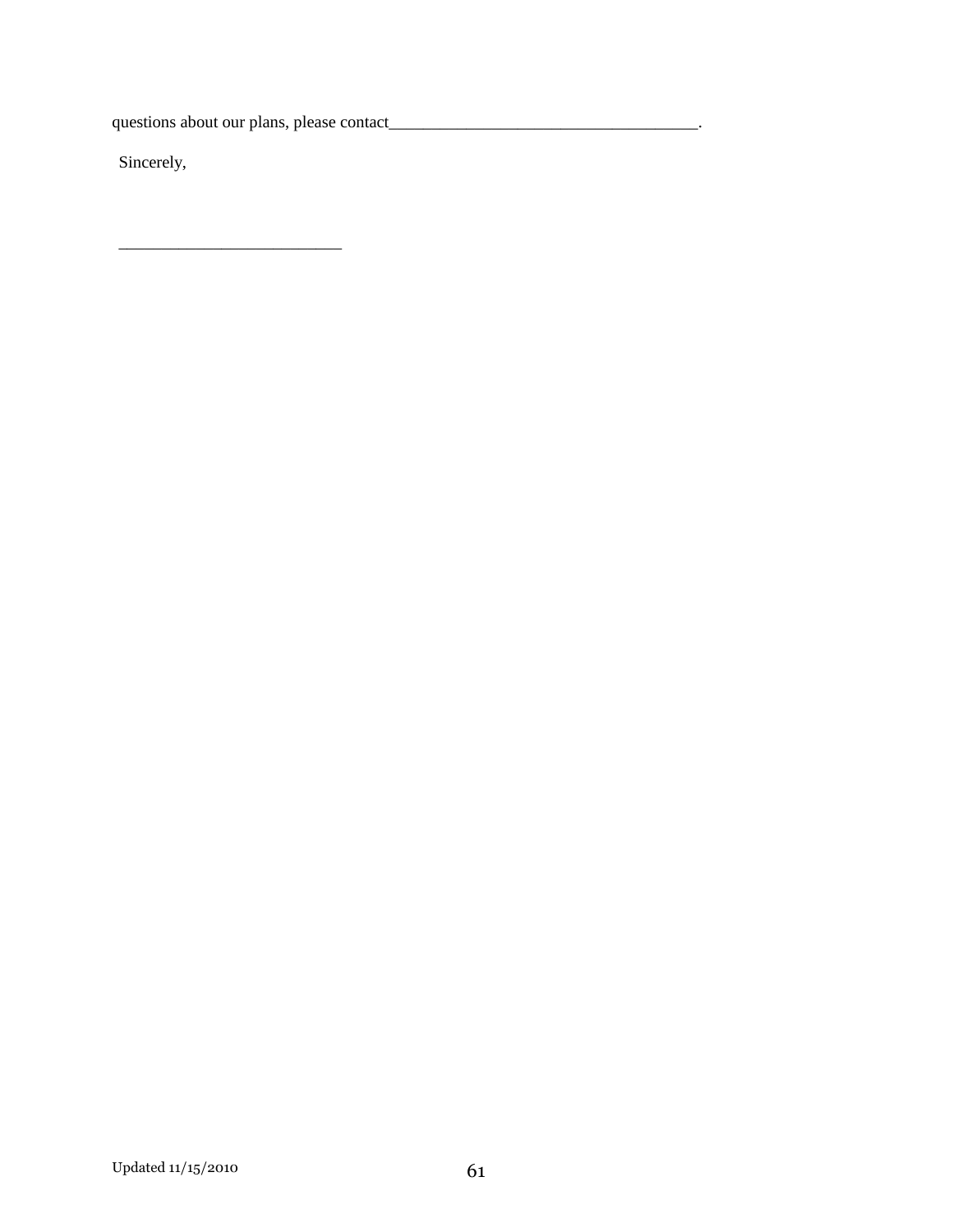#### Attachment 2 - (SECTION 8 MULTIFAMILY) **NOTICE OF ELIGIBILITY FOR RELOCATION ASSISTANCE RESIDENTIAL RESIDENT**

Dear Resident,

 On \_\_\_\_\_\_\_\_\_\_\_\_\_\_\_\_ we notified you that the owner of your building had applied for assistance to make extensive repairs to the building. On  $\qquad \qquad$ , the owner's request was approved and the repairs will begin soon.

 This is a Notice of Non-Displacement. You will not be required to move permanently as a result of the rehabilitation. This Notice guarantees you the following:

- 1. You will be able to lease and occupy your present apartment or another suitable, decent, safe and sanitary apartment in the same building/complex upon completion of the rehabilitation. Your monthly rent will remain the same or, if increased, your new rent and estimated average utility costs will not exceed 30% of the gross income of all adult members of your household. Of course, you must comply with the reasonable terms and conditions of your lease.
- 2. If you must move temporarily so that the repairs/rehabilitation can be completed, you will be reimbursed for all of your extra expenses, including the cost of moving to and from the temporarily occupied unit and any additional housing costs. The temporary unit will be decent, safe and sanitary, and all other conditions of the temporary move will be reasonable.

Since you will have the opportunity to occupy a newly rehabilitated apartment, I urge you not to move. (If you do elect to move for your own reasons, you will not receive any relocation assistance.) We will make every effort to accommodate your needs. Because Federal and/or State assistance is involved, the Uniform Relocation Assistance and Real Property Acquisition Policies Act of 1970, as amended, protects you.

|  |  | If you have any questions, please contact |  | at                                                                                               |
|--|--|-------------------------------------------|--|--------------------------------------------------------------------------------------------------|
|  |  |                                           |  | Remember do not move before we have a chance to                                                  |
|  |  |                                           |  | discuss your eligibility for assistance. This letter is important to you and should be retained. |

Sincerely,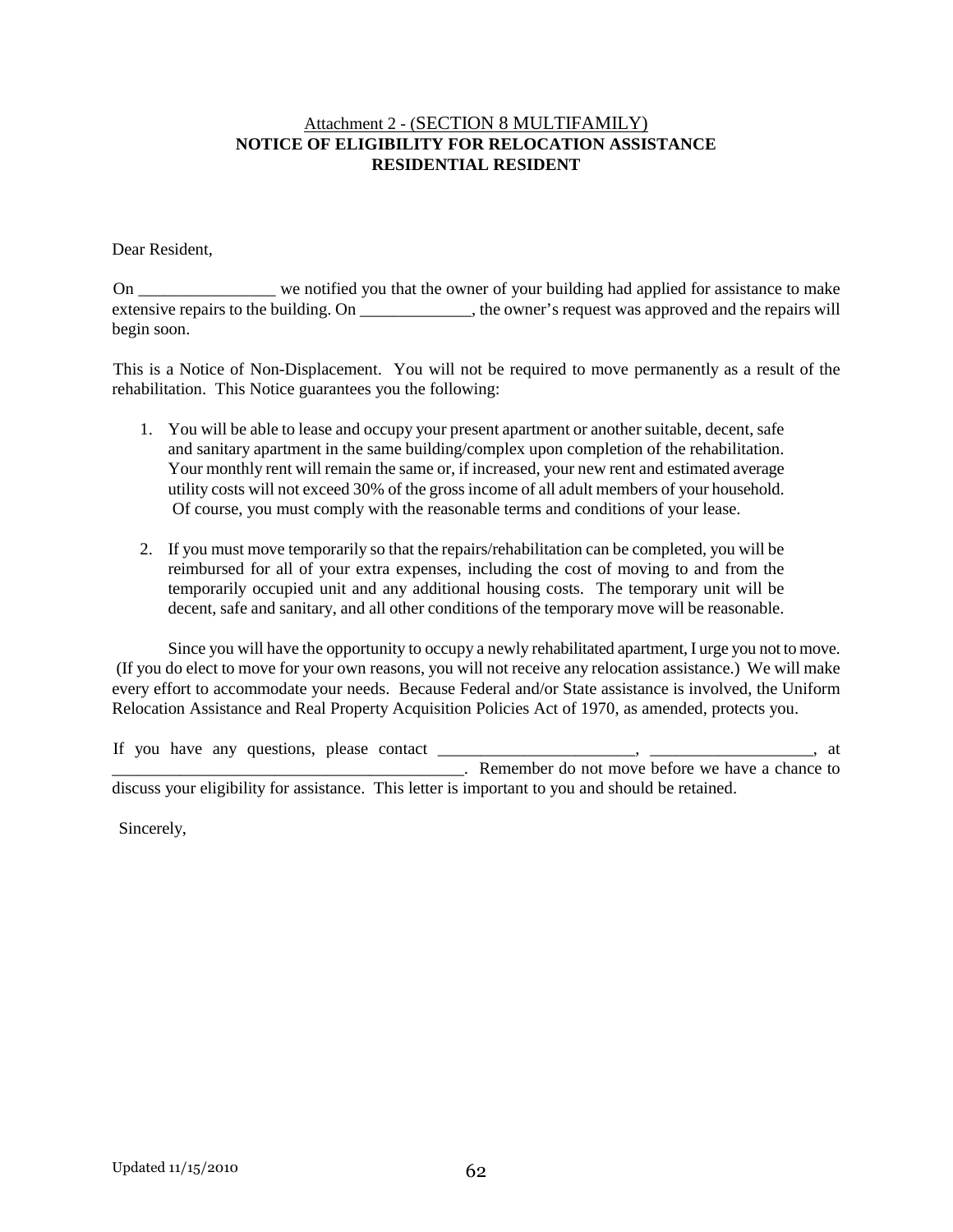#### Attachment 3 **NOTICE TO PROSPECTIVE RESIDENTS**  (Applicant Letterhead)

Dear \_\_\_\_\_\_\_\_\_\_\_\_\_\_\_\_\_\_\_:

On (date), I (property owner or buyer), entered into an option to sell/acquire the property/unit you now propose to occupy. As part of my agreement to sell/acquire, I am to advise you of the following:

An application has been or will be submitted to Delaware State Housing Authority (DSHA) for Low-Income Housing Tax Credits to be used on the property you now propose to occupy. This notice is to advise that financial assistance available under a Relocation Assistance Policy is only for tenants that occupy units at this site at the time of the option to sell and **will not** be made available to you.

This notice is to inform you of the following information **before you enter into any lease agreement and occupy a unit at the above address:**

- You may be displaced from the property.
- You may be required to relocate temporarily.
- You may be subject to a rent increase.
- You will not be entitled to any relocation benefits provided under DSHA's Relocation Assistance Policy. If you have to move, or your rent is increased as a result of the above option/agreement, you will not be reimbursed for any such rent increase or for any costs or expenses incurred by you in connection with the move.

Please read this notice carefully prior to signing a lease agreement and moving into this property. If you should have any questions about this notice, please contact:

(Seller/Buyer) at (address and telephone number)

Once you have read and have understood this notice, please sign the statement below if you still desire to lease the unit.

Sincerely,

**Owner** 

I have read the Notice to Prospective Residents and understand the conditions under which I am moving into this property.

Print Name: \_\_\_\_\_\_\_\_\_\_\_\_\_\_\_\_\_\_\_\_\_\_\_\_\_\_\_\_\_\_\_\_\_\_

Signature: \_\_\_\_\_\_\_\_\_\_\_\_\_\_\_\_\_\_\_\_\_\_\_\_\_\_\_\_\_\_\_\_\_\_\_ Date: \_\_\_\_\_\_\_\_\_\_\_\_\_\_\_\_\_\_\_\_\_\_\_\_

| Updated 11/15/2010 | 63 |
|--------------------|----|
|--------------------|----|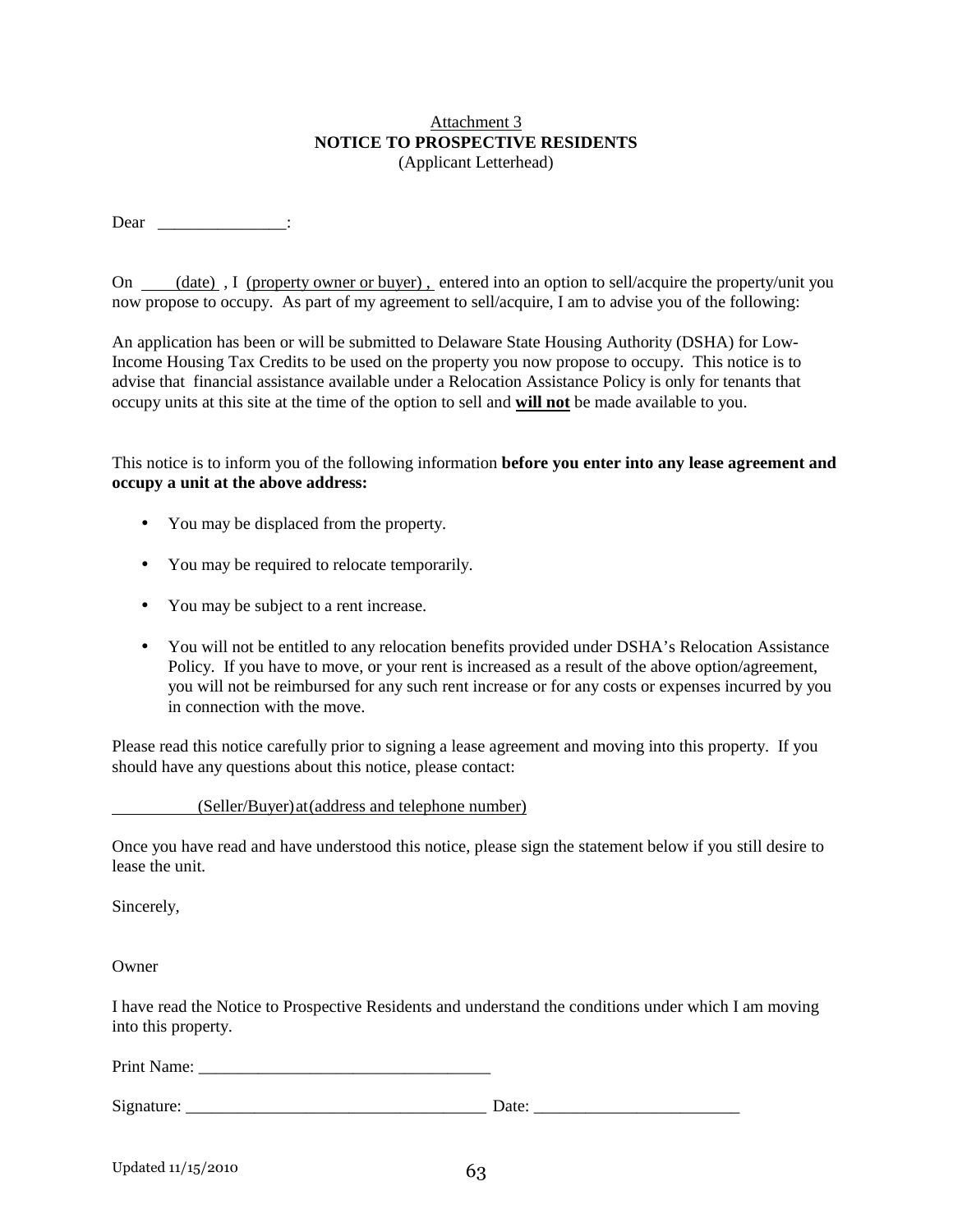#### Attachment 4

## **RELOCATION REIMBURSEMENT FORM**

**Property Name:** 

**Month/Year**: \_\_\_\_\_\_\_\_\_\_\_\_\_\_\_\_\_\_\_\_\_\_\_\_\_\_\_\_\_\_\_\_\_\_\_\_\_\_\_\_ DRAW#: \_\_\_\_\_\_\_\_\_\_\_\_\_\_\_\_\_\_

| Original<br>Unit#<br><b>Address</b> | <b>Temporary</b><br><b>Relocation Unit</b><br><b>Address</b> | Permanent<br>Return Unit #<br><b>Address</b> | <b>Resident Name</b> | <b>Transfer</b><br>Date | A<br>Moving<br>Expenses* | HAP<br>Amount<br>(if applicable) | <b>Resident Rent</b><br>$\mathbf{or}$<br><b>TTP</b> | Contract<br>Rent | Relocation<br>Rent | B<br>Misc.<br>Expenses* | $\mathbf C$<br>Relocation<br><b>Security Deposit*</b> | $\mathbf{D}$<br><b>Difference</b><br>$(+/-)$ |
|-------------------------------------|--------------------------------------------------------------|----------------------------------------------|----------------------|-------------------------|--------------------------|----------------------------------|-----------------------------------------------------|------------------|--------------------|-------------------------|-------------------------------------------------------|----------------------------------------------|
|                                     |                                                              |                                              |                      |                         |                          |                                  |                                                     |                  |                    |                         |                                                       |                                              |
|                                     |                                                              |                                              |                      |                         |                          |                                  |                                                     |                  |                    |                         |                                                       |                                              |
|                                     |                                                              |                                              |                      |                         |                          |                                  |                                                     |                  |                    |                         |                                                       |                                              |
|                                     |                                                              |                                              |                      |                         |                          |                                  |                                                     |                  |                    |                         |                                                       |                                              |
|                                     |                                                              |                                              |                      |                         |                          |                                  |                                                     |                  |                    |                         |                                                       |                                              |
|                                     |                                                              |                                              |                      |                         |                          |                                  |                                                     |                  |                    |                         |                                                       |                                              |
|                                     |                                                              |                                              |                      |                         |                          |                                  |                                                     |                  |                    |                         |                                                       |                                              |
|                                     |                                                              |                                              |                      |                         |                          |                                  |                                                     |                  |                    |                         |                                                       |                                              |
|                                     |                                                              |                                              |                      |                         |                          |                                  |                                                     |                  |                    |                         |                                                       |                                              |
|                                     |                                                              |                                              |                      |                         |                          |                                  |                                                     |                  |                    |                         |                                                       |                                              |
|                                     |                                                              |                                              |                      |                         |                          |                                  |                                                     |                  |                    |                         |                                                       |                                              |
|                                     |                                                              |                                              |                      |                         |                          |                                  |                                                     |                  |                    |                         |                                                       |                                              |
|                                     |                                                              |                                              |                      |                         |                          |                                  |                                                     |                  |                    |                         |                                                       |                                              |
|                                     |                                                              |                                              |                      |                         |                          |                                  |                                                     |                  |                    |                         |                                                       |                                              |
|                                     |                                                              |                                              |                      |                         |                          |                                  |                                                     |                  |                    |                         |                                                       |                                              |
|                                     |                                                              |                                              |                      |                         |                          |                                  |                                                     |                  |                    |                         |                                                       |                                              |
|                                     |                                                              |                                              |                      |                         |                          |                                  |                                                     |                  |                    |                         |                                                       |                                              |
| Totals                              |                                                              |                                              |                      |                         | $\mathcal{S}$            |                                  |                                                     |                  |                    | \$                      | <sup>\$</sup>                                         | $\mathbf{s}$                                 |

**Total Relocation Expense Requested (Add Columns A,B,C, & D)** 



Moving Expenses include packing and moving company costs. Miscellaneous include, cable/satellite costs, utilities, telephone etc.

\* Attach all back-up documentation for these costs.

\*\* Column D – Difference calculation is the difference between the original resident rent and HAP amount, if applicable, and the relocation rent.

This amount could be negative if resident is a Section 8 recipient.

\*\*\*The total should equal monthly draw request.

Report Completed By: \_\_\_\_\_\_\_\_\_\_\_\_\_\_\_\_\_\_\_\_\_\_\_\_\_\_\_\_\_\_\_\_\_\_\_\_\_\_\_\_\_

**Date: \_\_\_\_\_\_\_\_\_\_\_\_\_\_\_\_\_\_\_\_\_\_\_\_\_\_\_\_\_\_\_\_\_\_\_\_\_\_\_\_\_\_\_\_\_\_\_\_\_\_\_\_\_\_\_\_**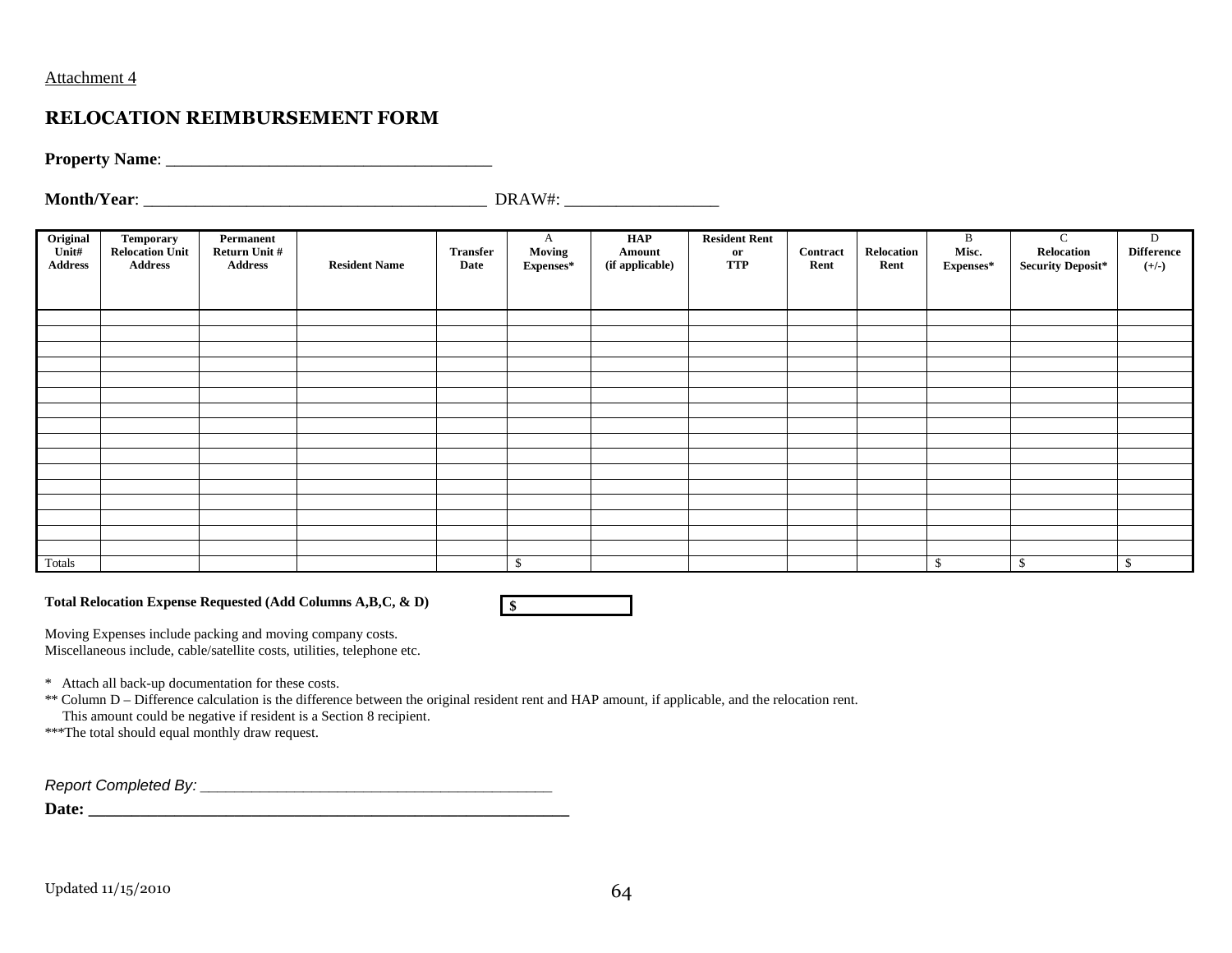#### Attachment 5 **RELOCATION PROCEDURES**

## **Preliminary**:

- 1. A rent roll should be obtained to locate vacancies.
- 2. Draft first notice of displacement letter informing residents of the potential acquisition and relocation assistance and send to DSHA for approval. (URA Handbook, Pgs. 2-3, 2-4, &  $2-5$ )
- 3. Send residents the displacement notice letter by **certified mailing**. Copy all certified mailings for reimbursement.
- 4. Organize resident meeting to introduce new management company and explain relocation and answer questions.
- 5. Obtain bids from moving companies.
- 6. Locate available units off-site to use for the duration of the relocation (for those residents that will be moved off-site). The lease and security deposits should be in management's name/limited partner's name.
- 7. Draft second notice of displacement letter after the acquisition is complete. The letter may also inform residents of a date new management will be on site and informing them of an interview that will be scheduled. Also, mention the relocation assistance available and send to DSHA for approval.
- 8. Send residents second notice of displacement letter by **certified mailing**. Copy all certified mailings for reimbursement.
- 9. Set up vendor accounts (bank, post office, office supply, etc).
- 10. Locate "comparable replacement dwellings" for residents who do not want to stay or volunteer to move off-site during the relocation. A comparable replacement dwelling performs the same function, provides the same utility, and has a comparable style of living. (URA Handbook, Pg. 1-7, 2-7 & 2-8)
- 11. Create a relocation folder for each resident keeping all relocation correspondence including a "Site Occupant Record" in file. (URA Handbook, Appendix 8)
- 12. Prior to relocating the resident, all relocation units, for developments that are receiving Housing Assistance Payments (HAP), must be inspected by DSHA Contract Administrator.

### **Once on Site**:

- 1. Set up interviews with all residents for eligibility, have vendor accounts in place. File in JP Court on any delinquent residents. Any evicted residents are not entitled to relocation assistance. (URA Handbook, Pg. 1-14)
- 2. Upon interviews, residents should complete a new application and be explained relocation process again. All tenant screening must be completed. When applicable, criminal background checks should be completed on all adult residents and if denied, the resident **is** entitled to relocation assistance.

(URA Handbook Pg. 1-12) (Note: criminal background checks should not be completed for existing Section 8 project based residents).